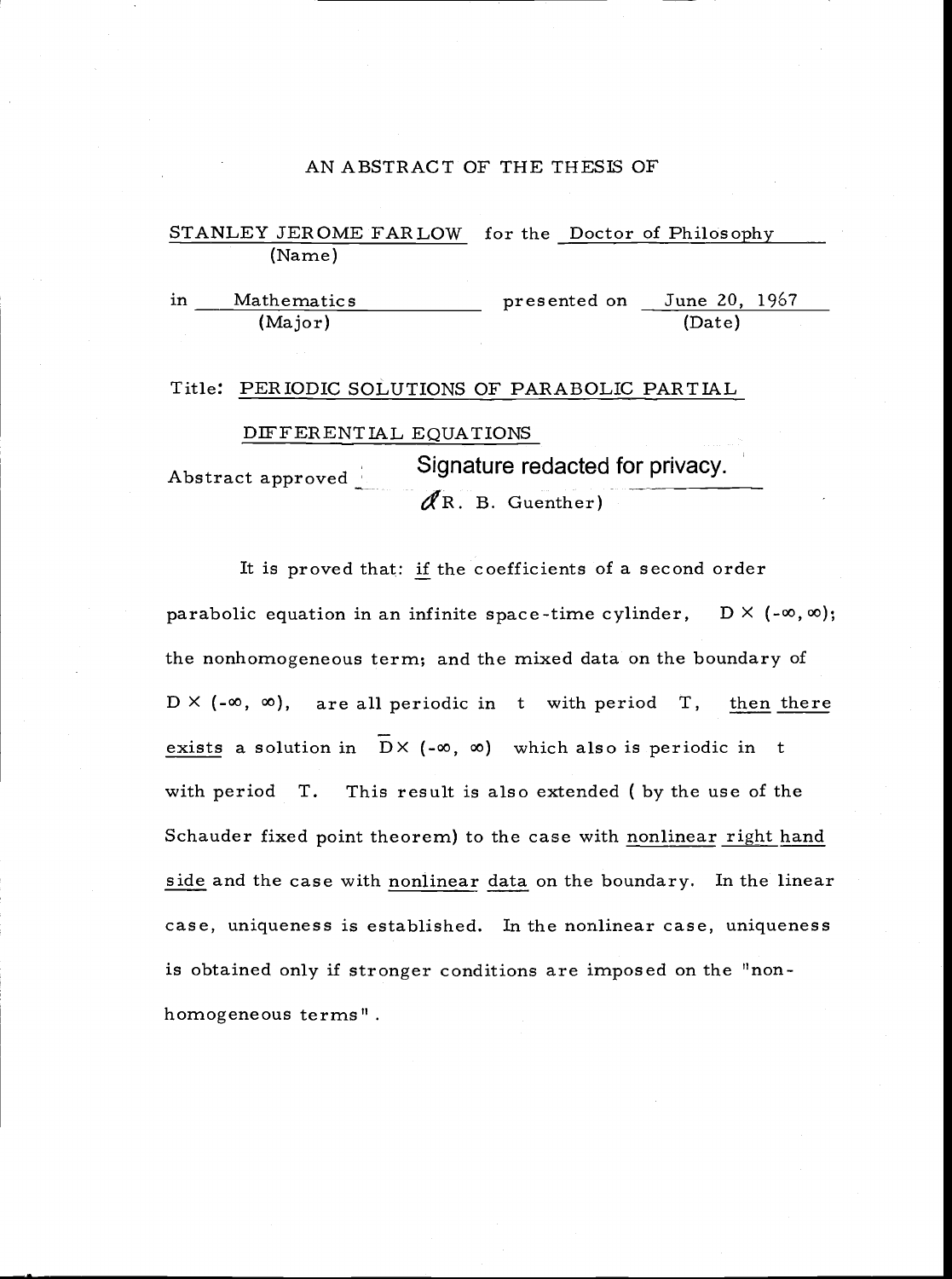Periodic Solutions of Parabolic Partial Differential Equations

by

Stanley Jerome Farlow

## A THESIS

submitted to

Oregon State University

# in partial fulfillment of the requirements for the degree of

Doctor of Philosophy

June 1968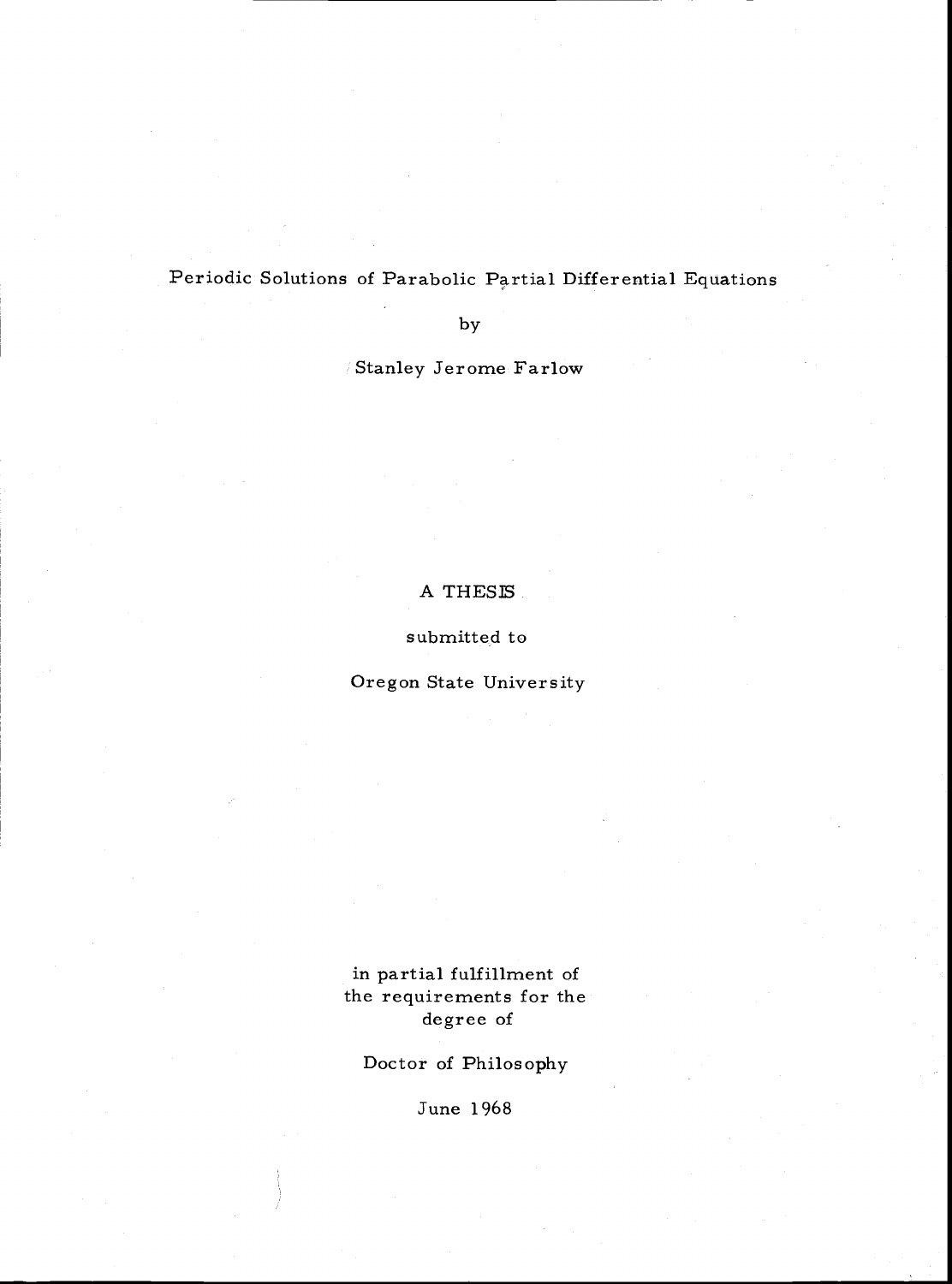#### ACKNOWLEDGEMENT

I would like to extend my gratitude to the Public Health Service and in particular to the National Institutes of Health for having provided support for the last three years. Iwould also like to thank Professor A. K. Aziz, Georgetown University, and Dr. J. Gonzalez-Fernandez, National Institutes of Health, for suggesting the problem and my major professor, Dr. R. Guenther, for making many valuable suggestions.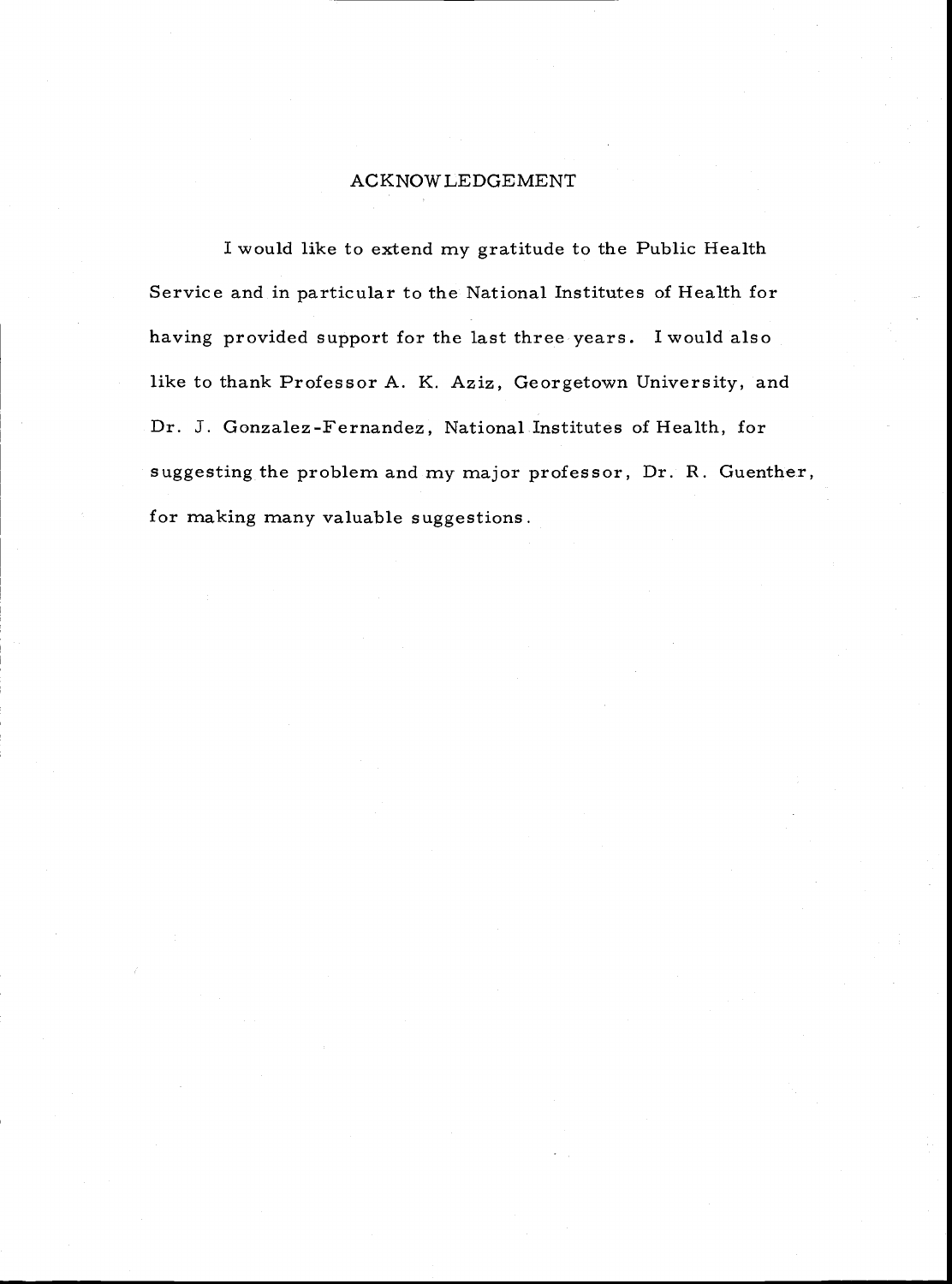# TABLE OF CONTENTS

|     | <b>INTRODUCTION</b>                                                   |    |
|-----|-----------------------------------------------------------------------|----|
| П.  | PRELIMINARIES                                                         | 14 |
| II. | PERIODIC SOLUTIONS OF THE SECOND BOUNDARY<br>VALUE PROBLEM            | 23 |
| IV. | PER IODIC SOLUTIONS OF THE NONLINEAR SECOND<br>BOUNDARY VALUE PROBLEM | 32 |
|     | <b>BIBLIOGRAPHY</b>                                                   | 54 |

Page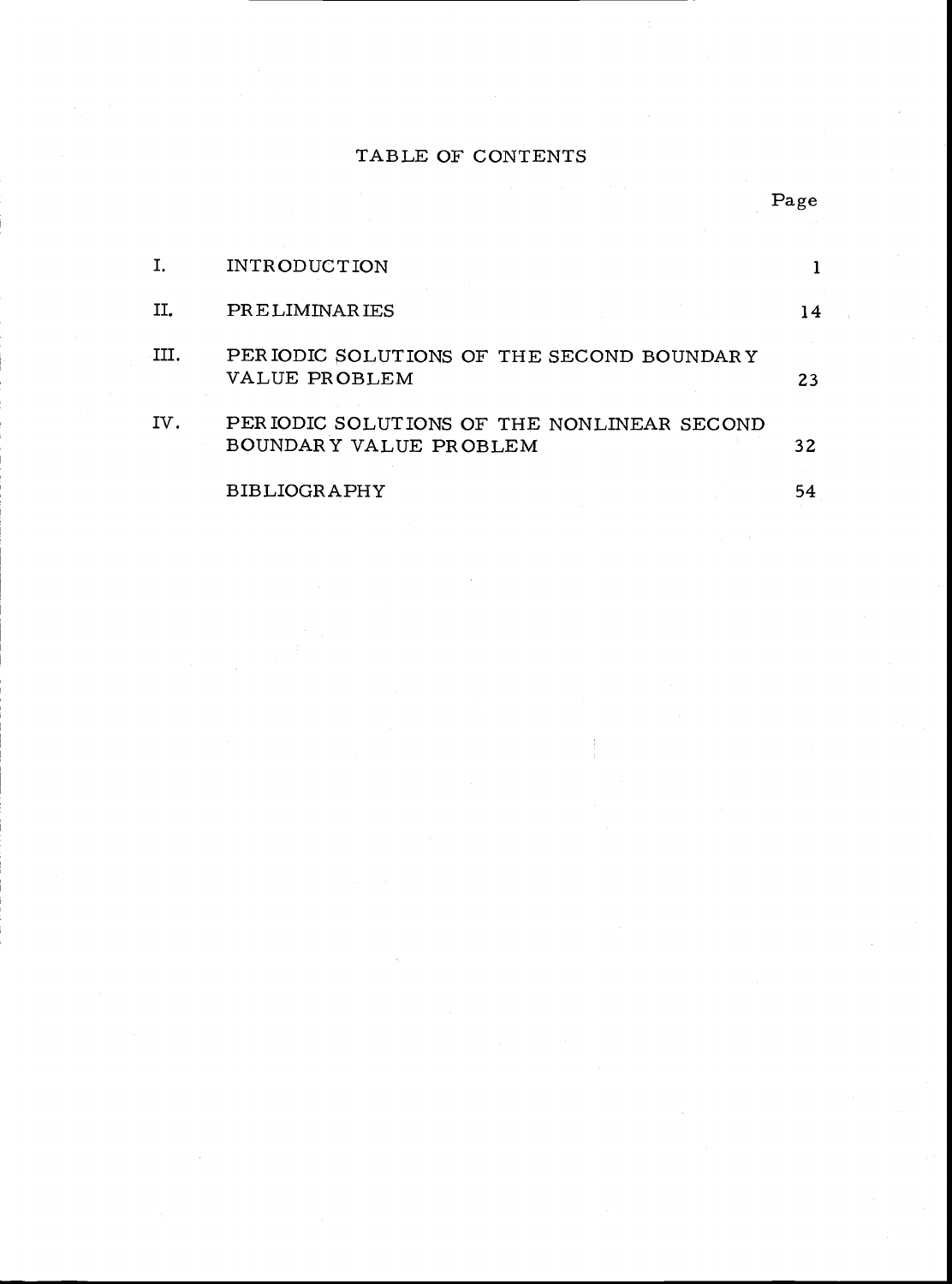## PERIODIC SOLUTIONS OF PARABOLIC PARTIAL DIFFERENTIAL EQUATIONS

#### I. INTRODUCTION

The determination of periodic solutions to a parabolic partial differential equation began with Fourier's work on heat flow [4] (see also Carslaw [ 2] ). Fourier treated the problem of finding bounded solutions  $u(x, t)$  of

$$
\frac{\partial u}{\partial t} = a^2 \frac{\partial^2 u}{\partial x^2}, \quad 0 < x < \infty, \quad -\infty < t < \infty,
$$

satisfying  $u(0,t) = A \cos \omega t$ , and applied his results to the study of temperature variations in the earth's surface. Lord Kelvin [10] took up the problem in 1861; he used periodic solutions of the heat equation in order to estimate the thermal conductivity of the soil. More specifically, taking the surface of the earth to be the plane  $x = 0$  and assuming that the surface has the periodic temperature

(\*) 
$$
u(0, t) = \mu_0 + \sum_{j=1}^{\infty} \mu_j \cos (j\omega t - \epsilon_j),
$$

the equation the temperature at depth x was found theoretically by solving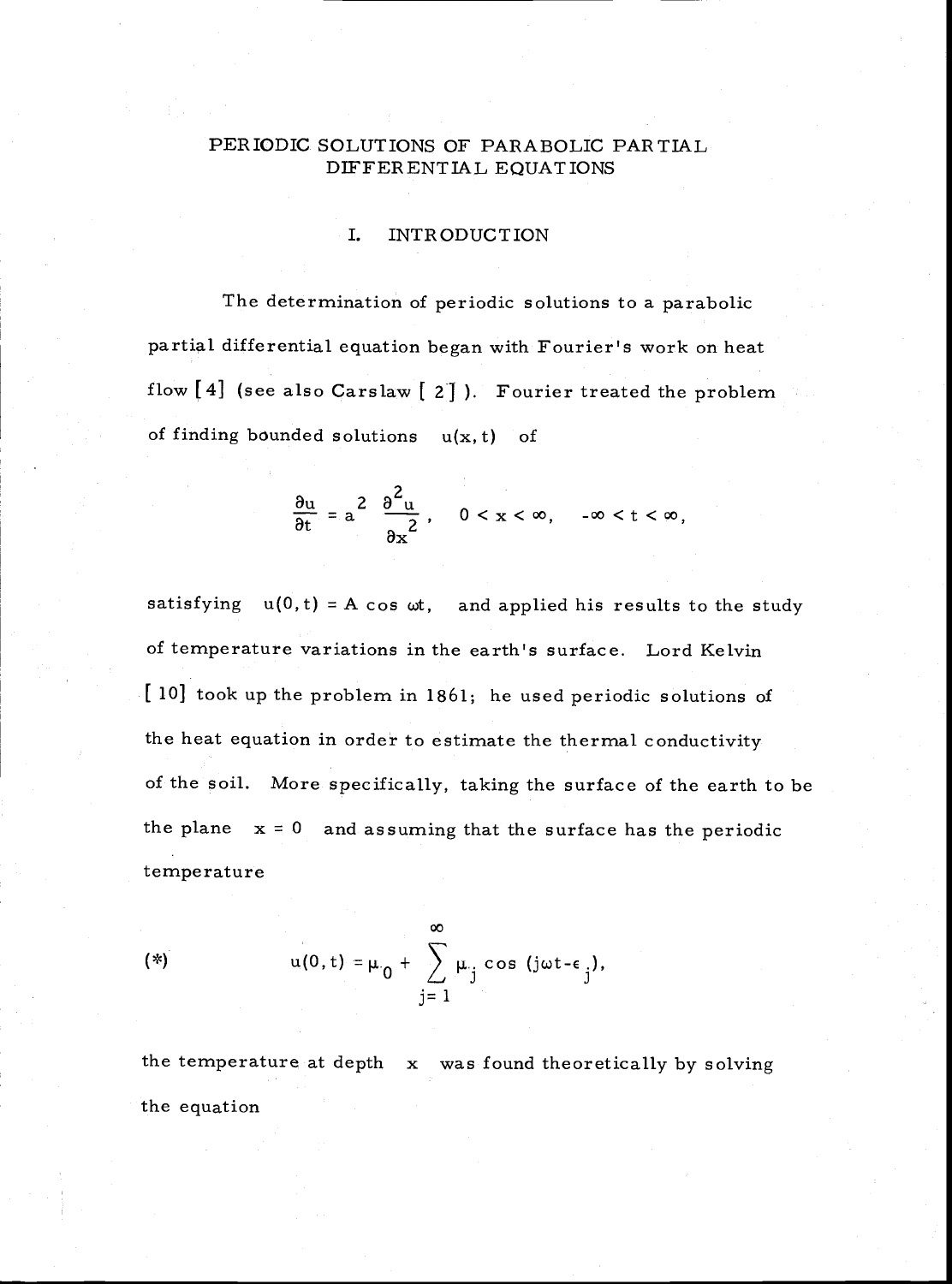$$
u_t = ku_{XX}, \t 0 < x < \infty, \t -\infty < t < \infty,
$$

subject to the boundary condition (\*), to be

$$
u(x, t) = \mu_0 + \sum_{j=1}^{\infty} \mu_j \cos(j\omega t - \epsilon_j + kx\sqrt{j})
$$

 $1/2$ where  $k = \left(\frac{\omega}{2n}\right)^n$  and  $\eta$  is the thermal conductivity of soil. Experimental results showed that the temperatures  $u_1, u_2$  at depths  $x_1$ ,  $x_2$  were represented as

$$
u_1(t) = \mu_0' + \sum_{j=1}^{\infty} \mu_j' \cos(j\omega t - \epsilon_j')
$$

and

$$
u_2(t) = \mu_0 + \sum_{j=1}^{\infty} \mu_j^m \cos(j\omega t - \epsilon_j^m).
$$

Comparing the theoretical and observed results one has

$$
\mu_j^1 = \mu_j e^{-kx} \left[ \begin{array}{ccc} -kx & -kx & -kx^2 \\ 0 & 0 & \mu_j^1 \end{array} \right]
$$
\n
$$
\mu_j^1 = kx_j - k \left[ \begin{array}{ccc} -kx & -kx^2 \\ 0 & 0 \end{array} \right]
$$
\n
$$
\mu_j^1 = kx_j - k \left[ \begin{array}{ccc} \frac{\epsilon_j^1}{j} & -kx^2 & \frac{\epsilon_j^1}{j} & \frac{\epsilon_j^1}{j} & \frac{\epsilon_j^1}{j} & \frac{\epsilon_j^1}{j} \\ 0 & 0 & 0 & \frac{\epsilon_j^1}{j} & \frac{\epsilon_j^1}{j} & \frac{\epsilon_j^1}{j} \\ 0 & 0 & 0 & \frac{\epsilon_j^1}{j} & \frac{\epsilon_j^1}{j} & \frac{\epsilon_j^1}{j} \\ 0 & 0 & 0 & 0 & \frac{\epsilon_j^1}{j} & \frac{\epsilon_j^1}{j} \\ 0 & 0 & 0 & 0 & \frac{\epsilon_j^1}{j} & \frac{\epsilon_j^1}{j} & \frac{\epsilon_j^1}{j} \\ 0 & 0 & 0 & 0 & \frac{\epsilon_j^1}{j} & \frac{\epsilon_j^1}{j} & \frac{\epsilon_j^1}{j} \\ 0 & 0 & 0 & 0 & \frac{\epsilon_j^1}{j} & \frac{\epsilon_j^1}{j} & \frac{\epsilon_j^1}{j} \\ 0 & 0 & 0 & 0 & 0 & \frac{\epsilon_j^1}{j} & \frac{\epsilon_j^1}{j} & \frac{\epsilon_j^1}{j} & \frac{\epsilon_j^1}{j} & \frac{\epsilon_j^1}{j} & \frac{\epsilon_j^1}{j} & \frac{\epsilon_j^1}{j} & \frac{\epsilon_j^1}{j} & \frac{\epsilon_j^1}{j} & \frac{\epsilon_j^1}{j} & \frac{\epsilon_j^1}{j} & \frac{\epsilon_j^1}{j} & \frac{\epsilon_j^1}{j} & \frac{\epsilon_j^1}{j} & \frac{\epsilon_j^1}{j} & \frac{\epsilon_j^1}{j} & \frac{\epsilon_j^1}{j} & \frac{\epsilon_j^1}{j} & \frac{\epsilon_j^1}{j} & \frac{\epsilon_j^1}{j} & \frac{\epsilon_j^1}{j} & \frac{\epsilon_j^1}{j} & \frac{\epsilon_j^1}{j} & \frac{\epsilon_j^1}{j} & \frac{\epsilon_j^1}{j} & \frac{\epsilon_j^1}{j} & \frac{\epsilon_j^1
$$

that either the amplitude or the phase of any harmonic can be used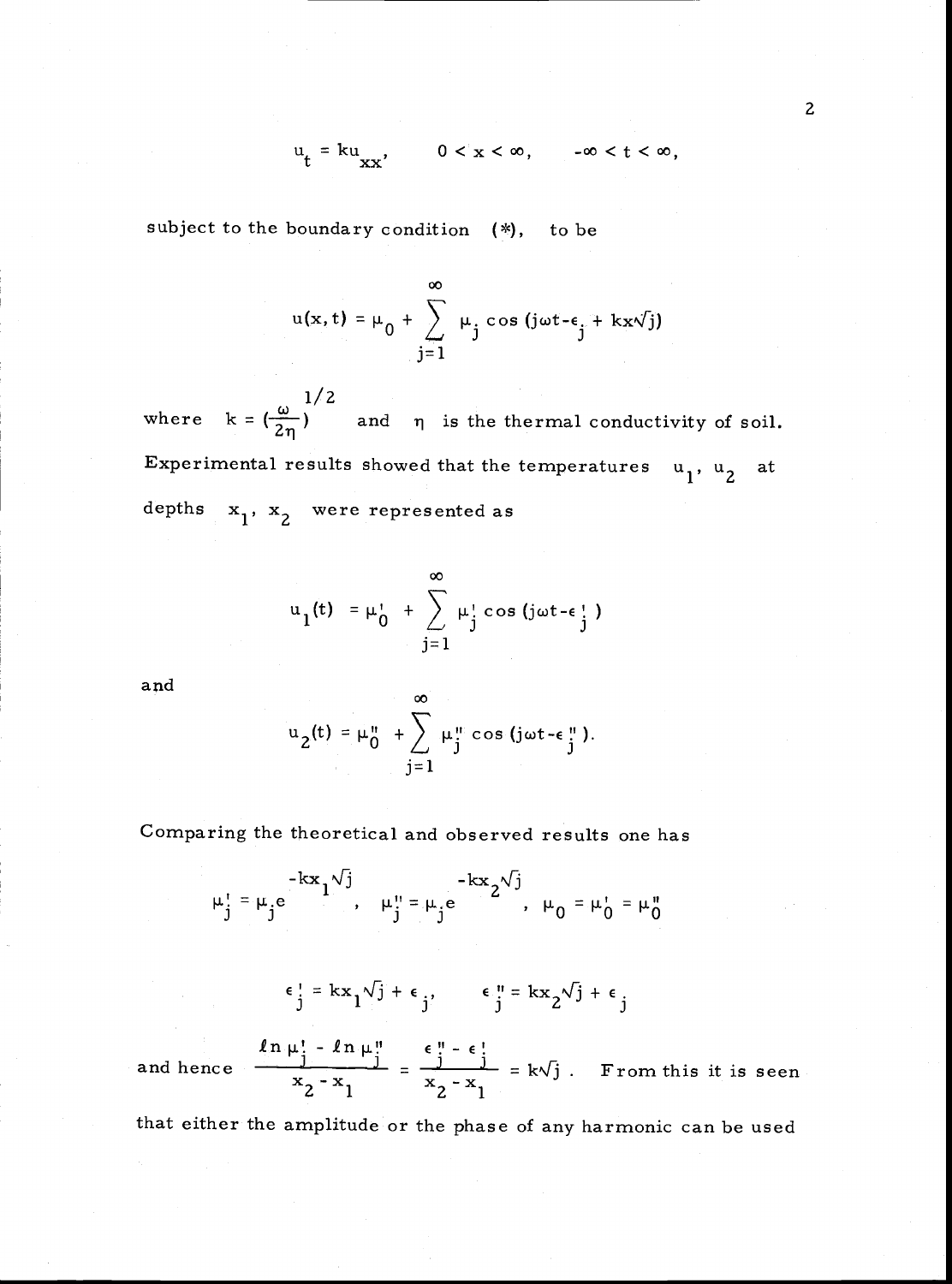to compute  $k$  and hence the thermal conductivity  $n$ .

Another application is that of determining the conductivity of a metal  $[1]$ . Suppose that the metal is in the form of a cylindrical rod. One end of the rod is kept at constant temperature while the other end is subjected to periodic variations in temperature. By comparing the theoretical and the observed temperatures at various points on the rod, one can obtain estimates of the metal's conductivity. This procedure, which is originally due to Angström  $[1]$ , is similar to that used by Lord Kelvin  $[4]$ .

More recently [11] periodic solutions of the heat equation have been used to study thermal stresses in cylindrical walls of steam and combustion engines. Further applications of periodic solutions of the heat equation, as well as an extensive bibliography, can be found in Carslaw's book [ 2].

In the above examples it is necessary that there exist periodic, or nearly periodic, solutions to some parabolic equation. The general problem of obtaining existence theorems for periodic solutions of parabolic boundary value problems seems to have started in 1939 with a paper by Karimov  $[6]$ . In a series of articles from 1939-1946 (see  $[6, 7, 8, 9]$ ), Karimov solved the boundary value problem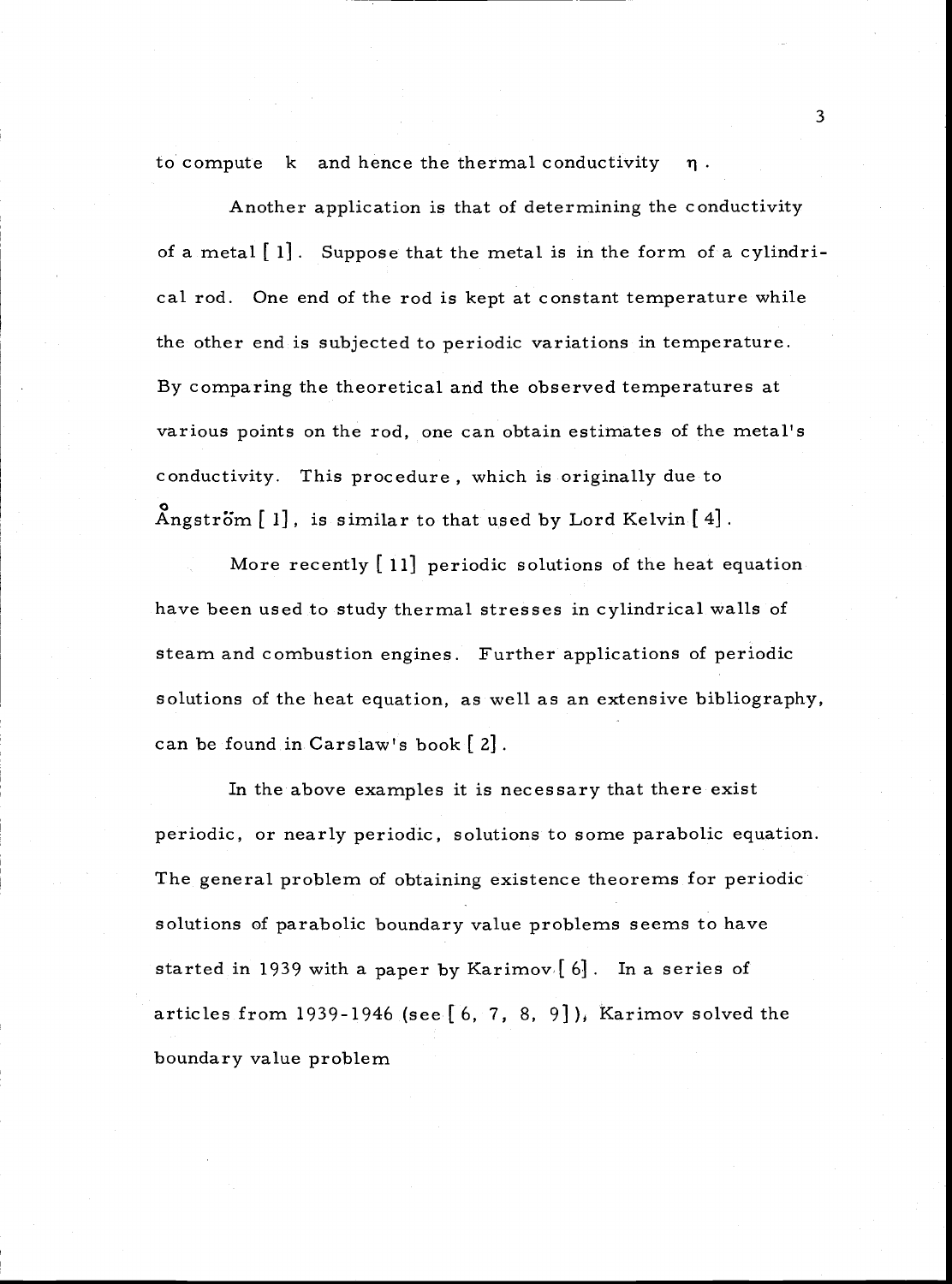$$
\frac{\partial}{\partial x} (p(x) \frac{\partial u}{\partial x}) - \frac{\partial u}{\partial t} = \phi(x, t) + \mu f(u) \qquad 0 < x < 1
$$
\n
$$
0 < t < 1
$$

$$
u(0, t) = u(1, t) = 0 \t 0 \le t \le 1,
$$
  

$$
u(x, 0) = u(x, 1) \t 0 \le x \le 1.
$$

Karimov assumed that (i)  $\phi(x,t) = \phi(x,t+1)$ , (ii)  $\phi(0,t) = \phi(1,t) = 0$ , (iii)  $\frac{\partial \phi(x,t)}{\partial x}$  exists and is bounded, (iv) f satisfies a Lipschitz condition, (v)  $f(0) = 0$ , and (vi)  $p(x)$  is continuously differentiable and satisfies  $p(x) > 0$  on  $0 \le x \le 1$ .  $\mu$  is a real parameter. (The fact that  $u(x, 0) = u(x, 1)$  insures that  $u(x, t)$ can be extended periodically into  $0 \le x \le 1$ ,  $-\infty < t < \infty$ .) Karimov was able to demonstrate existence of a solution to this generally nonlinear problem, but was able to ensure uniqueness only by imposing the additional restriction that the parameter  $\mu$  be "sufficiently small"

The next significant existence theorem for parabolic equations appeared in 1952 in a paper by G. Prodi [15 J. Here Prodi showed that, under suitable conditions, the nonlinear boundary value problem

 $u_t = u_{xx} + f(x, t, u, u_x),$   $0 < x < l$ ,  $-\infty < t < \infty$ ,

 $u(0, t) = u(l, t) = 0$   $-\infty < t < \infty$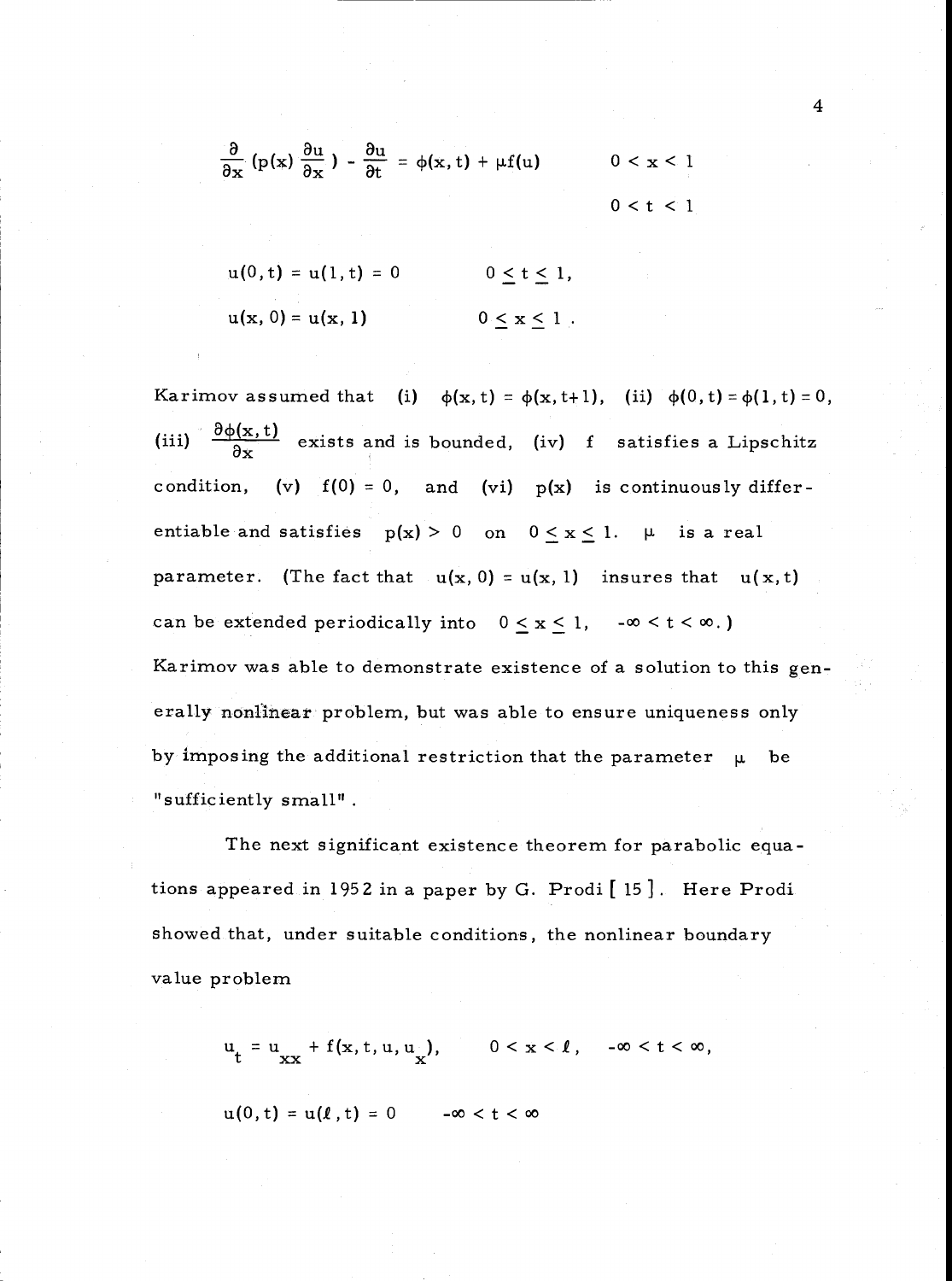has at least one solution  $u = u(x, t)$  which is periodic in t. In addition to being assumed periodic in t, the function f must also satisfy the growth condition:  $f(x, t, z, \omega)/\omega^2 \to 0$ ,  $|\omega| \to$ for  $|z| \leq M$ , where  $M > 0$  is an arbitrary, finite constant. Prodi obtains this result by using the method of Leray and Schauder (see[ 14] or also the textbook of A. Friedman [5]). Although Prodi's paper is a significant extension of Karimov's existence theory, he does not examine uniqueness.

Two years later [16] in 1954 Prodi showed that the more general problem

 $u_t = u_{xx} + f(x, t, u, u_x),$   $0 < x < l, -\infty < t < \infty$ 

$$
u(0, t) = \phi_1(t, u(0, t))
$$
  
 
$$
u(\ell, t) = \phi_2(t, u(\ell, t)) \qquad -\infty < t < \infty
$$

has at least one periodic solution. Prodi again used the Leray-Schauder method to get this result and again did not obtain uniqueness.

In 1961 Smulev [18] extended Prodi's [16] existence theory to the problem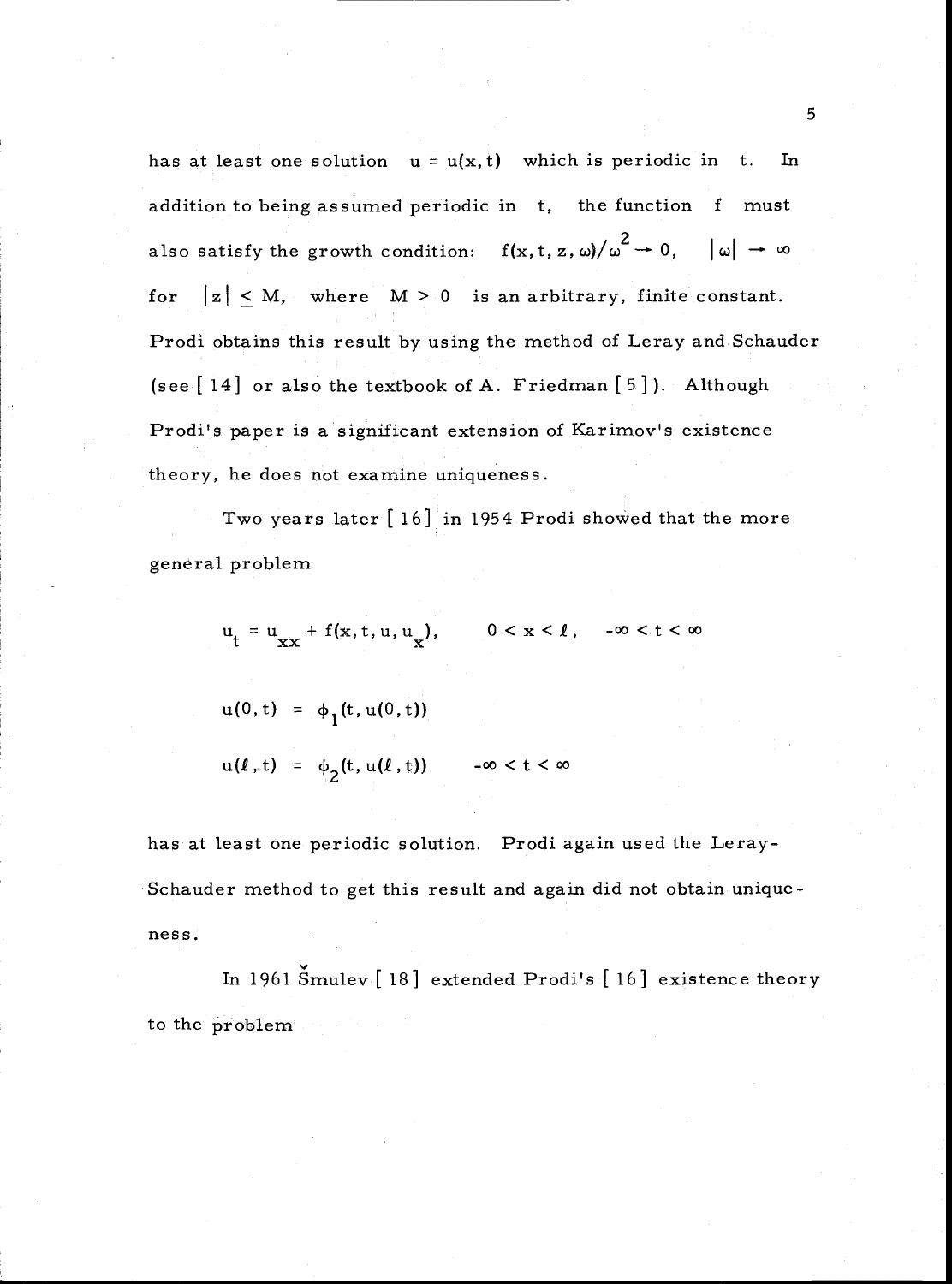$$
u_{t} = a(x, t, u)u_{xx} + f(x, t, u, u_{x}), \qquad 0 < x < \ell, \quad -\infty < t < \infty
$$
  

$$
u_{t}(0, t) = \phi_{1}(t, u(0, t), u_{x}(0, t)), \qquad -\infty < t < \infty,
$$
  

$$
u_{t}(\ell, t) = \phi_{2}(t, u(\ell, t), u_{x}(\ell, t)), \qquad -\infty < t < \infty,
$$

where f,  $\phi_1$ , and  $\phi_2$  satisfy certain smoothness, growth and periodicity conditions. This was the first paper that allowed the principal part of the equation to be nonlinear. Smulev did not, however, take up the question of uniqueness.

In this same paper Smulev considered, for the first time, periodic parabolic problems in several space variables. He treated the parabolic boundary value problem

$$
u_{t} = \sum_{i,j=1}^{n} a_{ij}(x, t, u)u_{x_{i}^{u}x_{j}} + \sum_{i=1}^{n} b_{i}(x, t, u)u_{x_{i}^{u}} + a(x, t, u)
$$

 $(x, t) \in D \times (-\infty, \infty)$ ,

 $u(x, t) = 0$  (x, t)  $\in \partial D \times (-\infty, \infty)$ ,

where D is a suitably smooth, bounded domain in n dimensional Euclidean space,  $\partial D$  is its boundary, and  $x = (x_1, x_2, \dots, x_n)$ is a point in n dimensional Euclidean space. In this problem Smulev needs to assume  $a_{ij}$ ,  $b_i$ , a are all periodic functions in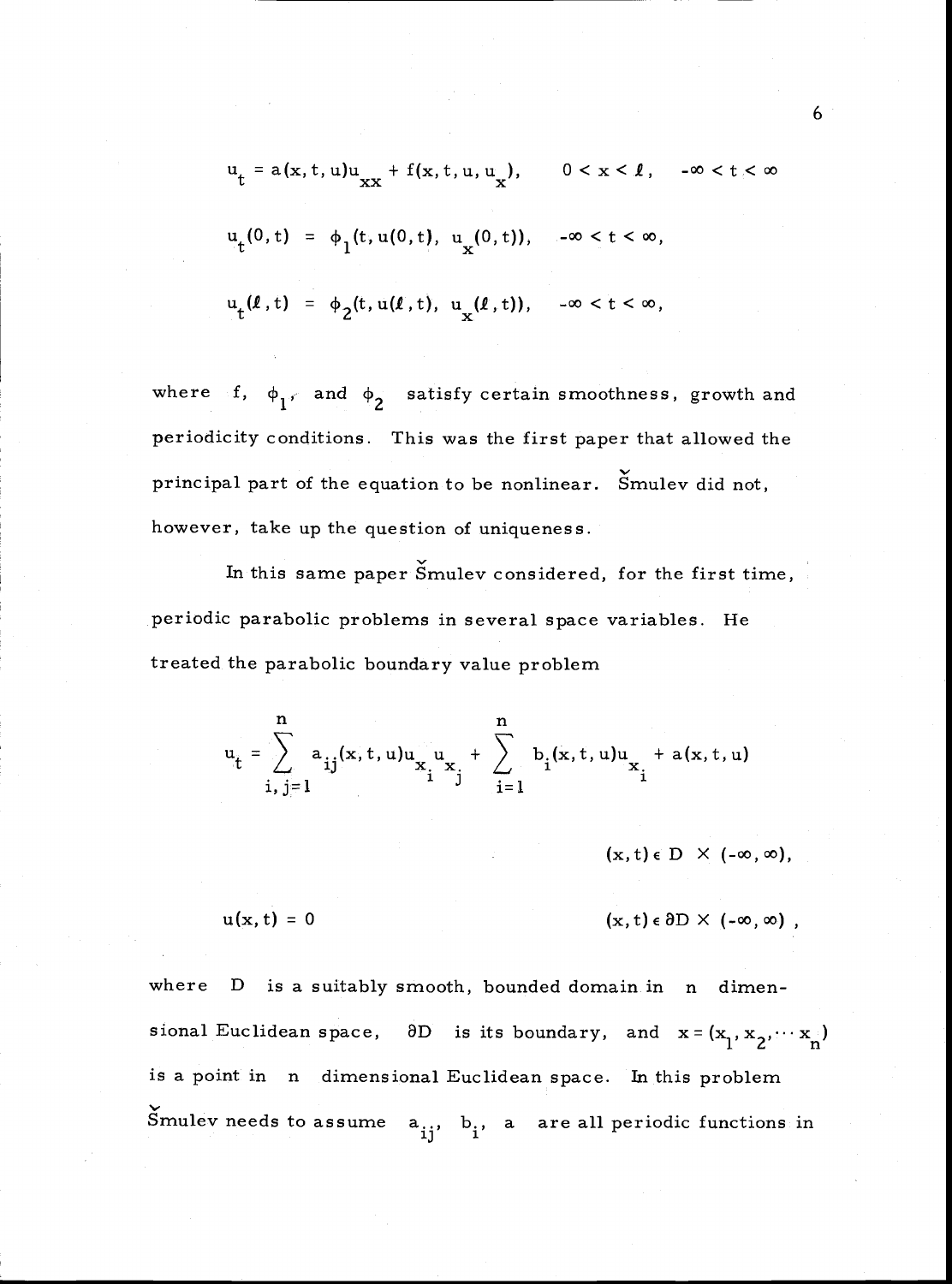t with the same period  $T$ , and that the functions  $a_{ij}$  satisfy the usual parabolicity condition.

Later in the same year, Smulev [ 19] considered the parabolic partial differential equation

(1) 
$$
\frac{\partial u}{\partial t} = \sum_{i,j=1}^{n} a_{ij}(x) \frac{\partial^{2} u}{\partial x_{i} \partial x_{j}} + \sum_{i=1}^{n} b_{i}(x) \frac{\partial u}{\partial x_{i}} + c(x)u + f(x,t),
$$

 $(\mathbf{x}, t) \in \mathbb{D} \times (-\infty, \infty)$ 

with the boundary condition

 $1/$ 

(2) 
$$
u(x,t) = \psi(x,t) \qquad (x,t) \varepsilon \partial D \times (-\infty,\infty),
$$

where the functions f and  $\psi$  are assumed to be periodic<sup>1</sup> functions in t with the period T. Assuming the functions  $a_{ij}$ ,  $b_i$ , c, f,  $\psi$ , and the boundary,  $\partial D$ , to be sufficiently smooth, he shows the existence of a unique, periodic solution to the problem  $(1)$ ,  $(2)$ . In the same paper, Smulev gives an existence and uniqueness proof for solutions to the equation (1) subject to the Neumann boundary condition

There is an oversight in Smulev's paper. The assumption that  $\psi$ be periodic in t is omitted, but is needed in the proof of the theorem.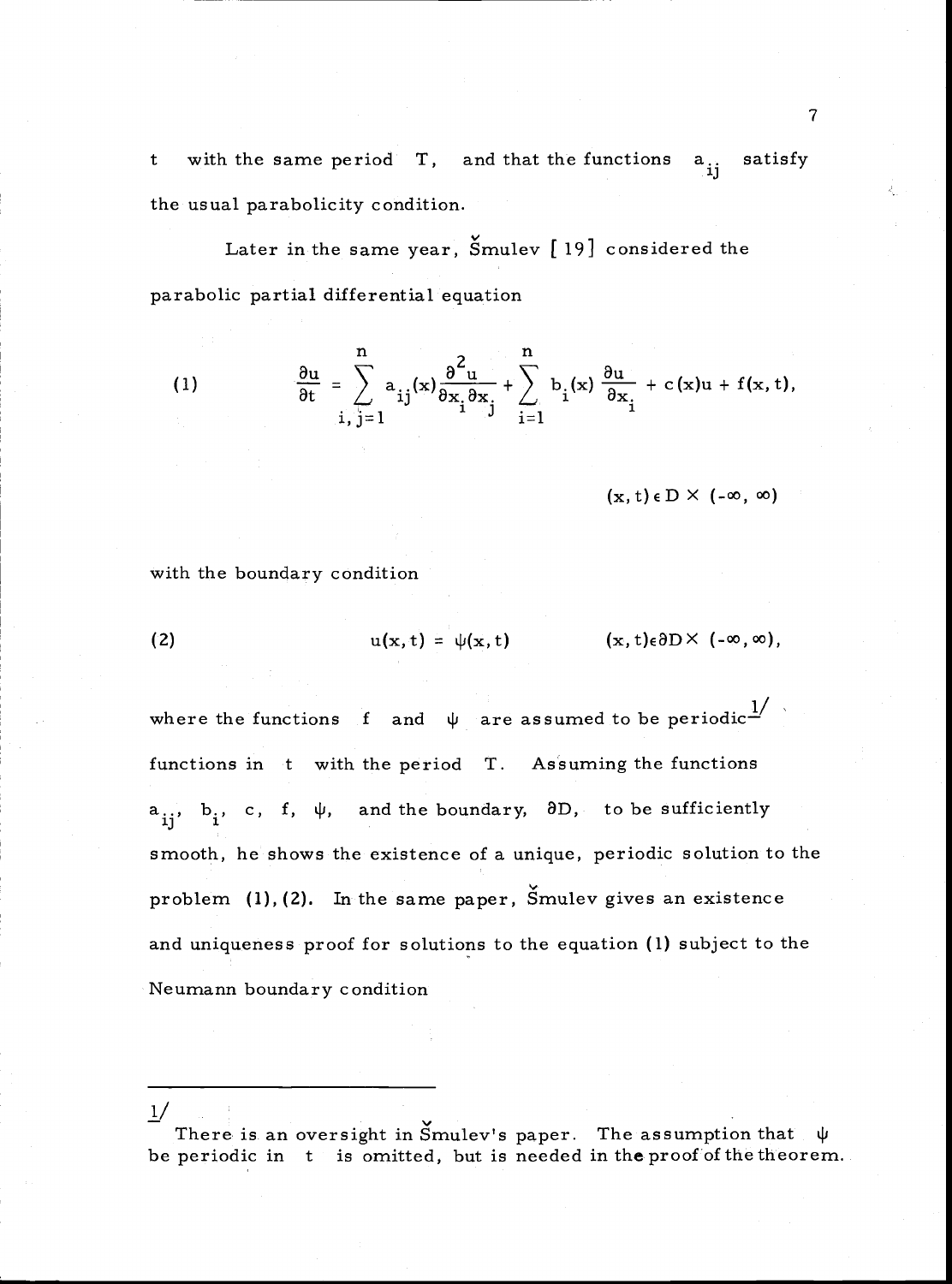(3) 
$$
\frac{\partial u(x,t)}{\partial v} + \beta(x,t)u(x,t) = g(x,t)
$$

$$
(\mathbf{x},t)\in\partial D\times(-\infty,\infty),
$$

where  $\frac{\partial u}{\partial v}$  is a directional derivative in the direction of the interior conormal to  $\partial D$ . More specifically, if  $\mu(x) = (\mu_1(x), \dots, \mu_n(x))$  is the unit interior normal to  $\partial D$ 

the point x, then the vector  $v(x) = (v_1(x), \dots, v_n(x))$ , where n and a strong strong strong strong strong strong strong strong strong strong strong strong strong strong strong strong strong strong strong strong strong strong strong strong strong strong strong strong strong strong stro

the components are  $v_i(x) = \begin{cases} \begin{cases} a_{i,i}(x) \end{cases}$  $j=1$  $a_{ij}(x)u_j(x), \quad i = 1, \cdots, n,$  lies in

the direction of the interior conormal. To obtain his existence and uniqueness results for the problem (1), (3), Smulev had to assume, in addition to certain periodicity and smoothness requirements, that  $\beta(x, t) \leq b_0 < 0$ ,  $b_0$  a constant. The existence proofs in this paper make essential use of Fourier's method of separation of variables.

In his most recent paper  $[20]$ , Smulev proves that if the parabolic boundary value problem

(4) 
$$
\sum_{i,j=1}^{n} a_{ij}(x,t)u_{x_ix_j} + \sum_{i=1}^{n} b_i(x,t)u_{x_i} + c(x,t)u - u_t = f(x,t)
$$

 $(x, t) \in D \times (-\infty, \infty)$ 

(5) 
$$
u(x, t) = \psi(x, t) \qquad (x, t) \in \partial D \times (-\infty, \infty),
$$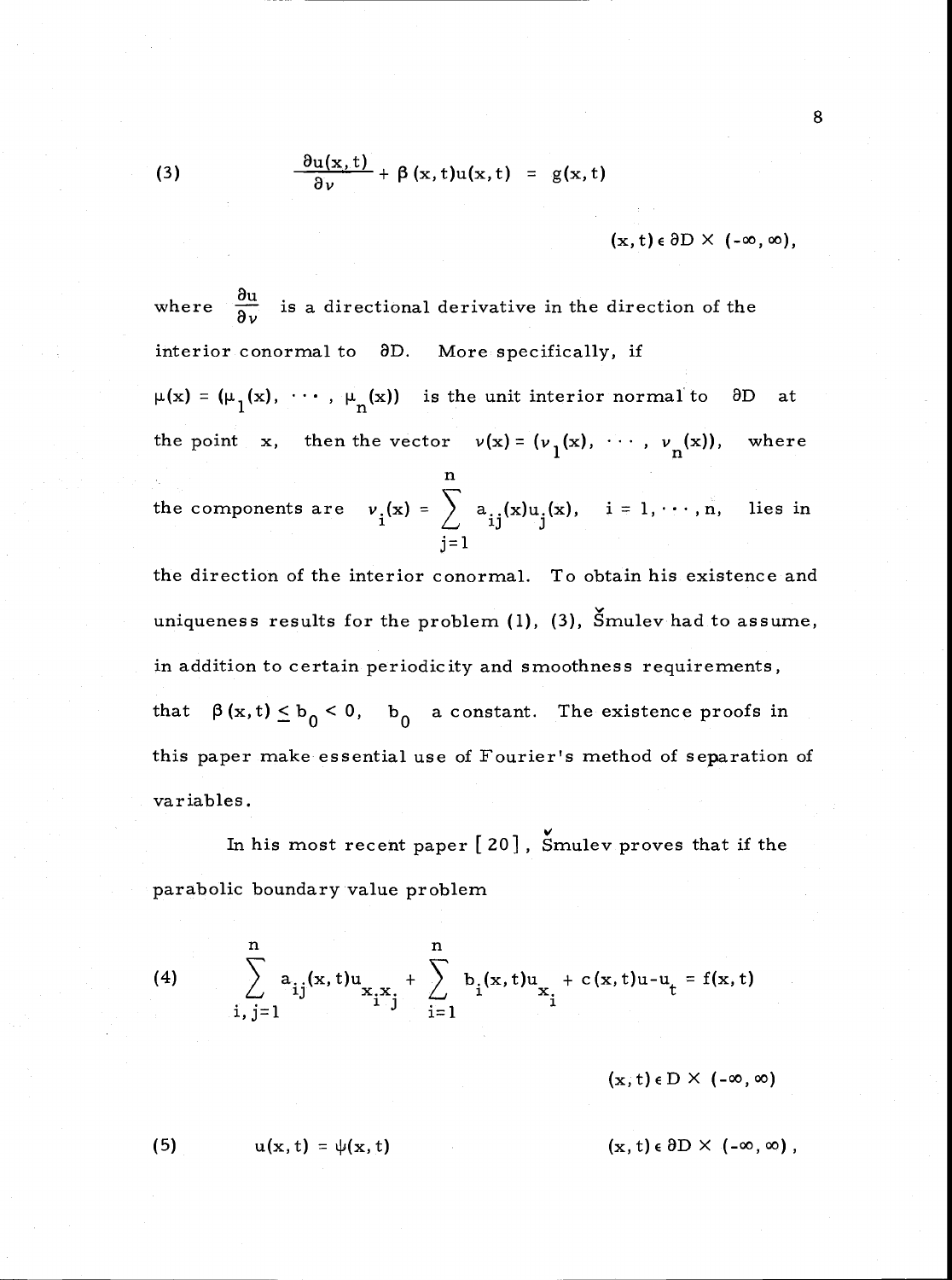has periodic data in t, in addition to other conditions, then the problem has a unique solution, period in t. In the linear case just described, Smulev was able to obtain both a uniqueness and an existence theorem; however, when he took up the nonlinear problern

$$
u_t = \sum_{i,j=1}^{n} \frac{\partial}{\partial x_i} \left[ a_{ij}(x,t,u) \frac{\partial u}{\partial x_i} \right] + a(x,t,u,u_x)
$$

 $(x, t) \in D \times (-\infty, \infty)$ 

$$
u(x, t) = \psi(x, t) \qquad (x, t) \in \partial D \times (-\infty, \infty) ,
$$

he was able to extend only the existence theory for periodic solutions, but not the uniqueness theory.

More recently [13] in 1966, Kusano showed existence of periodic solutions for systems of quasilinear equations. He considered the following two boundary value problems (6), (7) and (8), (9):

(6) 
$$
\sum_{i,j=1}^{n} a_{ij}^{k}(x,t)u_{x_ix_j}^{k} - u_{t}^{k} = a^{k}(x,t,u,\Delta u^{k})
$$

 $(x, t) \in D \times (-\infty, \infty)$ 

(7) 
$$
u^{k}(x, t) = \psi^{k}(x, t)
$$

 $(\mathbf{x}, t) \in \partial D \times (-\infty, \infty)$ ,

 $(k = 1, 2, \dots, n)$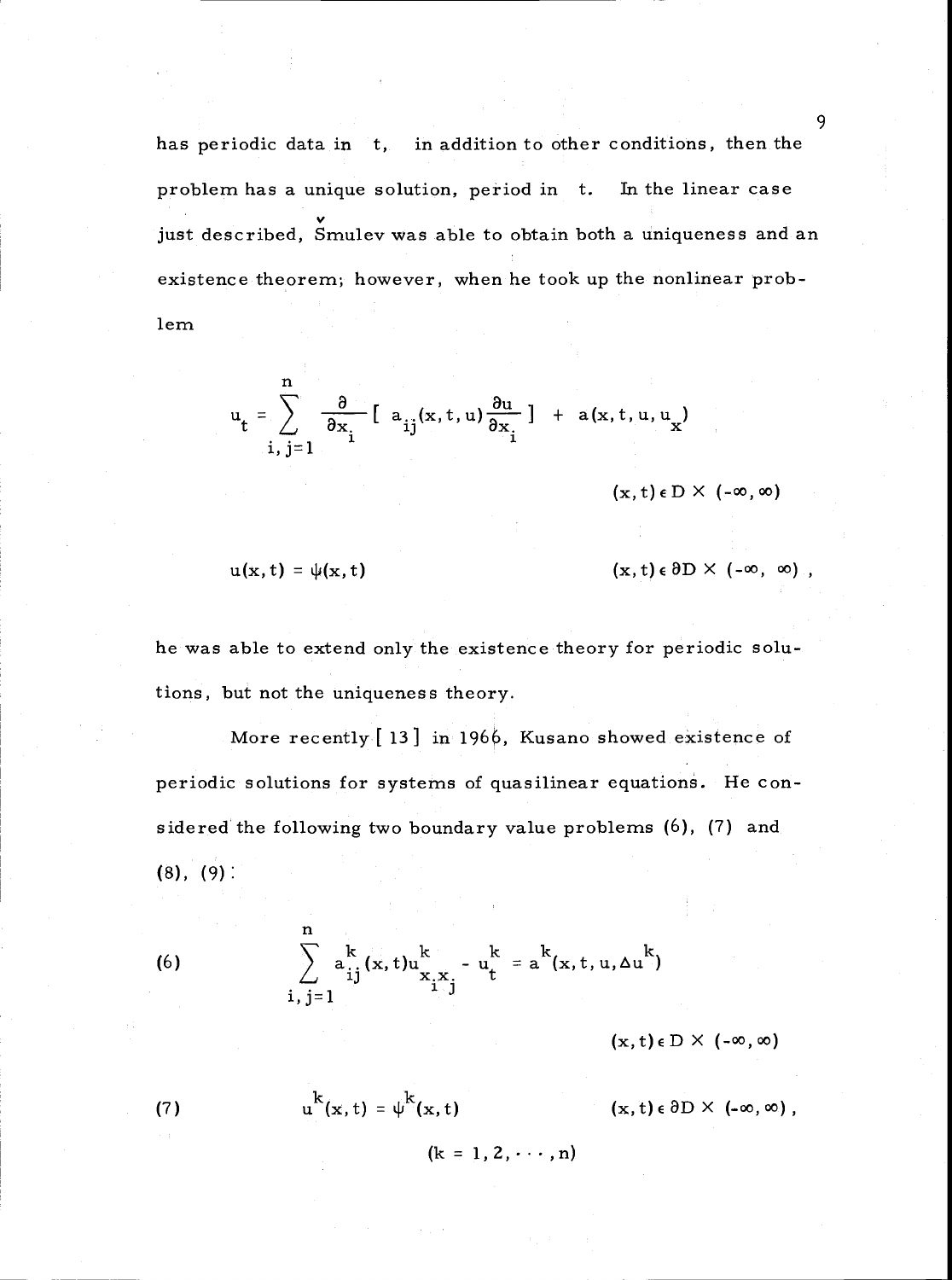$$
\sum_{i,j=1}^{n} a_{ij}(x,t,u)u_{x_ix_j}^k - u_t^k = a^k(x,t,u,\Delta u)
$$

$$
(\mathbf{x},\mathbf{t})\,\epsilon\,\mathbf{D}\,\times\,\left(-\infty\,,\,\infty\right)
$$

 $(x, t) \in \partial D \times (-\infty, \infty)$ ,

(9) 
$$
u^{k}(x, t) = \psi^{k}(x, t)
$$

 $(k = 1, 2, \dots, n)$ 

where

(8)

$$
u = (u^{1}, u^{2}, \cdots, u^{n}), \quad \Delta u^{k} = (u^{k}_{x_{1}}, u^{k}_{x_{2}}, \cdots, u^{k}_{x_{n}})
$$

and

$$
\Delta u = (\Delta u^1, \ \Delta u^2, \ \cdots, \ \Delta u^n).
$$

In problem (6), (7), Kusano made use of the Schauder fixed point theorem and in problem (8), (9) he used the Leray-Schauder method to obtain the existence of periodic solutions. In neither problem does he discuss uniqueness questions.

It is the purpose of this thesis to extend the current literature by showing that, under suitable conditions, the four following parabolic boundary value problems I-IV have periodic solutions. In all these problems the operator L is defined by

$$
Lu = \sum_{i,j=1}^{n} a_{ij}(x,t)u_{x_ix_j} + \sum_{i=1}^{n} b_{i}(x,t)u_{x_i} + c(x,t)u - u_t
$$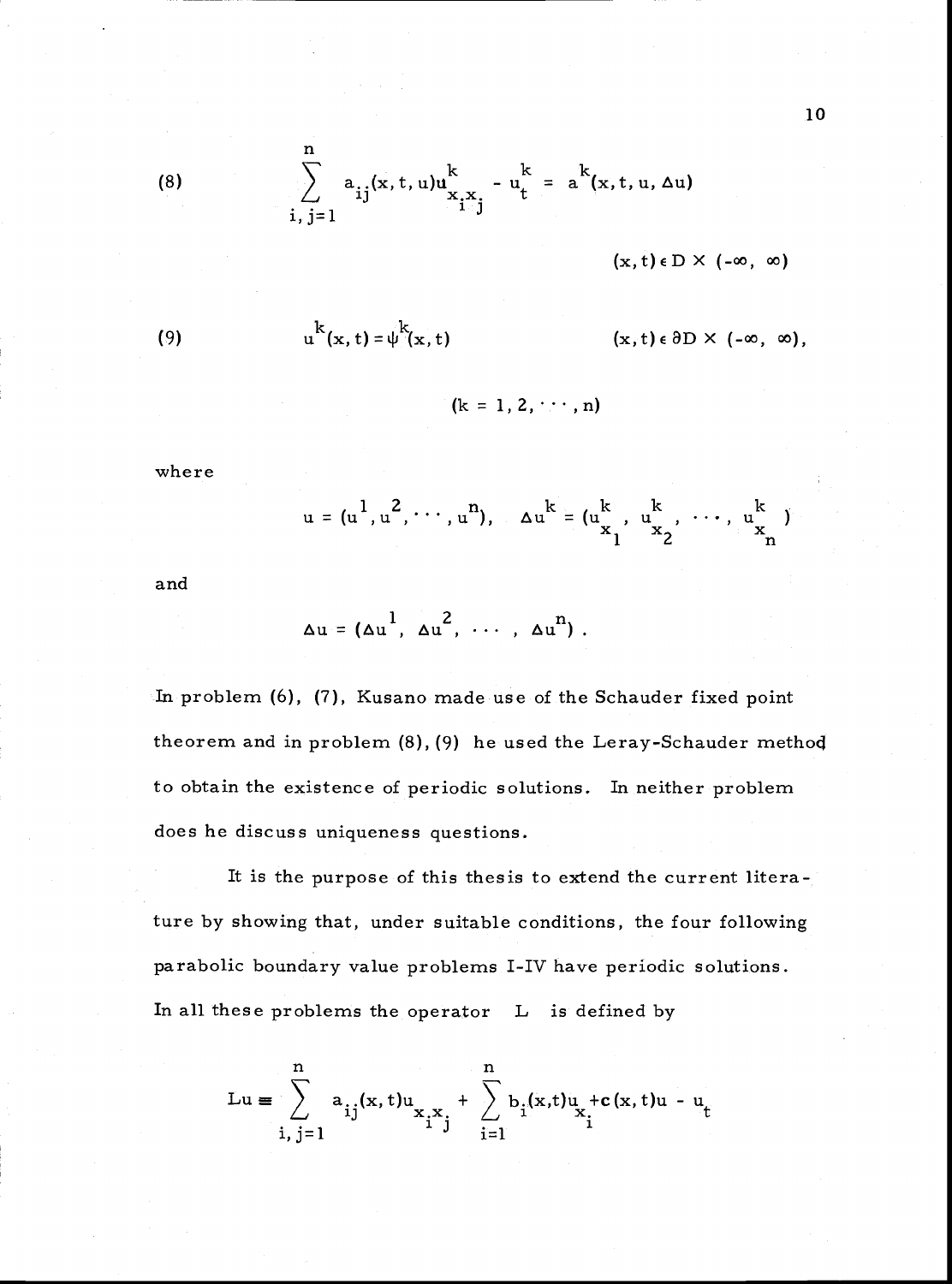# Problem I

$$
Lu = f(x, t)
$$
 (x, t)  $\in D \times (-\infty, \infty)$   

$$
\frac{\partial u}{\partial v} + \beta(x, t)u(x, t) = g(x, t)
$$
 (x, t)  $\in \partial D \times (-\infty, \infty)$ 

Problem II

$$
Lu = f(x, t) \qquad (x, t) \in D \times (-\infty, \infty)
$$

$$
\frac{\partial u}{\partial \nu} + \beta(x, t) u(x, t) = g(x, t, u)
$$
 (x,t)  $\in$  0D × (- $\infty$ ,  $\infty$ )

Problem III

$$
Lu = f(x, t, u) \qquad (x, t) \in D \times (-\infty, \infty)
$$

$$
\frac{\partial u}{\partial v} + \beta(x, t)u(x, t) = g(x, t) \qquad (x, t) \in \partial D \times (-\infty, \infty)
$$

Problem IV

$$
Lu = f(x, t, u) \qquad (x, t) \in D \times (-\infty, \infty)
$$

$$
\frac{\partial u}{\partial \nu} + \beta(x, t) u(x, t) = g(x, t, u) \qquad (x, t) \in \partial D \times (-\infty, \infty).
$$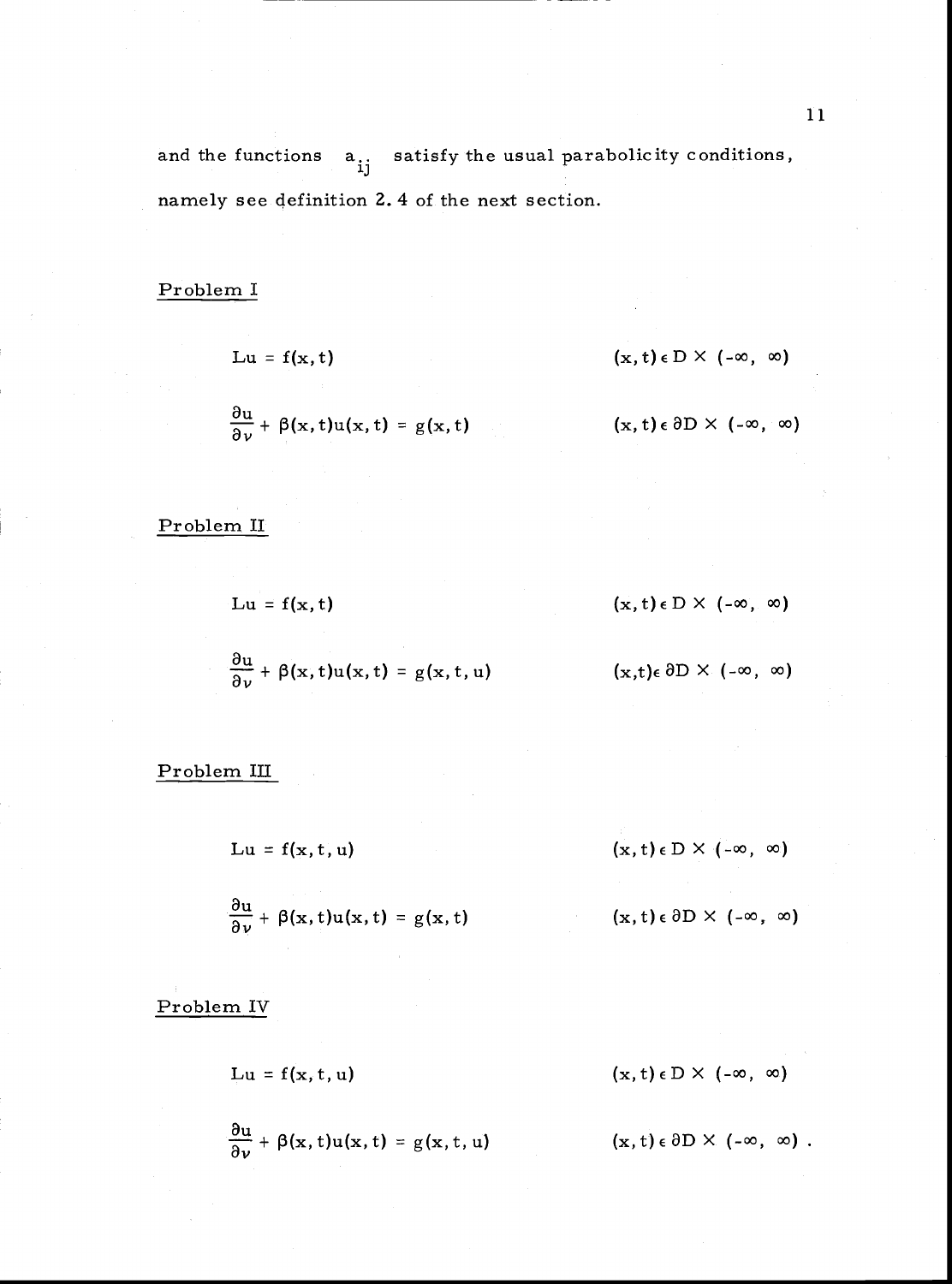Problem I generalizes Smulev's{ 191 result for the Neumann problem by allowing the coefficients of the operator to depend on t. We also obtain uniqueness for problem I. The proof of the existence of a periodic solution to problem I follows along the same lines as Smulev's ingenious proof for the corresponding Dirichlet problem.

Problem II is an extension of problem I, since in problem II the function  $g$  depends on the dependent variable u, as well as x and t. In problem II uniqueness is obtained, but only under stronger conditions on the function g. The proof of the existence of a periodic solution to problem II depends on the concept of a sequence of families of functions converging in an equiconvergent manner, which will be introduced below. Using this concept, one can show that a certain class of functions is compact and hence one is able to apply the Schauder fixed point theorem  $\begin{bmatrix} 3 \end{bmatrix}$  (see also  $\begin{bmatrix} 17 \end{bmatrix}$ ).

Problem III is also an extension of problem I, since the function f depends on x,t and u. For this problem we also obtain a uniqueness theorem but again under fairly strong conditions: on the function f. The existence proof for this problem also uses the Schauder fixed point theorem, but inthiscase one must obtain a priori bounds on the Hölder constants of the solution.

Problem IV extends problems I, II, III. The existence of a periodic solution to this problem is proved along the same lines as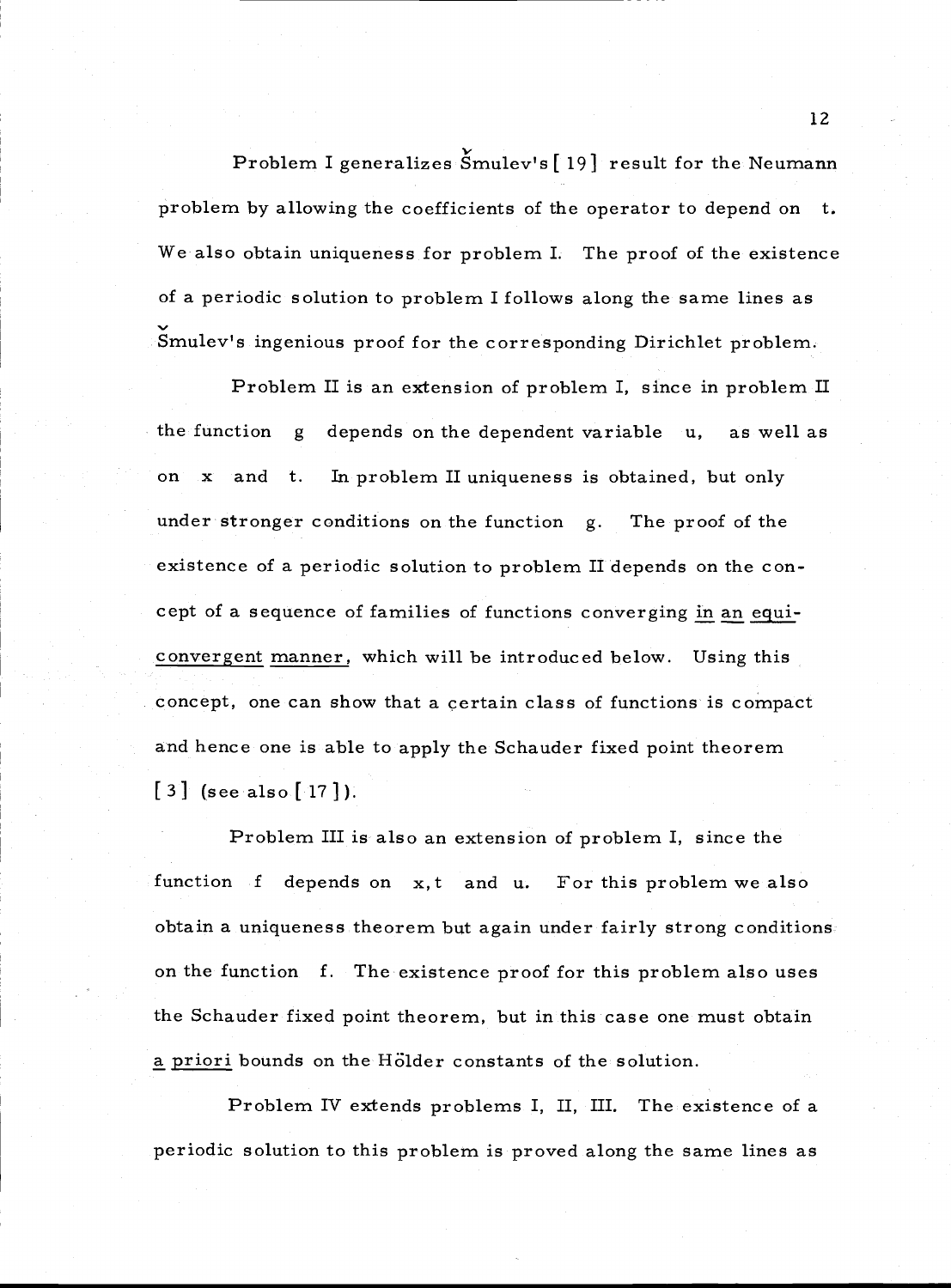in problems II and III. In problem IV we can also obtain a uniqueness theorem if we assume strong enough conditions on the functions f and g.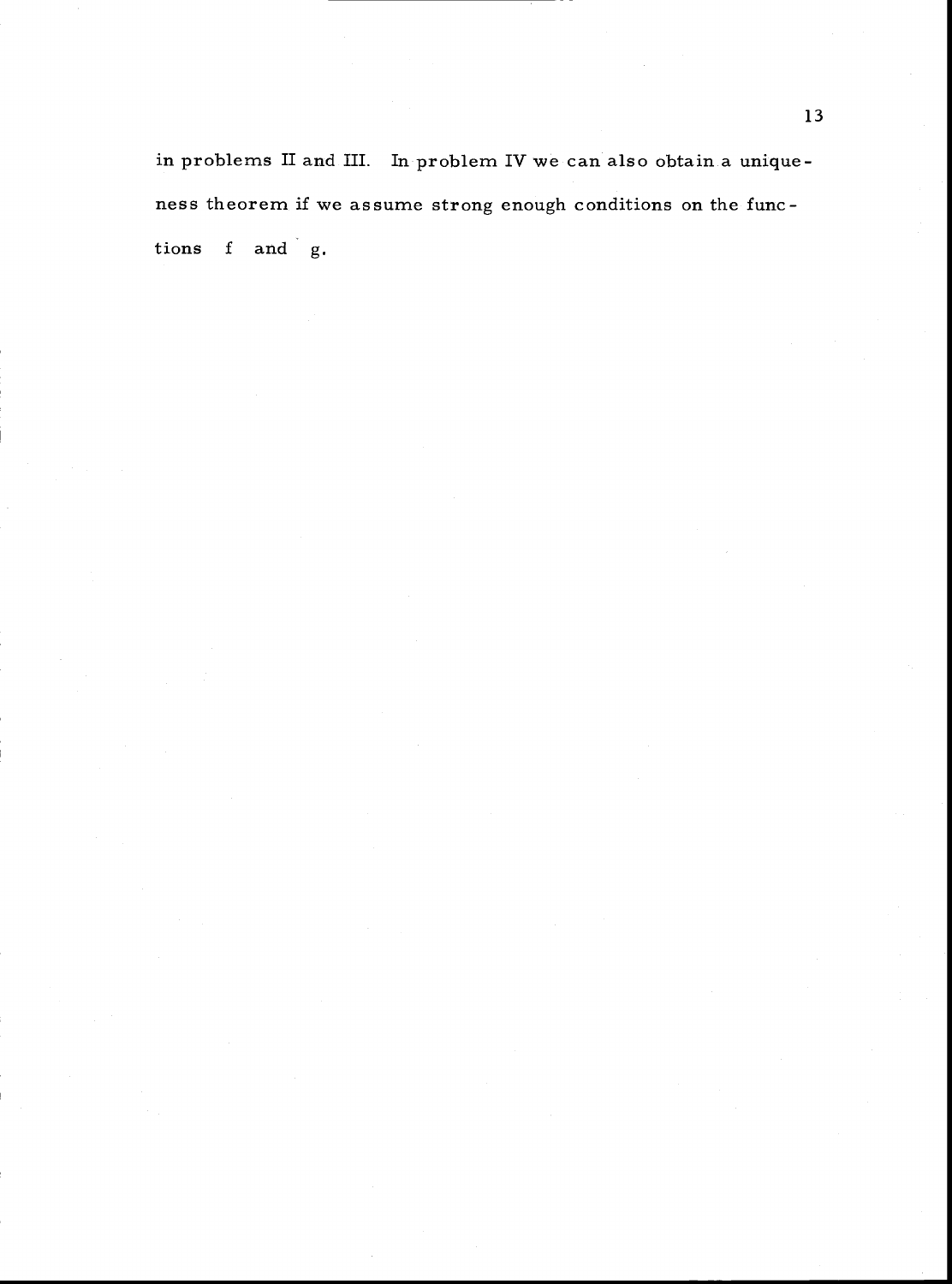#### II. PRELIMINARIES

We now introduce the notation and terminology to be used throughout the rest of this dissertation. Further, for the convenience of the reader, we shall state several theorems which will be of fundamental importance in obtaining our main results.

 $\quad \text{and let} \quad |\mathbf{x}| = \left(\ \right)$  $\sum_{1}^{n}$  2  $\sum_{1}^{1/2}$ Let  $E_n$  denote real, Euclidean n-space and D a bounded domain in  $E_n$ . Let points of  $E_n$  be denoted by  $x, \xi$  etc., with their respective coordinates  $(x_1, x_2, \dots, x_n)$ ,  $(\xi_1, \xi_2, \dots, \xi_n)$ . Denote by  $\overline{D}$  the closure of D, by  $\partial D$  the boundary of D,  $\mathbf{x}_{\mathbf{k}}^2$ ) . An open interval in  $\mathbf{E}_1$  will  $\begin{array}{cc} \n\swarrow & \kappa \\
k=1 & \n\end{array}$ denoted by  $(a, b)$ , closed by  $[a, b]$ , etc. will be will be a set of  $\mathbb{R}^n$ 

We begin with the following

Definition 2.1. A real-valued function f, defined on a compact subset,  $\overline{D}$ , of  $E_n$  is called Hölder continuous (with exponent  $a, 0 < a < 1$ ) if there exists a positive constant M such that

$$
|f(x) - f(y)| \leq M |x-y|^a
$$

for all  $x, y$  in  $\overline{D}$ . If  $a = 1$ , f is called Lipschitz continuous.

More generally, if  $X$  is any real metric space, we shall denote by  $C(X)$  the normed, linear space of continuous real-valued functions f, defined on X for which the norm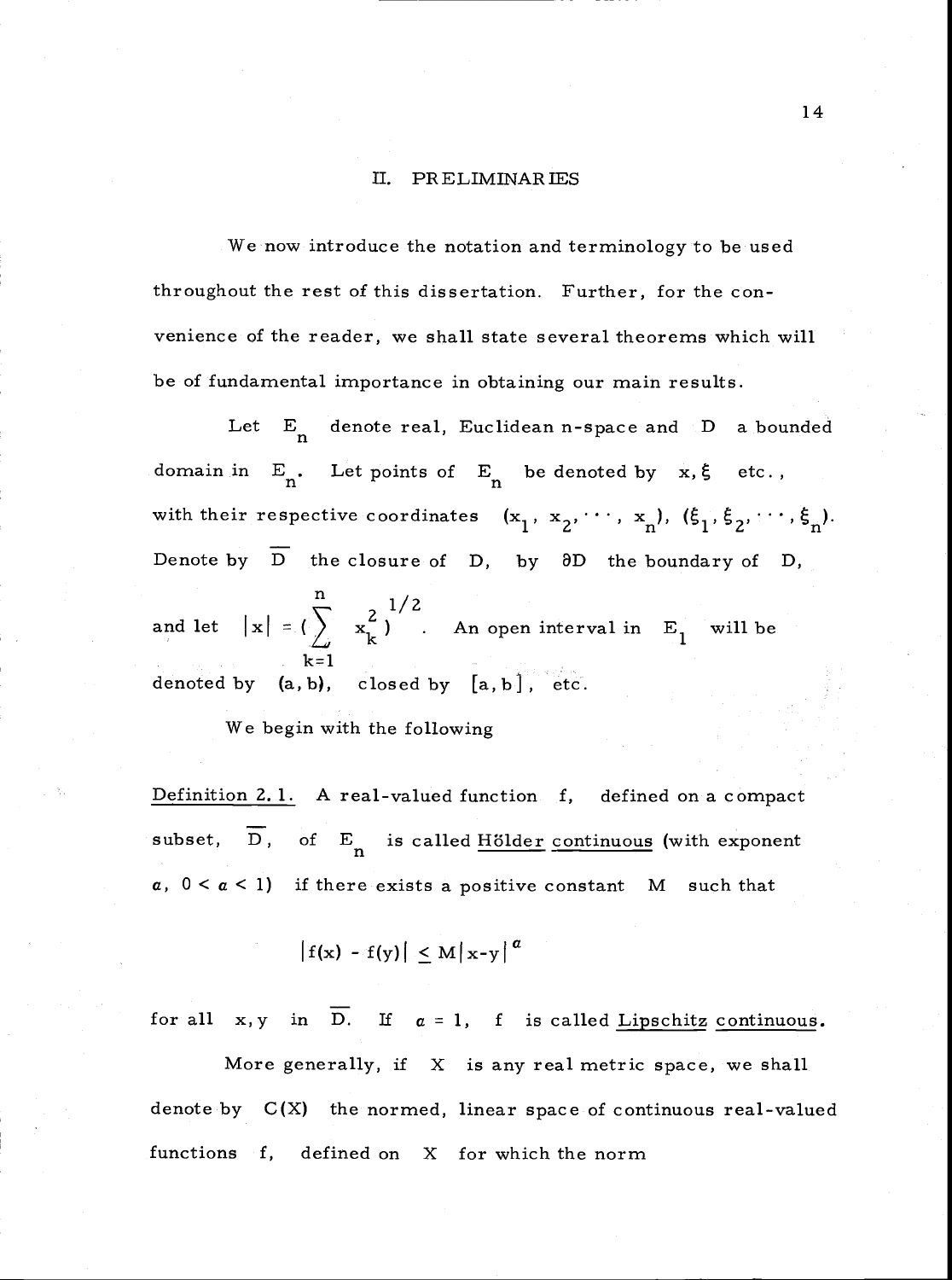$$
\|\mathbf{f}\| = \sup_{\mathbf{x} \in X} |\mathbf{f}(\mathbf{x})|,
$$

is finite.

We denote by  $C^{\underline{p}}(\overline{D} \times (-\infty, \infty))$  the normed, linear space of all continuous real-valued functions f, defined for  $(x, t) \in \overline{D} \times (-\infty, \infty)$ , that are periodic in t with period T. The norm is the uniform norm

$$
\|f\| = \text{SUP} \left| f(x, t) \right|.
$$

$$
\overline{D} \times (-\infty, \infty)
$$

(This will sometimes be abbreviated to  $C<sup>p</sup>$  when the context makes the meaning clear.)

We denote by  $C_a^p$   $(\overline{D} \times (-\infty, \infty))$  the normed, linear space of all  $C^P$  functions which are also Hölder continuous in the x variables (exponent a), uniformly over  $-\infty < t < \infty$ . (This space will sometimes be referred to as  $C_q^p$ .)

Finally we denote by  $C_{1+\lambda}(\overline{D})$  the class of real-valued functions defined on  $\overline{D}$  whose derivatives are Hölder continuous with exponent  $\lambda$ .

Definition 2.2. The second order linear differential operator L is defined by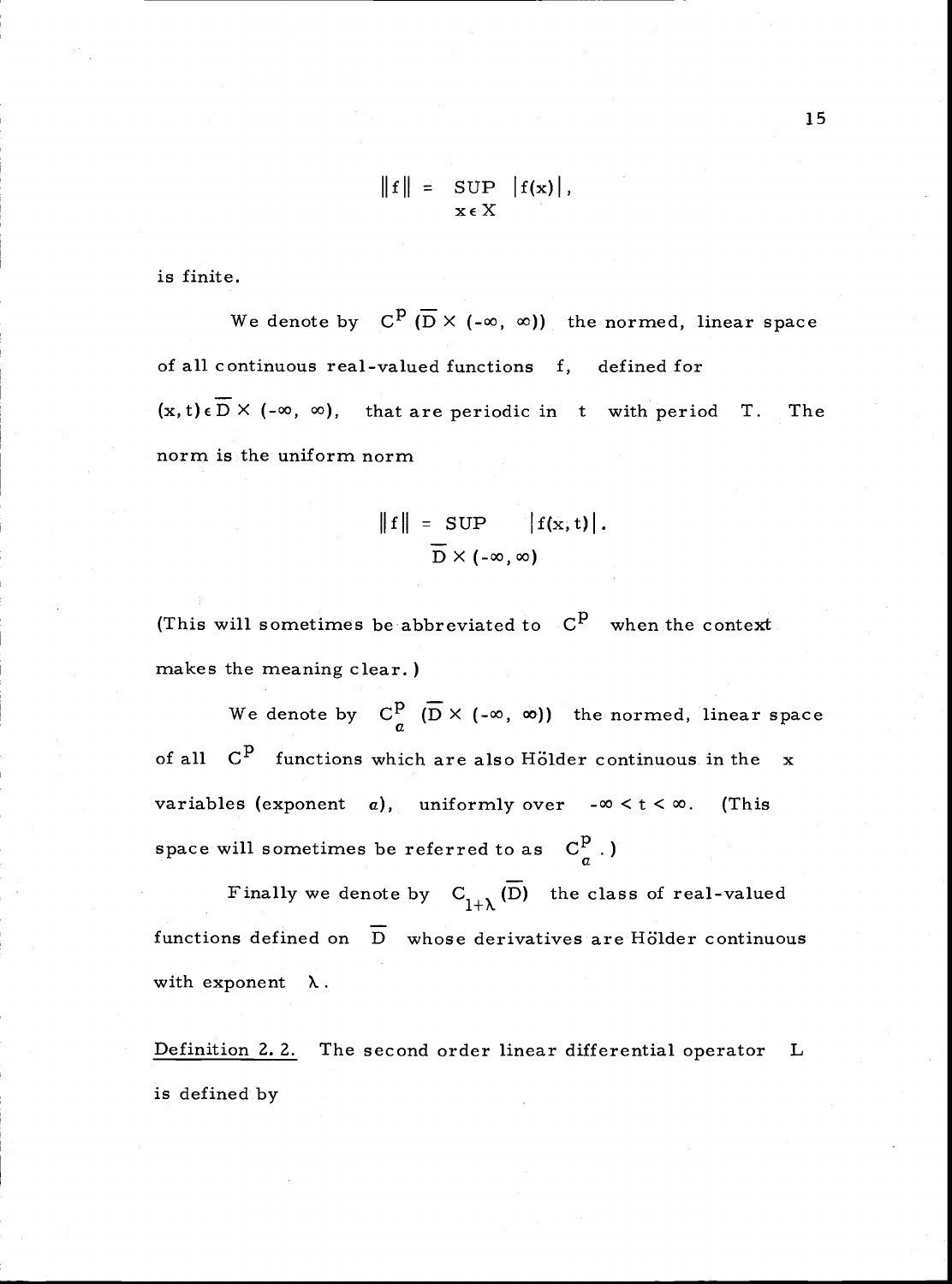$$
Lu \equiv \sum_{i,j=1}^{n} a_{ij}(x,t)u_{x_ix_j} + \sum_{i=1}^{n} b_i(x,t)u_{x_i} + c(x,t)u - u_t.
$$

Definition 2.3. L is said to be parabolic on  $\overline{D}$  X (- $\infty$ ,  $\infty$ ) if the matrix  $(a_{ij}(x,t))$  is symmetric and positive definite for all  $(\mathbf{x}, t) \in \overline{\mathbf{D}} \times (-\infty, \infty).$ 

Definition 2.4. L is said to be uniformly parabolic on  $\overline{D}$  X (- $\infty$ ,  $\infty$ ) if there exist positive constants a,b such that for all  $\xi \in E_n$ 

$$
a\sum_{i=1}^n \xi_i^2 \leq \sum_{i,j=1}^n a_{ij}(x,t)\xi_i\xi_j \leq b\sum_{i=1}^n \xi_i^2.
$$

The boundary  $\partial D$  is of class  $C_{1+\lambda}$  if locally  $\partial D$ can be represented by  $x_i = h(x_1, x_2, \dots, x_{i-1}, x_{i+1}, \dots, x_n)$  for some i where h belongs locally to  $C_{1+\lambda}(\overline{D})$ .

Definition 2.5. We say that  $\partial D$  satisfies the strong inside sphere property at the point  $x^{(0)}$   $\epsilon$   $\partial D$  if there exists a closed ball B with center  $x^{(1)}\epsilon D$  satisfying

- (i)  $B \subset \overline{D}$
- (ii)  $B \cap \partial D = \{x^{(0)}\}$ .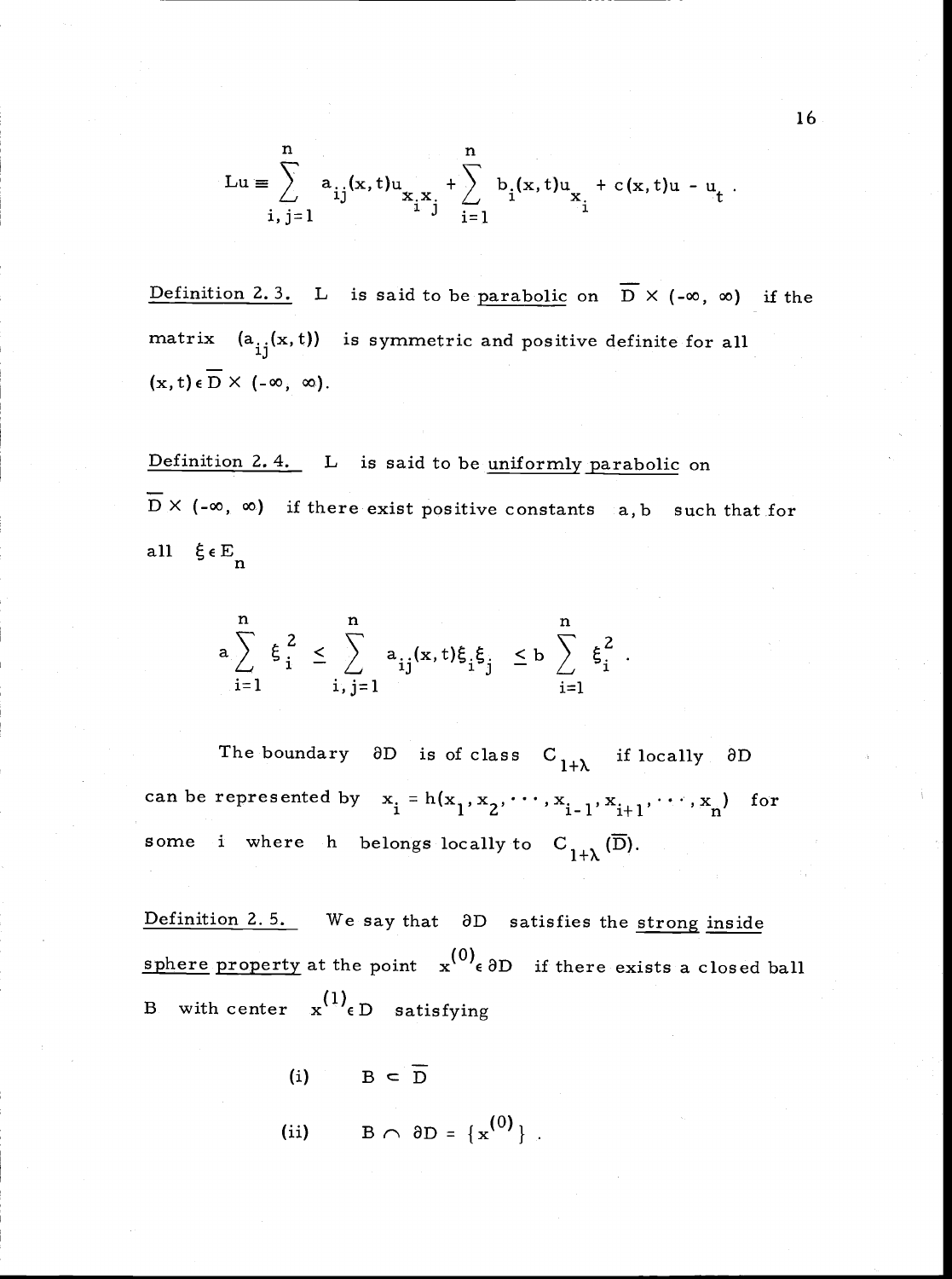Definition 2.6. Let  $\partial D$  have the strong inside sphere property at the point  $\mathbf{x}^{(0)} \in \partial D$  and let  $\mu(\mathbf{x}^{(0)}, t_{0}) = (\mu_{1}(\mathbf{x}^{(0)}, t_{0}), \cdots \mu_{n})$ denote the unit interior normal to  $\partial D \times (-\infty, \infty)$  at  $(x^{(0)}, t_{0}).$  We define the <u>inward conormal direction</u> to  $\partial D \times (-\infty, \infty)$  at the point  $(x^{(0)}, t_0)$  by the vector  $v = (v_1, \dots, v_n, 0)$  where

$$
v_{i} = \sum_{j=1}^{n} a_{ij} (x^{(0)}, t_0) \mu_j (x^{(0)}, t_0) .
$$

Having defined the conormal direction we now define the conormal derivative.

Definition 2.7. Let  $x^{(0)}$  and denote  $v(x^{(0)},t)$  the inward conormal direction at  $(x^{(0)}, t)$ . The <u>conormal derivative</u>,  $\frac{\partial u(x,t)}{\partial x}$ , of  $u(x,t)$ ,  $x \in D$ , in the direction of the inward t) conormal at  $(x^{(0)},t)$  is defined by

$$
\frac{\partial u(\mathbf{x},t)}{\partial v(\mathbf{x}^{(0)},t)} = \sum_{i,j=1}^{n} a_{ij} (\mathbf{x}^{(0)},t) \mu_j(\mathbf{x}^{(0)},t) \frac{\partial u(\mathbf{x},t)}{\partial \mathbf{x}_i} .
$$

We shall now define the conormal derivative at a point on the boundary 3D. Before doing this, however, we need to introduce the idea of a finite closed cone.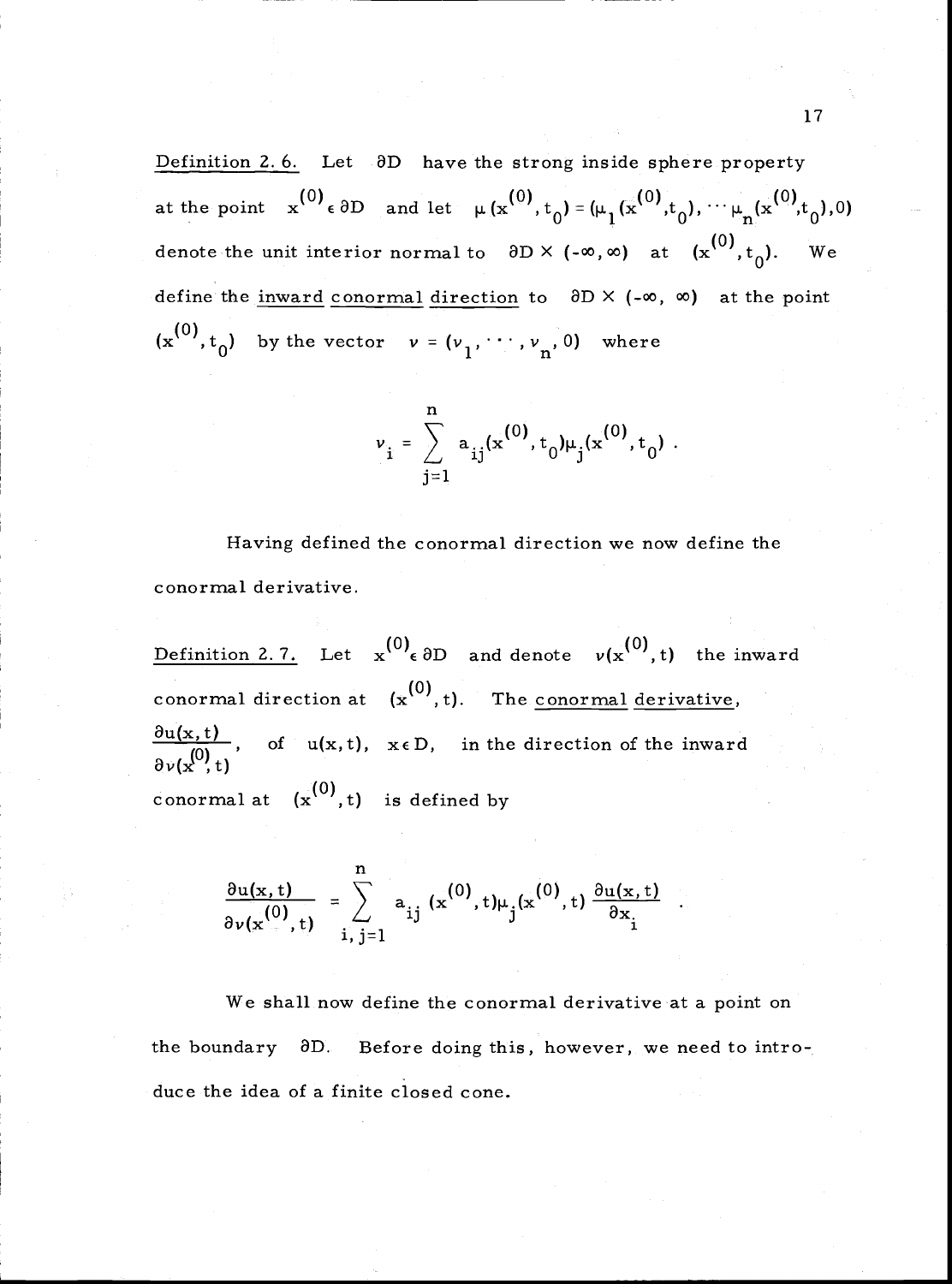Definition 2.8. A finite closed cone K in E<sub>n</sub> with vertex at the origin is any set of points in  $E_n$  satisfying the implications

- (i)  $x \in K \Rightarrow ax \in K$  for  $0 \le a \le M < \infty$ , M fixed
- (ii)  $x, y \in K \Rightarrow x + y \in K$

$$
(iii) \t x \in K \Rightarrow -x \notin K .
$$

By a finite closed cone K in  $E_n$  with vertex  $x^{(0)}$  is meant a set in E<sub>n</sub> which is congruent under translation with a finite closed cone whose vertex is at the origin.

We can now define the conormal derivative at a point on the boundary.

Definition 2.9. The conormal derivative of  $u(x, t)$  for  $x \in \partial D$ is defined by

$$
\frac{\partial u}{\partial \nu} = \frac{\partial u(x, t)}{\partial \nu(x, t)} = \lim_{\substack{y \to x \\ y \in K}} \frac{\partial u(y, t)}{\partial \nu(x, t)},
$$

where K is any finite closed cone with vertex x and satisfying  $K \sim \{x\} \subset D.$ 

Definition 2.10. We say that  $u = u(x, t)$  is a solution to the

initial-boundary value problem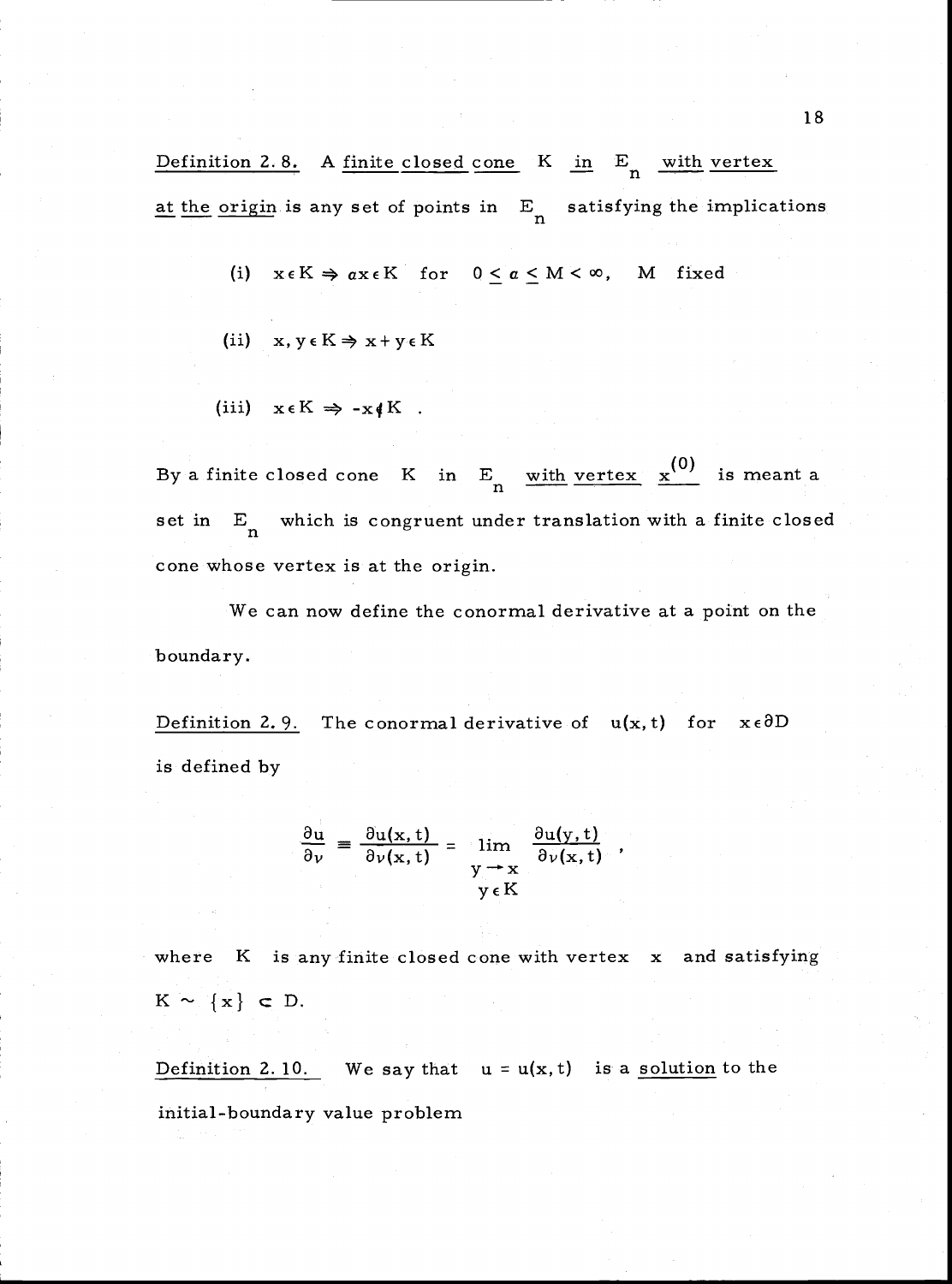(i) 
$$
Lu = f(x, t)
$$
  $(x, t) \in D \times (0, T]$ 

(ii) 
$$
u(x, 0) = \psi(x)
$$
  $x \in \overline{D}$ 

(iii) 
$$
\frac{\partial u}{\partial \nu} + \beta(x, t)u(x, t) = g(x, t)
$$
  $(x, t) \in \partial D \quad (0, T]$ 

if:

- (1) u is continuous on  $\overline{D} \times [0, T]$
- $\mathbf{u}_{\mathbf{x}_1}, \mathbf{u}_{\mathbf{x}_2}, \dots, \mathbf{x}_i, \mathbf{y}_j = 1, \dots, n, \text{ are continuous on } \mathbb{D} \times (0, T).$
- $u_t$  is continuous on  $D \times (0, T)$  $(3)$
- $(4)$ u satisfies the above conditions (i), (ii), (ii

For the convenience of the reader we shall state two theorems, the proofs of which may be found on pages 144, 147 of Friedman's text  $[5]$ , and which we shall make use of in the sequel.

#### Theorem 2. 1

The boundary value problem

 $\mathbf{L} \mathbf{u} = \mathbf{f}(\mathbf{x}, t)$  (x, t)  $\in \mathbf{D} \times (0, T]$ 

 $u(x, 0) = \psi(x)$   $x \in \overline{D}$ 

 $\frac{\partial u}{\partial v} + \beta(x, t)u(x, t) = g(x, t)$  (x, t)  $\epsilon \partial D \times (0, T]$ 

has a unique solution  $u = u(x, t)$  provided the following conditions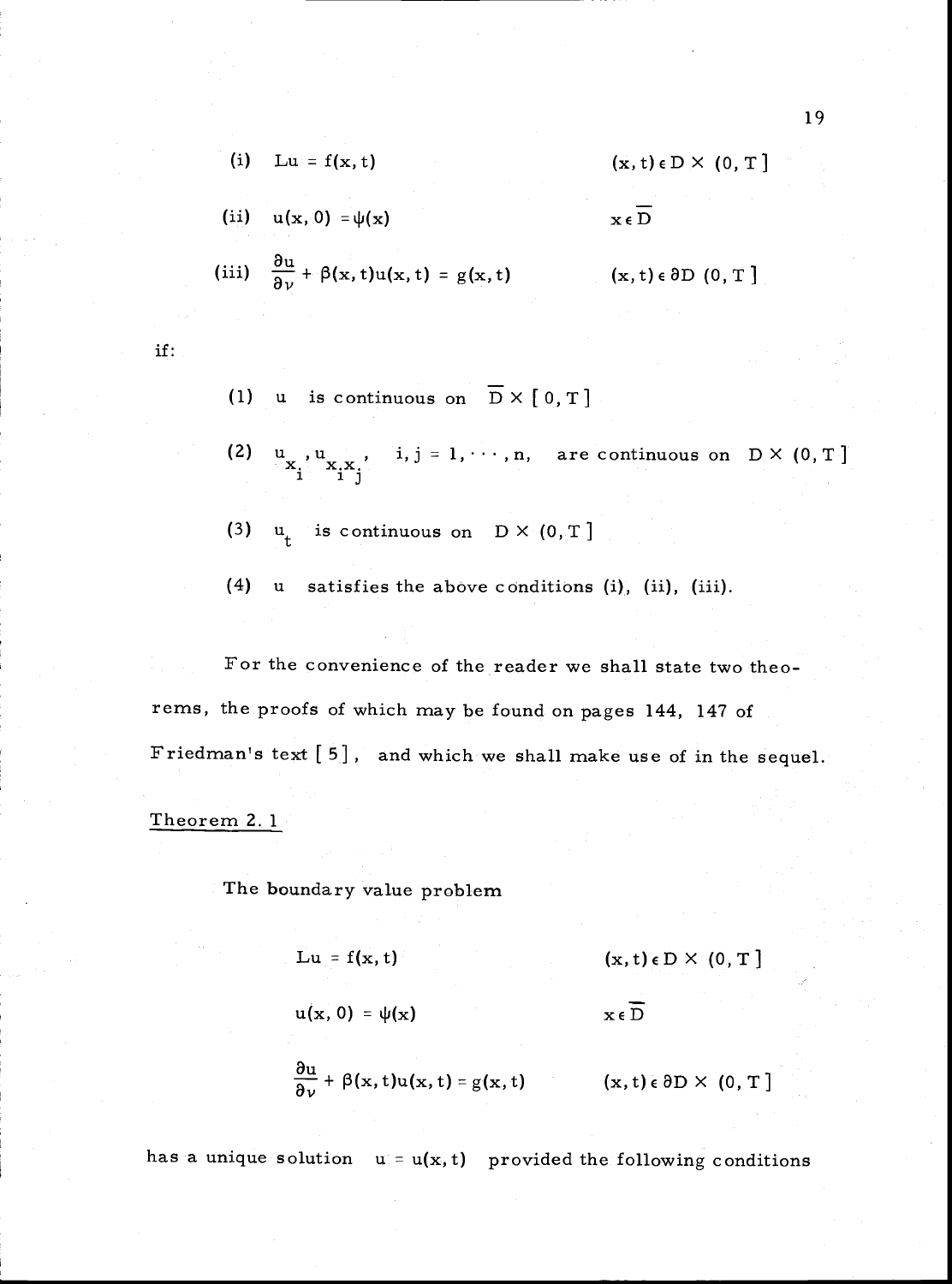are satisfied:

- L is uniformly parabolic on  $\overline{D} \times [0, T]$  $(i)$
- $(ii)$ the coefficients of L are continuous and satisfy the following Hölder conditions on  $\overline{D} \times [0, T]$ :
	- $|a_{ij}(x,t) a_{ij}(x^{(0)},t)| \leq M |x x^{(0)}|$  $|b_{i}(x,t) - b_{i}(x^{(0)},t)| \leq M |x - x^{(0)}|^{a}$  $|c(x,t) - c(x^{(0)},t)| \leq M |x-x^{(0)}|^{a}$  $\alpha$

 $\partial D$  is of class  $C$ <sub>1+ $\lambda$ </sub>  $(iii)$ 

- $(iv)$ f is Hölder continuous in  $x$  (exponent  $a$ ) and is uniformly continuous on  $\overline{D} \times (0, T)$
- (v) g,  $\beta$  are continuous on  $\partial D \times [0, T]$
- $\psi$  is continuous in  $\overline{D}$  and vanishes in some  $(vi)$ neighborhood of 8D.

The second theorem taken from Friedman's book contains an a priori estimate on the solution of the above boundary value problem. We shall state a slightly modified version, which will be sufficient for our purposes.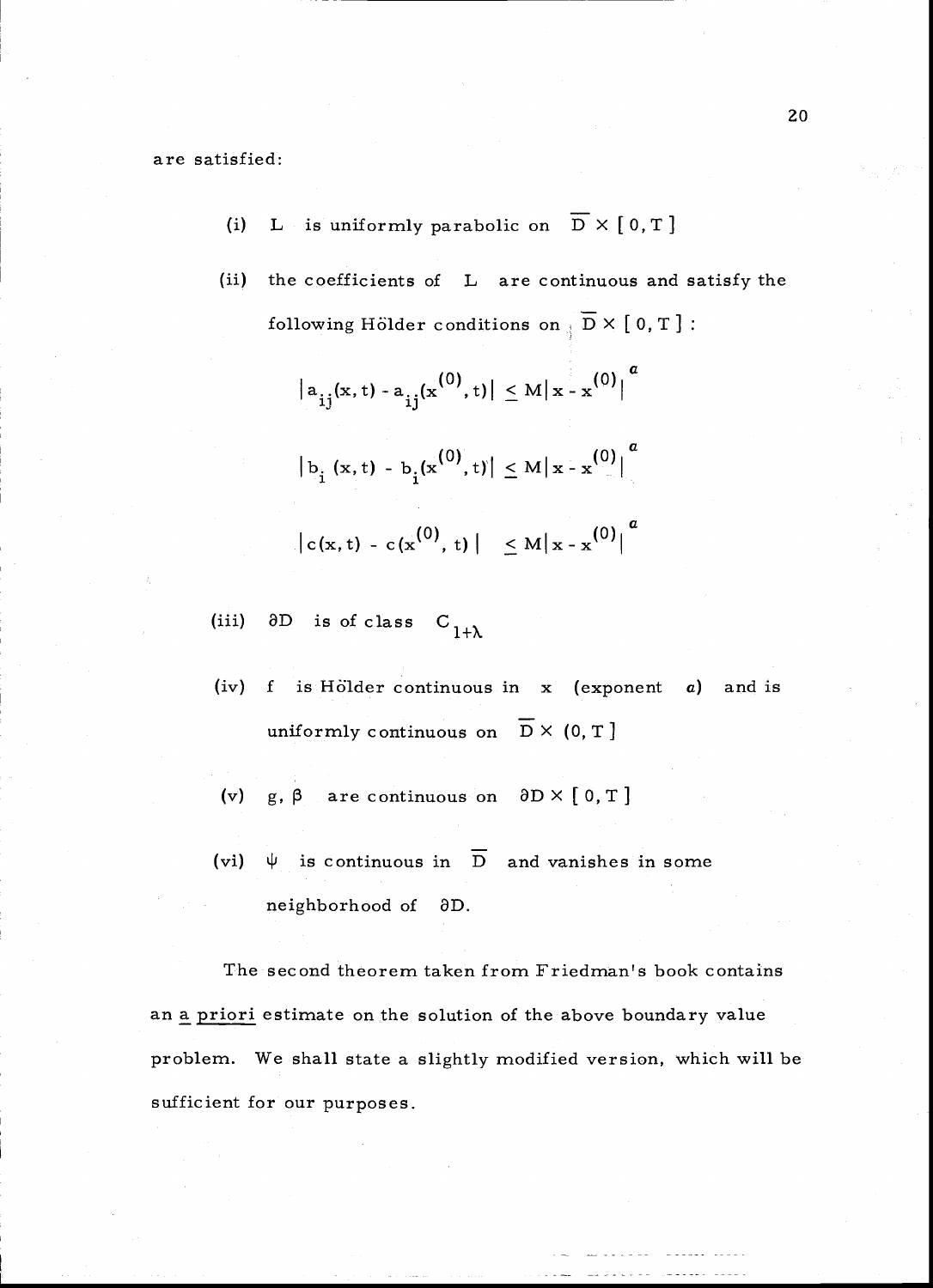## Theorem 2. 2

Let  $u = u(x, t)$  be a solution of the boundary value problem stated in the previous theorem, and assume that L is uniformly parabolic in  $\overline{D} \times [0, T]$  with continuous coefficients. Assume also that  $\partial D$  is of class  $C_{1+\lambda}$  and that

- (i)  $c(x, t) \le \hat{0}$  on  $\overline{D} \times [0, T]$
- (ii)  $\beta(x, t) \le b_0 < 0$  on  $\partial D \times [0, T]$ .

Then the following estimate holds on  $\overline{D} \times [0, T]$ ,

$$
|u(x, t)| \leq K \left(SUP \left|f\right| + SUP \left|g\right| + SUP \left|\psi\right|\right)
$$

where the supremums are taken over their respective domains and K is a constant depending on  $L, \beta$  and D.

We now state two more well-known theorems which will be needed later.

## Schauder Fixed Point Theorem (see e.g. [3] or [17])

If X is a normed linear space and S is a continuous mapping of  $K$ , where  $K$  is a closed convex subset of  $X$ , into a compact subset of K, then S has a fixed point in K.

Before stating the final theorem we now recall the concept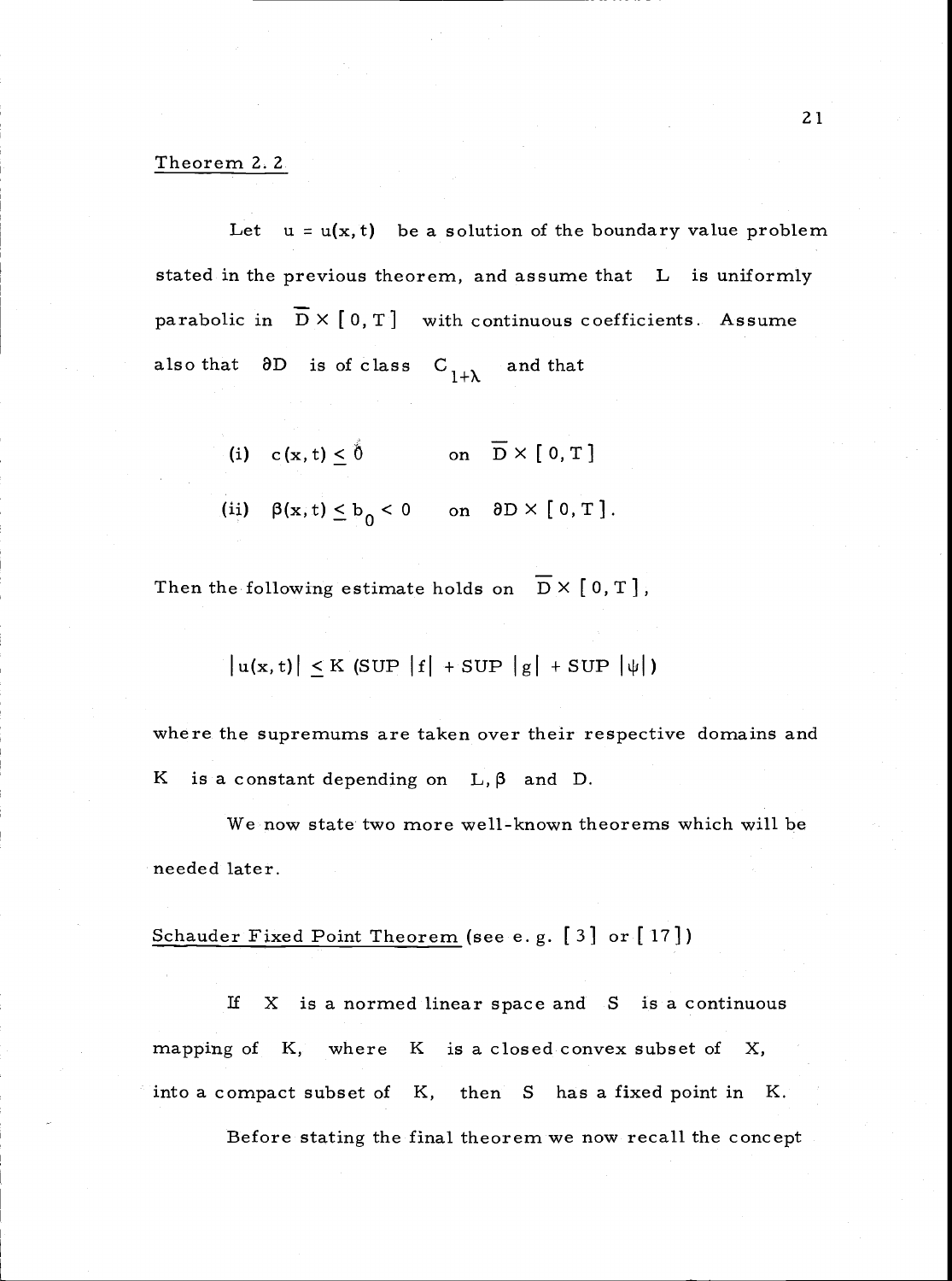of equic ontinuity.

Definition 2. 11. A family of real-valued functions  $\{f_{a}\}\$ , a belonging to some index set A, defined on a domain D in  $E_n$ , is called equicontinuous if for every  $\epsilon > 0$  there is a  $\delta > 0$ such that  $|f_{\alpha}(x) - f_{\alpha}(y)| < \epsilon$  for all x, y such that  $|x-y| < \delta$ and for all  $a$  in the index set A.

We can now state the final theorem.

### Theorem (Arzela-Ascoli)

A necessary and sufficient condition that a family of realvalued continuous functions defined on a compact metric space X be compact in  $C(X)$  is that the family be uniformly bounded and equic ontinuous.

For a proof of this theorem see e.g. [12].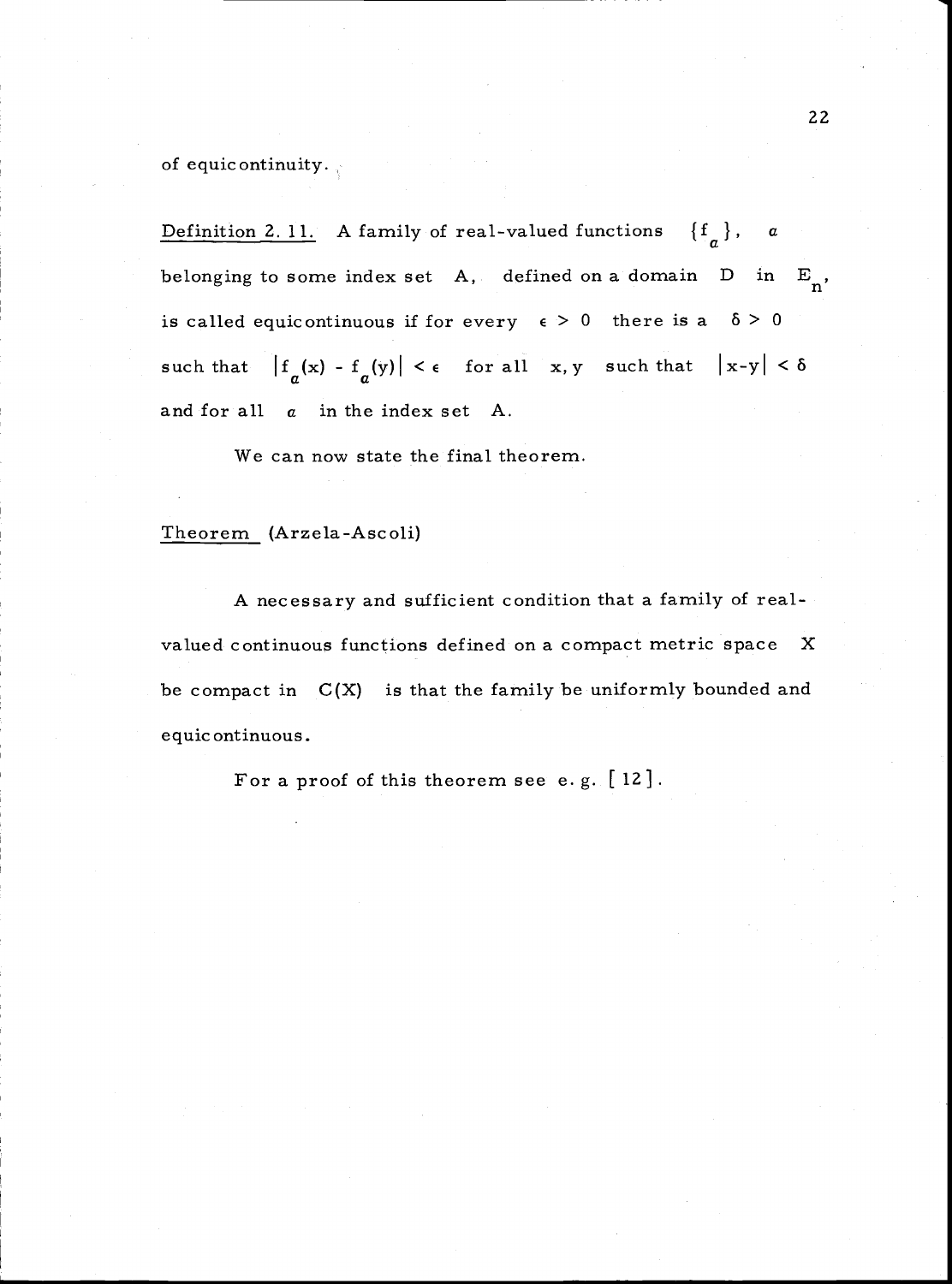## III. PERIODIC SOLUTIONS OF THE SECOND BOUNDARY VALUE PROBLEM

It is the purpose of this section to extend  $\text{Smulev's}$  [19] theorem by proving, under suitable conditions on L, the existence and uniqueness of a periodic solution  $u = u(x, t)$  to the second boundary value problem

$$
(3.1) \quad Lu = f(x, t) \quad (x, t) \in D \times (-\infty, \infty)
$$

(3.2) 
$$
\frac{\partial u}{\partial \nu} + \beta(x, t)u(x, t) = g(x, t)
$$
   
  $(x, t) \in \partial D \times (-\infty, \infty)$ .

Uniqueness and periodicity theorems can be proved a priori without using all the conditions needed for existence. We shall accordingly state and prove these two results first.

### Theorem 3. 1 (Uniqueness)

Let  $u = u(x, t)$  be a bounded solution of (3.1), (3.2) and assume that

- L is uniformly parabolic on  $\overline{D}$  X (- $\infty$ ,  $\infty$ ),  $(i)$
- (ii)  $c(x, t) < 0$   $(x, t) \in \overline{D} \times (-\infty, \infty)$ ,
- (iii)  $\beta(x, t) \leq b_0 < 0$ ,  $b_0$  a constant,  $(x, t) \in \partial D \times (-\infty, \infty)$ ,
- (iv)  $\partial D$  belongs to  $C_{1+\lambda}$ .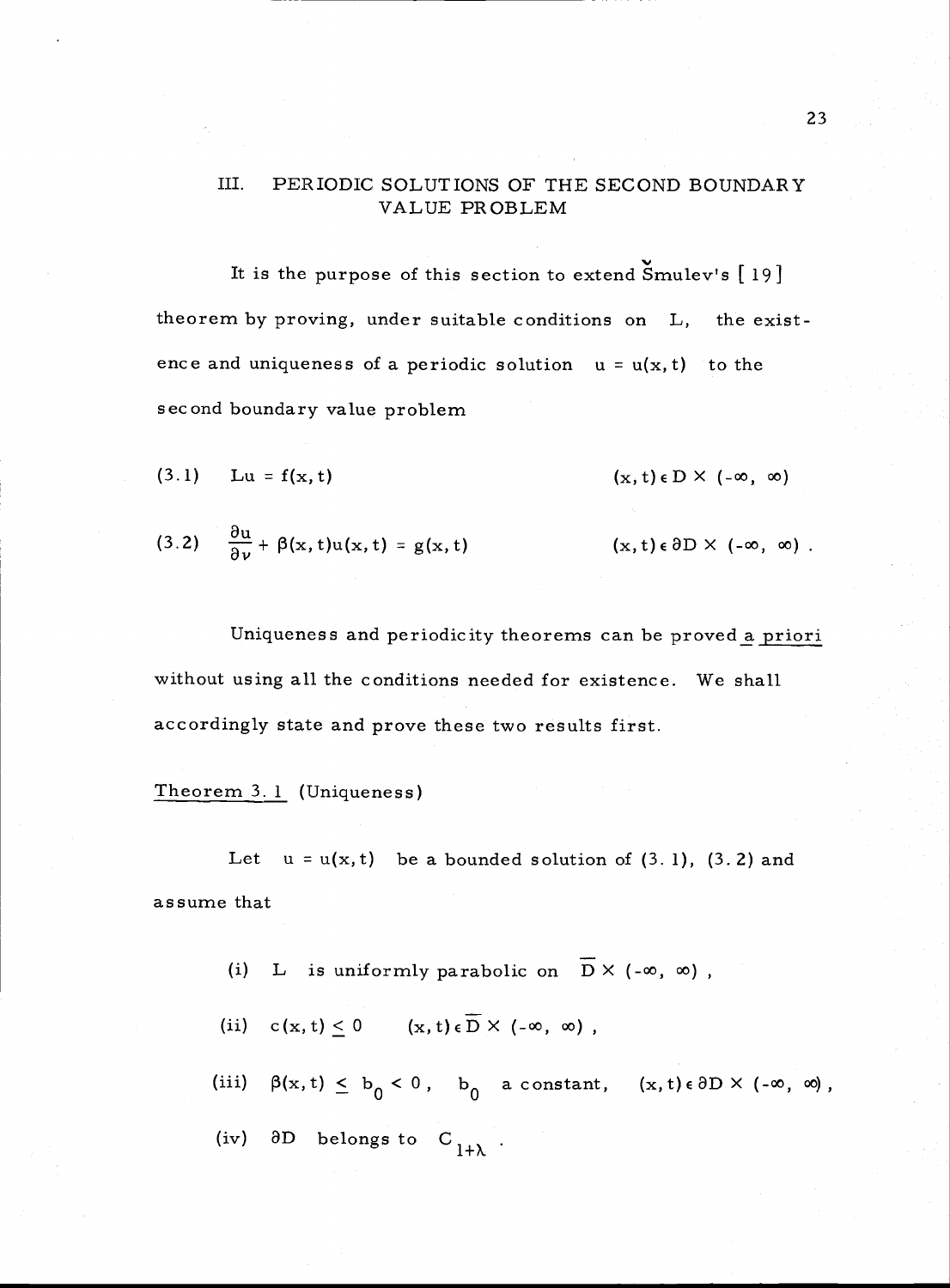Then there exists at most one solution,  $u = u(x, t)$ , to the problem (3. 1), (3. 2).

Proof: Let  $u_1, u_2$  be two solutions of  $(3.1)$ ,  $(3.2)$ . The difference  $u = u_1 - u_2$  satisfies

$$
Lu = 0 \qquad (x, t) \in D \times (-\infty, \infty)
$$

$$
\frac{\partial u}{\partial \nu} + \beta(x, t) u(x, t) = 0 \qquad (x, t) \in \partial D \times (-\infty, \infty) .
$$

Let  $(\overline{x},\overline{t})$  be an arbitrary point in  $D \times (-\infty, \infty)$ . If we can show that  $u(x, t) = 0$ , the theorem will be proved. For this purpose we let  $v(x, t) = e^{t}u(x, t)$ , and let  $t \times \overline{t}$  be arbitrary. Then the function  $v(x,t)$  satisfies

$$
Lv - v = 0 \qquad (x, t) \in D \times (t*, \infty),
$$
  
\n
$$
\frac{\partial v}{\partial v} + \beta(x, t)v(x, t) = 0 \qquad (x, t) \in \partial D \times (t*, \infty),
$$
  
\n
$$
v(x, t^*) = e^{\frac{t}{v}x}(x, t^*) \qquad x \in \overline{D}.
$$

From Theorem 3. 2 follows the estimate

$$
|v(x,t)| \leq K e^{t^*} \sup_{x \in \overline{D}} |u(x,t^*)|.
$$

The functions  $u_1$  and  $u_2$  are bounded by assumption, so u is bounded. Denote the bound on u by B. Then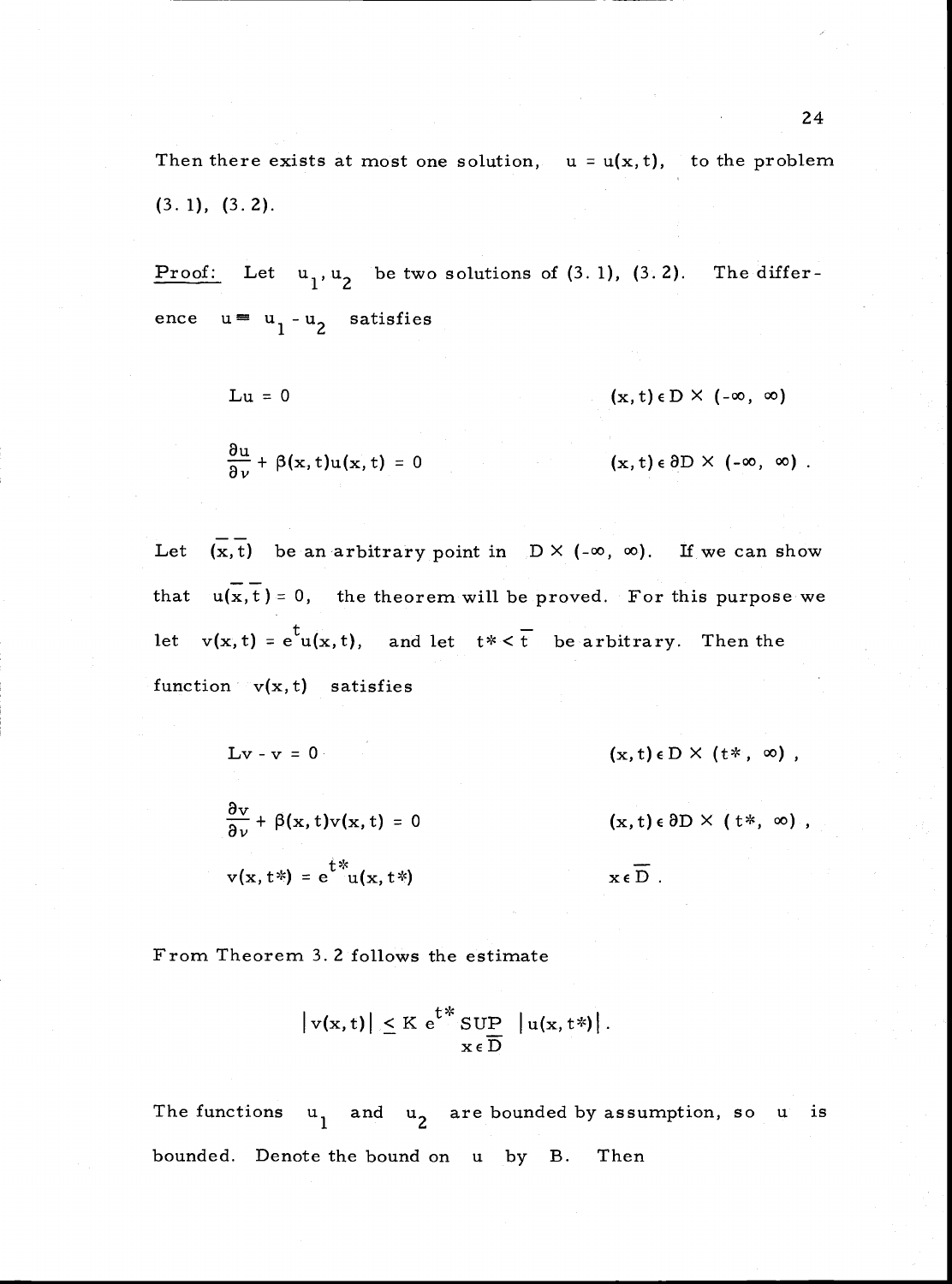$$
|v(x,t)| \leq K B e^{t^*},
$$

and in particular, at  $(\overline{x}, \overline{t})$ ,

$$
|v(x, t)| \leq K B e^{t^*}.
$$

But  $t \times \overline{t}$  was arbitrary and hence, letting  $t \times$  tend to - $\infty$ , we find that  $v(x, t) = 0$ , and consequently, by the definition of v,  $u(x, t) = 0$ , which completes the proof.

### Theorem 3. 2 (Periodicity)

If the problem (3. 1), (3. 2) possesses a unique solution,  $u = u(x, t)$ , and if the functions  $a_{ij}$ ,  $b_j$ , c, f,  $\beta$  and g are periodic in t with period T, then the solution <sup>u</sup> is periodic in t with period T.

Proof: Let  $v(x,t) \equiv u(x,t+T)$  and observe that

$$
L(x, t)v(x, t) = L(x, t+T)u(x, t+T) = f(x, t+T)
$$

=  $f(x, t)$  (x, t)e D  $\times$  (- $\infty$ ,  $\infty$ )

$$
\frac{\partial v(x,t)}{\partial \nu} + \beta(x,t)v(x,t) = \frac{\partial u(x,t+T)}{\partial \nu} + \beta(x,t+T)u(x,t+T)
$$

$$
= g(x,t+T)
$$

$$
= g(x,t) \qquad (x,t) \in \partial D \times (-\infty,\infty)
$$

 $(x, t) \in \overline{D} \times [t*, \infty)$ ,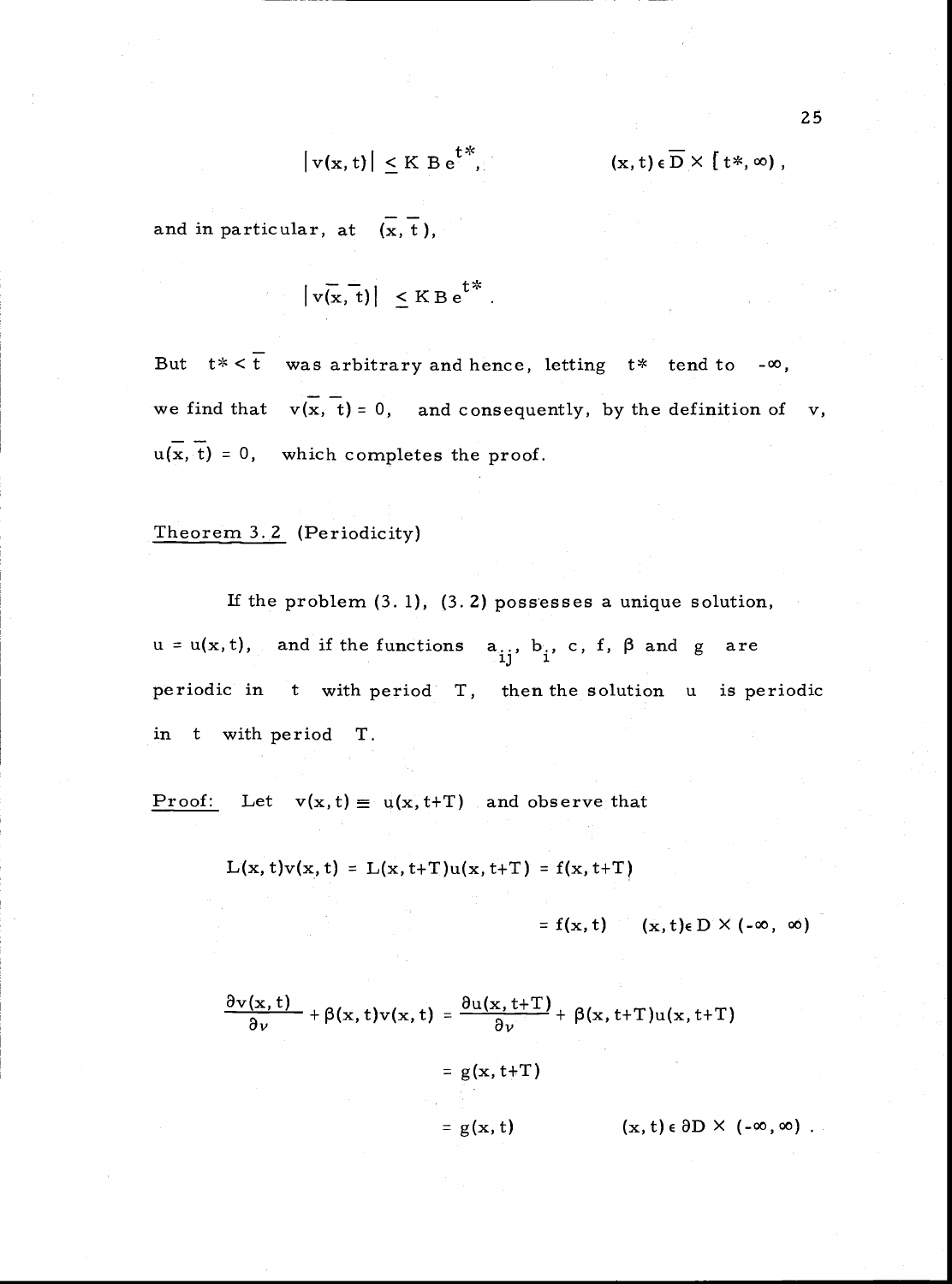Thus, both  $u$  and  $v$  are solutions to  $(3.1)$ ,  $(3.2)$ . By the uniqueness assumption,  $v(x,t) \equiv u(x,t)$ . That is,  $u(x,t) = u(x,t+T)$ .

We now state and prove the main result of this section.

Theorem 3. 3 (Existence)

The boundary value problem  $(3.1)$ ,  $(3.2)$ , that is,

Lu = f(x, t)  $(x, t) \in D \times (-\infty, \infty)$ 

$$
\frac{\partial u}{\partial \nu} + \beta(x, t) u(x, t) = g(x, t) \qquad (x, t) \in \partial D \times (-\infty, \infty)
$$

has a unique, bounded solution  $u = u(x, t)$ , which is periodic in t with period T, provided the following conditions are satisfied.

> L is uniformly parabolic in  $\overline{D}$  X (- $\infty$ ,  $\infty$ )  $(i)$

(ii) the coefficients of L are continuous and satisfy the following Hölder conditions on  $\overline{D}$  X (- $\infty$ ,  $\infty$ ) :

$$
\left| a_{ij}(x, t) - a_{ij}(x^{(0)}, t) \right| \le M \left| x - x^{(0)} \right|^a
$$
  

$$
\left| b_{i}(x, t) - b_{i}(x^{(0)}, t) \right| \le M \left| x - x^{(0)} \right|^a
$$
  

$$
\left| c(x, t) - c(x^{(0)}, t) \right| \le M \left| x - x^{(0)} \right|^a
$$

D belongs to class  $C_{1+\lambda}$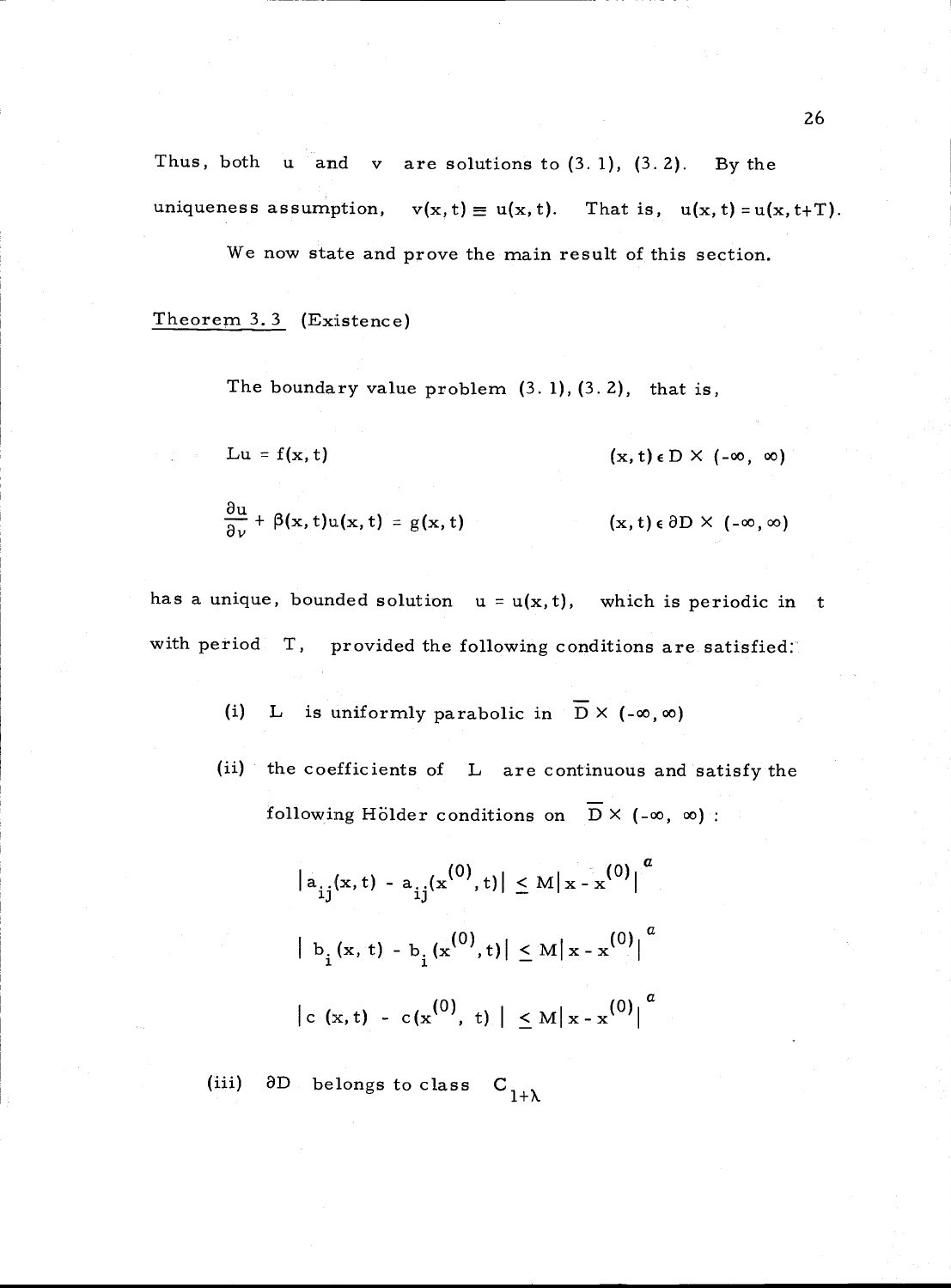(iv) f satisfies the following Hölder condition on  $\overline{D} \times (-\infty, \infty)$ :

$$
|f(x,t) - f(x^{(0)},t)| \leq M |x - x^{(0)}|^{a}
$$

and is uniformly continuous in both variables x and t on  $\overline{D} \times (-\infty, \infty)$ 

(v)  $\beta$  and g are continuous on  $\partial D \times (-\infty, \infty)$ 

(vi) 
$$
c(x, t) \le 0
$$
  $(x, t) \in \overline{D} \times (-\infty, \infty)$ 

- (vii)  $\beta(x,t) \leq b_0 < 0$ ,  $b_0$  a constant,  $(x,t) \in \partial D \times (-\infty, \infty)$
- (viii) the functions  $a_{ij}$ ,  $b_i$ , c, f,  $\beta$  and g are periodic in t with period T.

Proof: Let  ${t_{n}}$  be a sequence of negative real numbers, which decrease strictly to minus infinity. By Theorem 2. 1 this determines a sequence of functions, denoted by  $\{u^n\}$ , defined by:

Lu<sup>n</sup> = f(x, t) (x, t)  $\epsilon$  D X (t<sub>n</sub>, t\*]

 $\frac{\partial u^n}{\partial y}$  +  $\beta(x, t)u^n(x, t) = g(x, t)$  (x, t)  $\epsilon \partial D \times (t_n, t^*)$  $u^{n}(x,t*) = 0$   $x \in \overline{D}$ ,

where  $t^*$  is an arbitrary, positive number. Since  $t^*$  is arbitrary, we conclude that the above problem has a unique solution,  $u^{n}$ , defined on  $\overline{D} \times [t_{n}, +\infty)$ .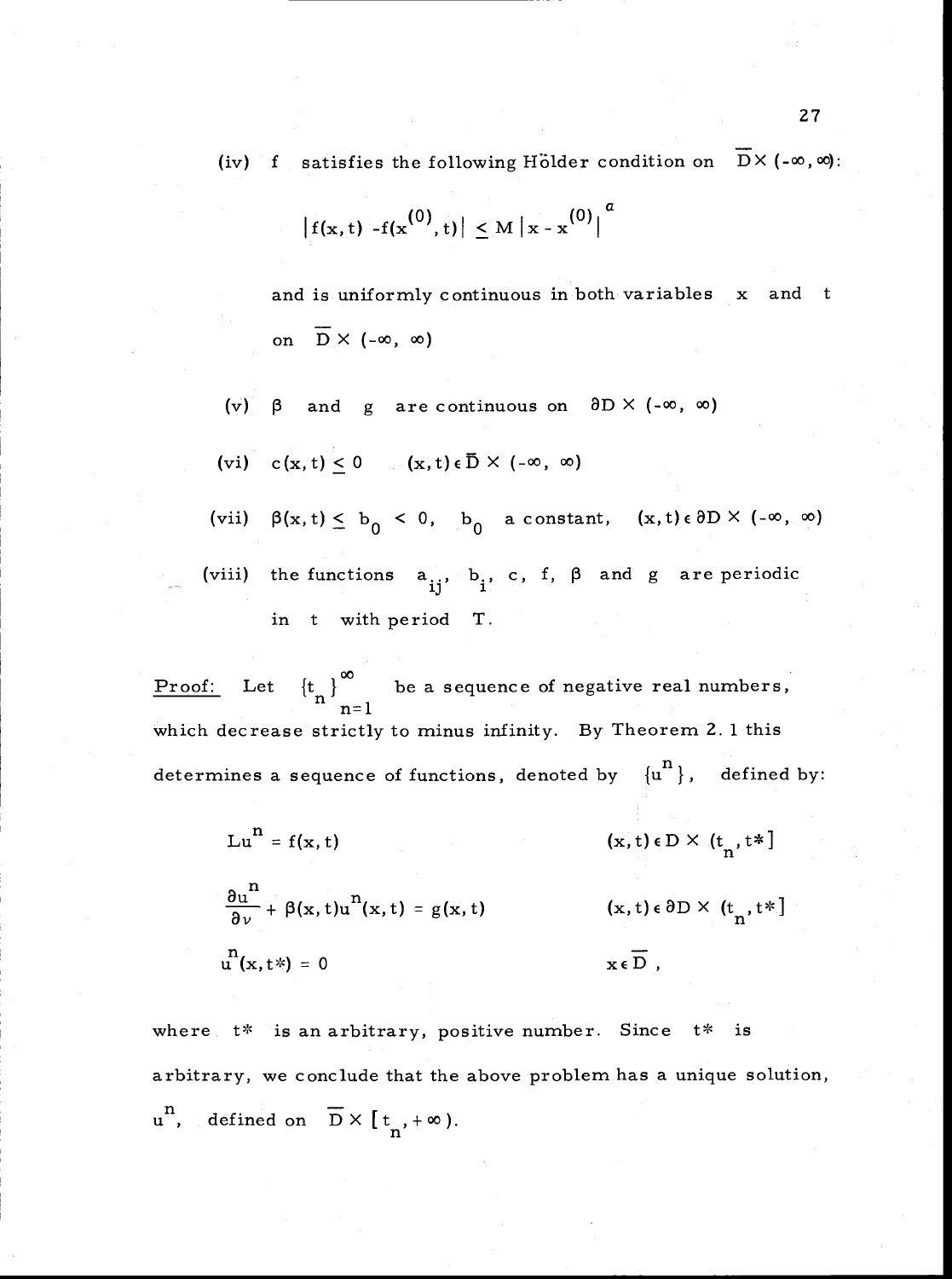Nothing is known as to convergence of  $\{u^n\}$  on  $\overline{D} \times (-\infty,\infty)$ . However, given any  $a < 0$  we shall produce a sub-sequence of  ${u<sup>n</sup>}$  which converges uniformly on  $\overline{D}$  X (a,  $\infty$ ), namely any subsequence  ${u^n}_n$  for which  $t_n < a$ . (We shall henceforth call sets of the form  $\overline{D} \times (a, \infty)$  <u>left bounded subsets</u> of  $\overline{D} \times (-\infty, \infty)$ .) To show that such a sub-sequence  ${u^{n}}$   $\sim$  which we re-name  $n_0$   $\ldots$  ${u^{n}}$  – converges uniformly in the sense of Cauchy on  $\overline{D}$   $\times$  (a,  $\infty$ ), we first use Theorem 2.2 to obtain the following estimate on  $\overline{D} \times [t_n, \infty)$ :

$$
|u^n(x,t)| \leq K \text{ (SUP } |f| + \text{SUP } |g|) \equiv C_0 < \infty
$$

the supremum of  $|f|$  being taken over  $\overline{D} \times (-\infty, \infty)$  and that of  $|g|$  over  $\partial D \times (-\infty, \infty)$ . The constant K depends only on L,  $\beta$  and D. Next we pick integers  $q > p > 0$  and observe that the difference  $u^{p,q} \equiv u^q - u^p$  satisfies

$$
Lu^{p, q} = 0
$$
 (x, t)  $\epsilon$  D × (t<sub>p</sub>, ∞)  

$$
\frac{\partial u^{p, q}}{\partial v} + \beta(x, t)u^{p, q}(x, t) = 0
$$
 (x, t)  $\epsilon$  ∂D × (t<sub>p</sub>, ∞)  

$$
u^{p, q}(x, t_{p}) = u^{q}(x, t_{p}) - u^{p}(x, t_{p})
$$

$$
= u^{q}(x, t_{p})
$$
 x  $\epsilon$  D

Making the transformation  $v^{p,q} = e^{t}u^{p,q}$ , we find that  $v^{p,q}$ satisfies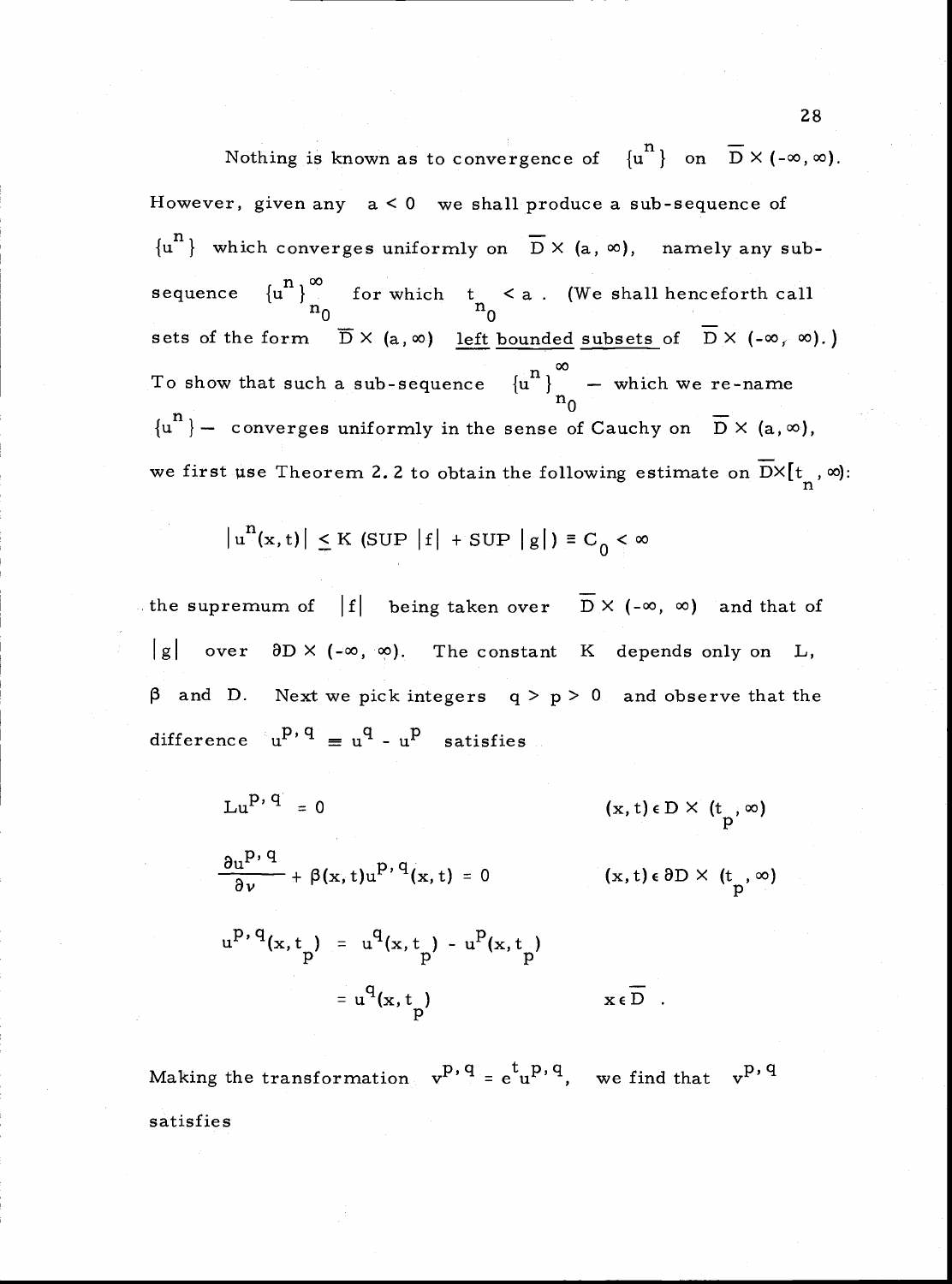$$
Lv^{p, q} - v^{p, q} = 0 \qquad (x, t) \in D \times (t_p, \infty)
$$
  

$$
\frac{\partial v^{p, q}}{\partial v} + \beta(x, t)v^{p, q}(x, t) = 0 \qquad (x, t) \in \partial D \times (t_p, \infty)
$$
  

$$
v^{p, q}(x, t) = e^{\int_{t_p}^{t_p} P(x, t_p)} = e^{\int_{t_p}^{t_q} P(x, t_p)} \qquad x \in D
$$

Again applying Theorem 2.2, we estimate  $v^{p,q}$  on  $\overline{D} \times [t_n, \infty)$ by

$$
\left| \mathbf{v}^{p,\,q}(\mathbf{x},t) \right| \leq K \, \mathbf{e}^{\mathbf{b}} \, \underset{\mathbf{x} \, \in \, D}{\sup} \left| \, \mathbf{u}^q(\mathbf{x},t_p) \right|.
$$

But we have already seen that the elements of the sequence  $\{u^n\}$ are bounded by  $C_0$ , so that  $|v^{p,q}(x,t)| \leq K e^{-tp} C_0$  on  $\overline{D} \times [\begin{array}{ccc} t_n,\infty), \end{array}$  where K and  $C_0$  depend only on L,  $\beta$ , f, g and D. Substituting  $u^{p, q}(x, t) = e^{-t} v^{p, q}(x, t)$ , we have

$$
|u^{p, q}(x, t)| \leq K C_0 e^{\int_{0}^{t} -t}
$$

for  $(x, t) \in \overline{D} \times [t_n, \infty)$ . From this it follows that on every <u>left</u> bounded subset of  $\overline{D} \times (-\infty, \infty)$  the sequence  $\{u^n\}$  is a uniformly Cauchy sequence of continuous functions.

Defining  $u(x, t)$  to be the pointwise limit of  ${u^n}$ , we now show that  $u(x, t)$  satisfies (3.1), (3.2). To this end suppose that  $v(x, t)$  is a function that satisfies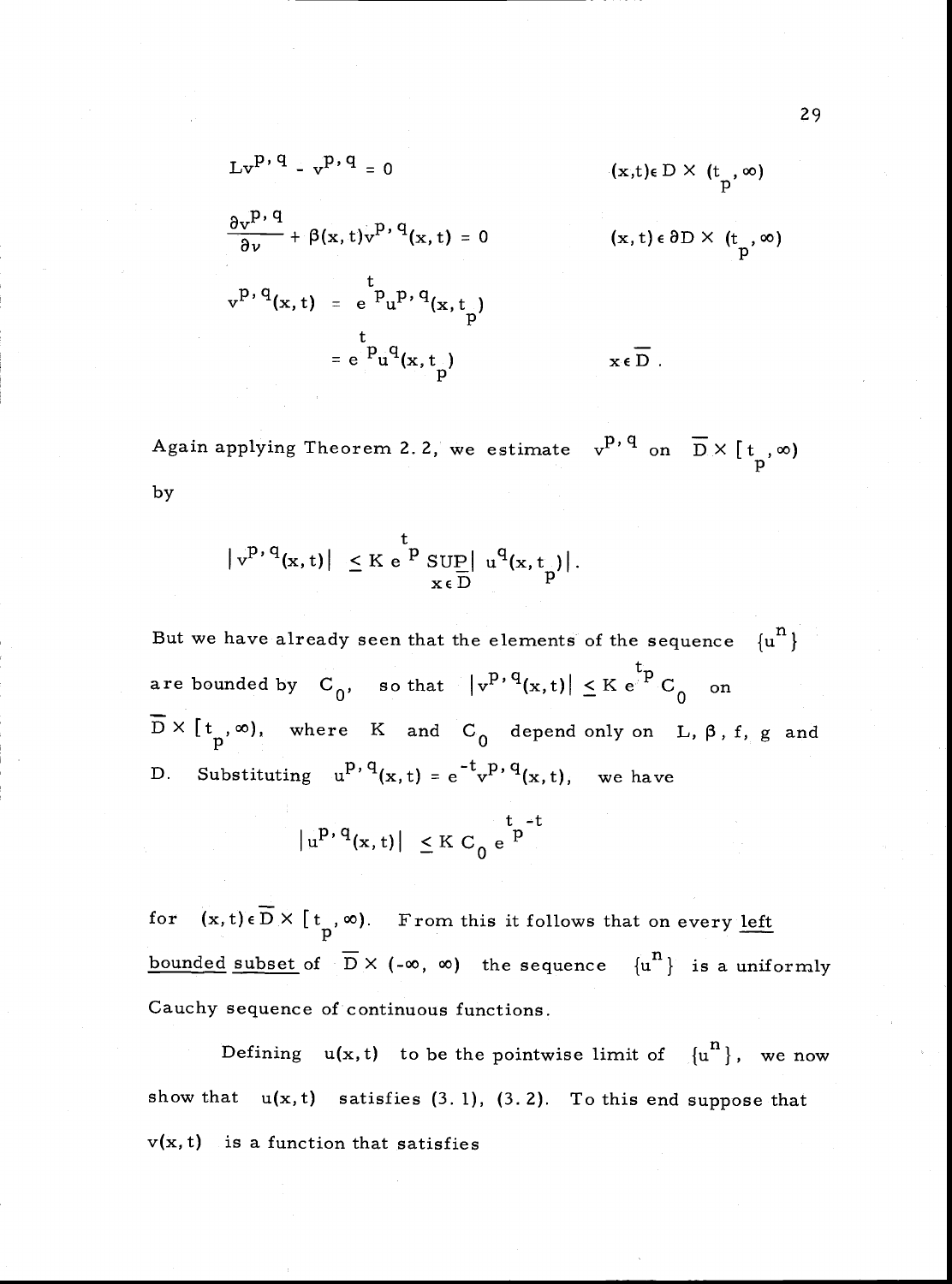$$
Lv = f(x, t) \qquad (x, t) \in D \times (t^*, \infty)
$$

 $\frac{\partial v}{\partial \nu}$  +  $\beta(x, t)v(x, t) = g(x, t)$  (x, t)  $\epsilon \partial D \times (t*, \infty)$  $v(x, t^*) = u(x, t^*)$   $x \in \overline{D}$ 

where  $t^*$  is an arbitrary negative number. Choose n sufficiently large so that  $t \leq t^*$ . Letting  $w^n = v - u^n$ , we find that

$$
Lwn = 0
$$
 (x, t)  $\epsilon$  D × (t\*,  $\infty$ )  

$$
\frac{\partial wn}{\partial v} + \beta(x, t)wn(x, t) = 0
$$
 (x, t)  $\epsilon$   $\partial$ D × (t\*,  $\infty$ )  

$$
wn(x, t*) = u(x, t*) - un(x, t*)
$$
 x  $\epsilon$  D.

Applying Theorem 2. 2 again, we have

$$
\left| \mathbf{v}(\mathbf{x},t) - \mathbf{u}^{\mathbf{n}}(\mathbf{x},t) \right| \leq K \sup_{\mathbf{x} \in \overline{\mathbf{D}}} \left| \mathbf{u}(\mathbf{x},t^*) - \mathbf{u}^{\mathbf{n}}(\mathbf{x},t^*) \right|
$$

for  $(x,t)\in\overline{D}\times[t*,\infty)$  and  $K = K(L,\beta,D)$ . From this estimate, we see that the sequence  ${u^n}$  converges to v uniformly on<br> $\overline{D} \times [t^*, \infty)$  and since  ${u^n}$  also converges to u in the same region, we conclude that  $u = v$ . That is,  $u$  satisfies

$$
Lu = f(x, t) \qquad (x, t) \in D \times (t^*, \infty)
$$

$$
\frac{\partial u}{\partial \nu} + \beta(x, t)u(x, t) = g(x, t) \qquad (x, t) \in \partial D \times (t^* , \infty).
$$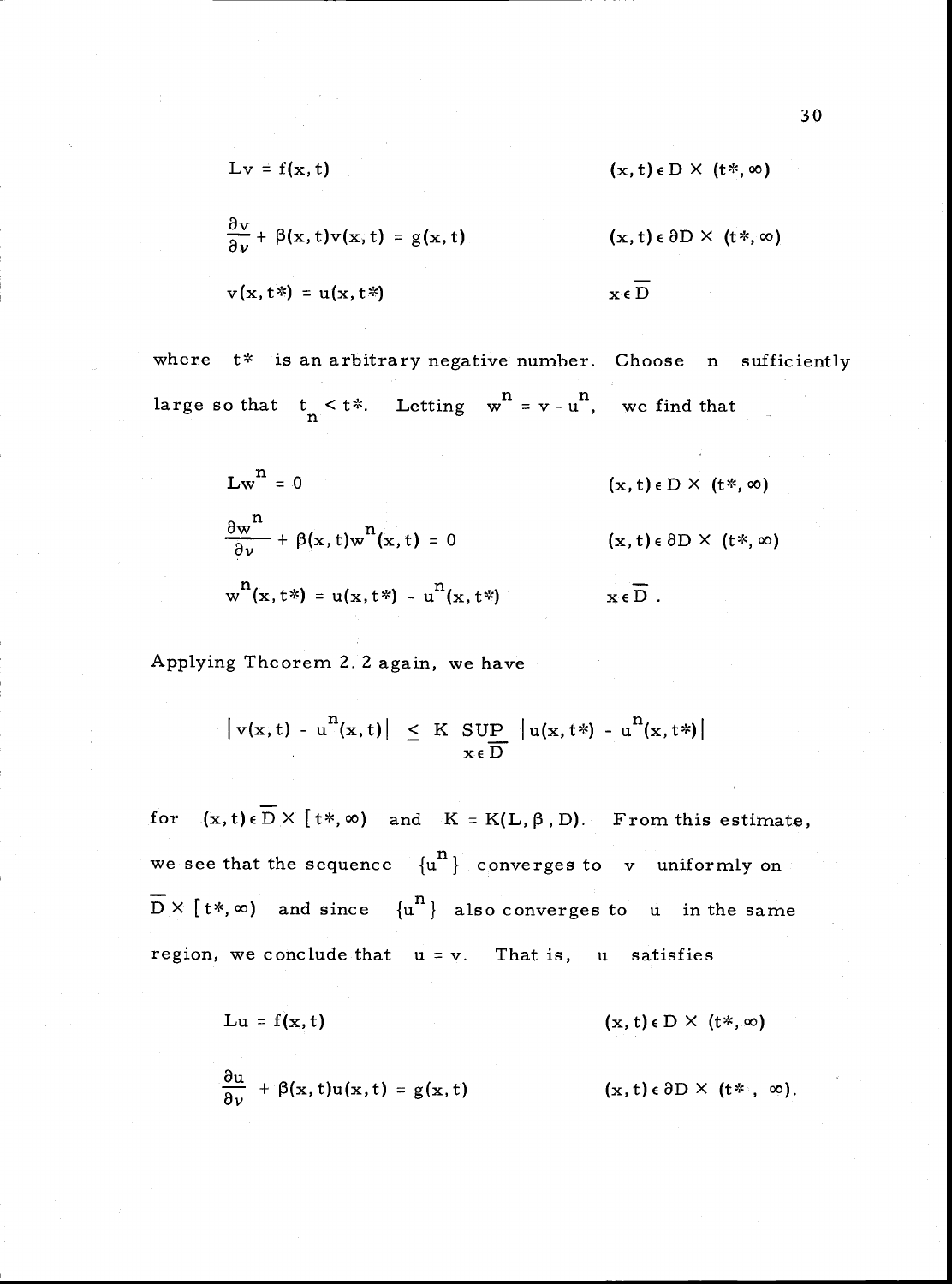Since  $t^*$  was an arbitrary negative number, we conclude that u satisfies  $(3. 1)$ ,  $(3. 2)$ . Finally the uniqueness and periodicity assertions follow from Theorems 3. 1 and 3. 2, respectively.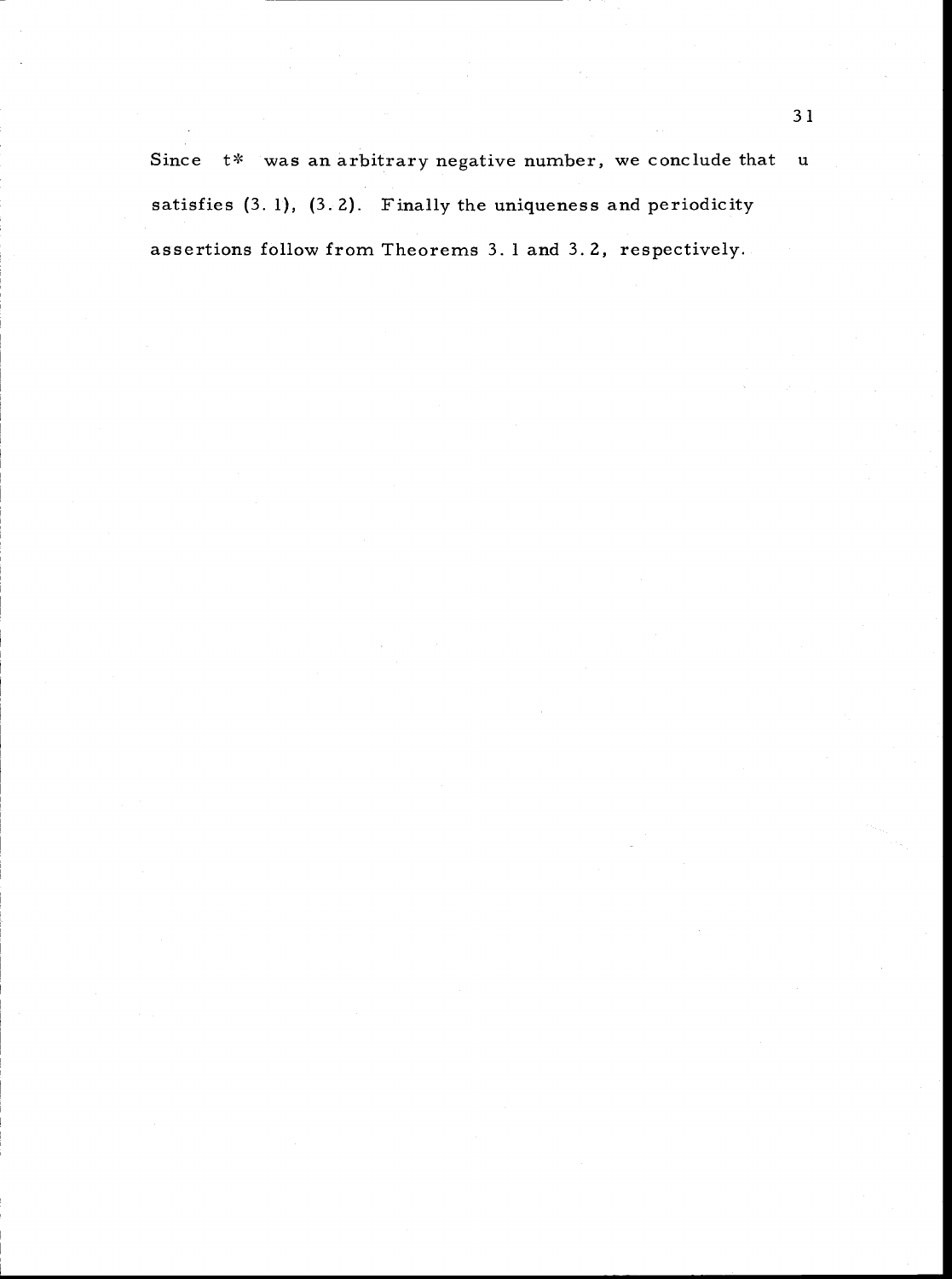## IV. PERIODIC SOLUTIONS OF THE NONLINEAR SECOND BOUNDARY VALUE PROBLEM

The purpose of this section is to extend the results in the previous section to the case where the right hand side of the boundary condition  $\frac{\partial u}{\partial v} + \beta u = g$  depends on x, t and u. We also consider the case where the right hand side of the operator equation  $Lu = f$  depends on  $x$ ,  $t$  and  $u$  and finally, we take up the case where both f and <sup>g</sup> depend on x, t and u.

Before stating and proving the major results, we first give the following definition and prove a lemma.

Definition 4.1. If the pair  $(X, d)$  is a metric space, where X is a linear space and <sup>d</sup> is a metric defined on X, we say that a sequence of families of real-valued functions  $F_n = {f^n \choose q}$ , a belonging to some index set A, each  $f_a^n$  defined on X, converges to the family  ${f<sub>a</sub>}$  in an equiconvergent manner as  $n \rightarrow \infty$  if, for each  $\epsilon > 0$ , there exists an integer N, independent of  $a$ , such that  $n \geq N$  implies

 $|f_a^n(x) - f_a(x)| < \epsilon$ ;

for all  $x \in X$  and all  $\alpha \in A$ .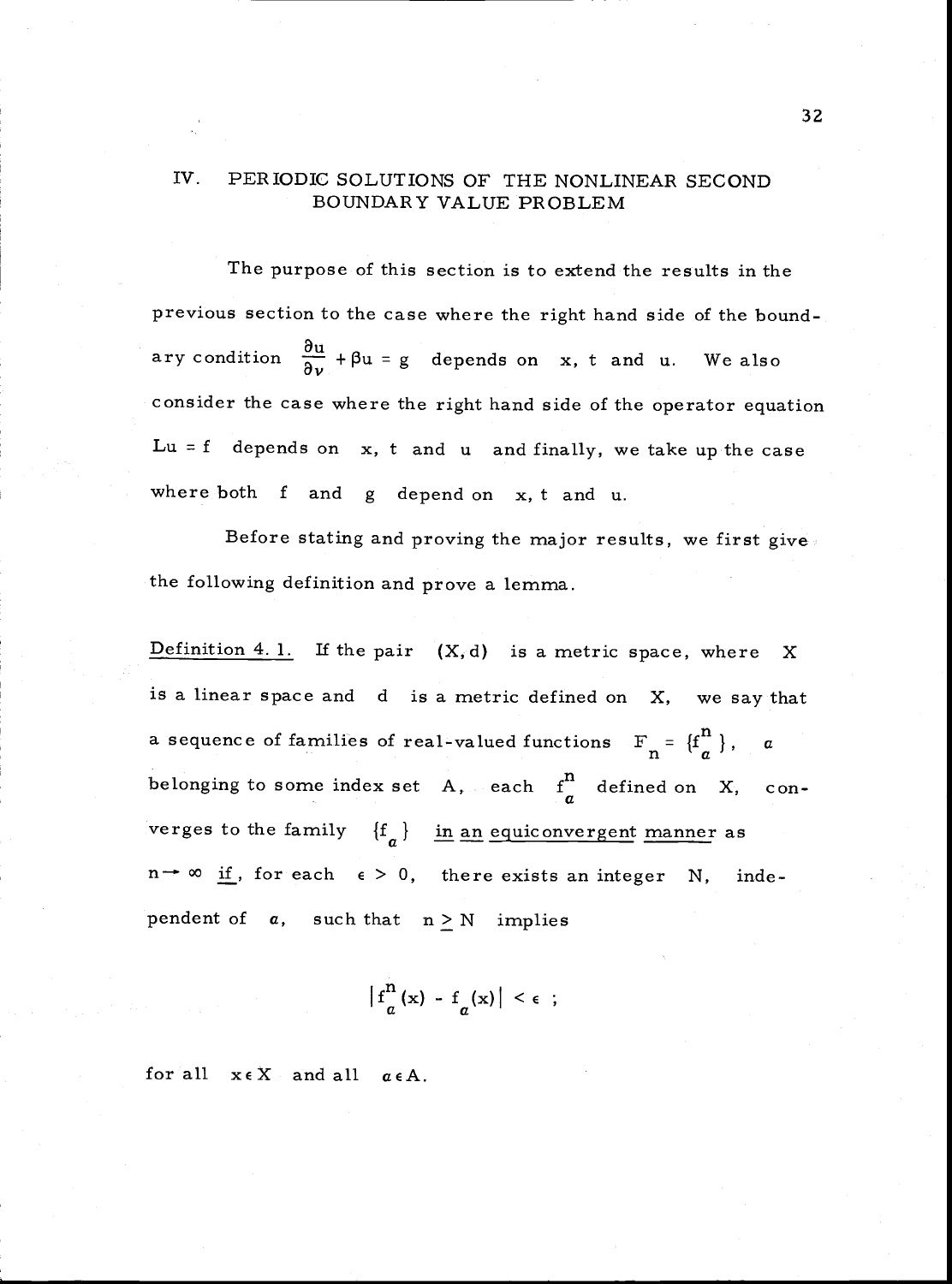### Lemma 4. 1

If for each  $n = 1, 2, \cdots$ ,  $F_n = \{f_n^n\}$  is a family of equicontinuous real-valued functions defined on a compact metric space (X, d) and if  $\{f_{a}^{n}\}\$  converges to  $\{f_{a}\}\$  in <u>an equiconvergent</u> manner as  $n \to \infty$ , then the family  $\{f_a\}$  is equicontinuous.

Proof: Since each family  $F_n$  is equicontinuous, we know that such that  $d(x, y) < \delta_n$  implies  $|f_{\alpha}^n(x) - f_{\alpha}^n(y)| < \frac{\epsilon}{3}$  for all  $\alpha \in A$ , by use of the definition. Also since  $\{f \frac{n}{a}\}$  converges to  $\{f \frac{n}{a}\}$ in an equiconvergent manner we know that if  $\epsilon > 0$  then there exists an integer  $N$  independent of  $\alpha$  such that for all  $x \in X$ ,  $a \in A$ , for every  $\epsilon > 0$  there exists a  $\delta_n > 0$ , independent of a,

 $f_{a}^{n}(x) - f_{a}(x) \Big| < \frac{\epsilon}{3}$ 

for all  $n \ge N$ . Now pick  $\epsilon > 0$ . We conclude that there exists a  $\delta_n > 0$ , independent of  $\alpha \in A$ , such that if  $d(x, y) < \delta_n$ , then for all  $a \in A$  we have

$$
\left|f_a(x) - f_a(y)\right| \le \left|f_a(x) - f_a^n(x)\right| + \left|f_a^n(x) - f_a^n(y)\right| + \left|f_a^n(y) - f_a(y)\right|
$$
  

$$
\le \frac{\epsilon}{3} + \frac{\epsilon}{3} + \frac{\epsilon}{3} = \epsilon
$$

This proves the lemma.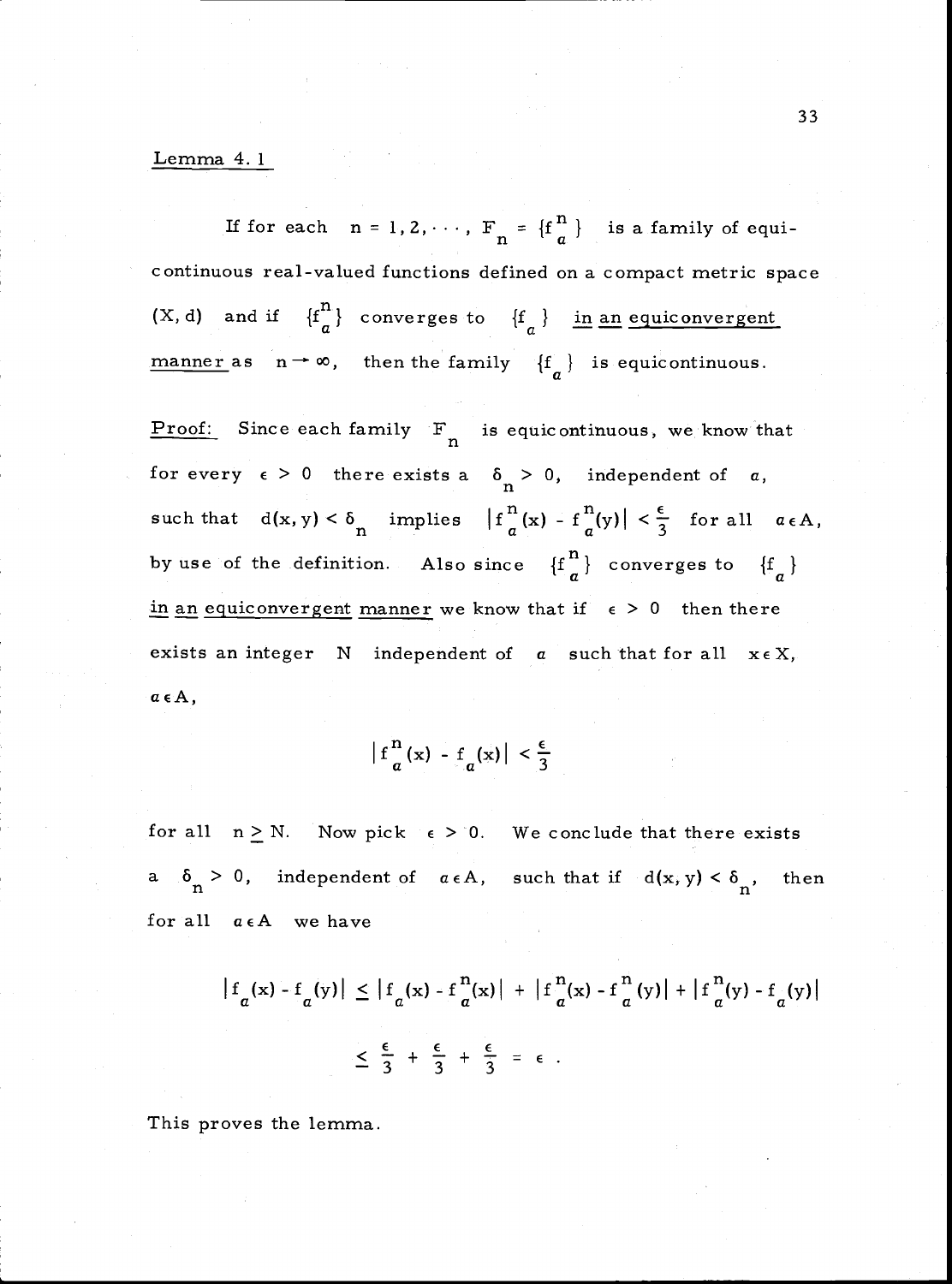With the help of this lemma we can now state and prove the major theorems of this section.

Theorem 4. 2 (Existence of a periodic solution to PROBLEM II)

The problem

$$
(4.1) \quad Lu = f(x, t) \quad (x, t) \in D \times (-\infty, \infty)
$$

(4. 2) 
$$
\frac{\partial u}{\partial \nu} + \beta(x, t)u(x, t) = g(x, t, u)
$$
   
  $(x, t) \in \partial D \times (-\infty, \infty)$ 

has at least one solution  $u = u(x, t)$ , periodic in t with period T provided the following conditions are satisfied:

(i) L is uniformly parabolic in 
$$
\overline{D} \times (-\infty, \infty)
$$

(ii) the coefficients of L are continuous and satisfy the following Hölder conditions on  $\overline{D}$  X (- $\infty$ ,  $\infty$ ):

$$
|a_{ij}(x, t) - a_{ij}(x^{(0)}, t)| \leq M |x - x^{(0)}|^{a}
$$
  
\n
$$
|b_{i}(x, t) - b_{i}(x^{(0)}, t)| \leq M |x - x^{(0)}|^{a}
$$
  
\n
$$
|c(x, t) - c(x^{(0)}, t)| \leq M |x - x^{(0)}|^{a}
$$

 $\partial D$  belongs to class  $C$ <sub>1+ $\lambda$ </sub>

(iv) f satisfies the Hölder condition on  $\overline{D}$  X (- $\infty$ ,  $\infty$ ),

$$
|f(x,t) - f(x^{(0)},t)| \leq M |x - x^{(0)}|^{a}
$$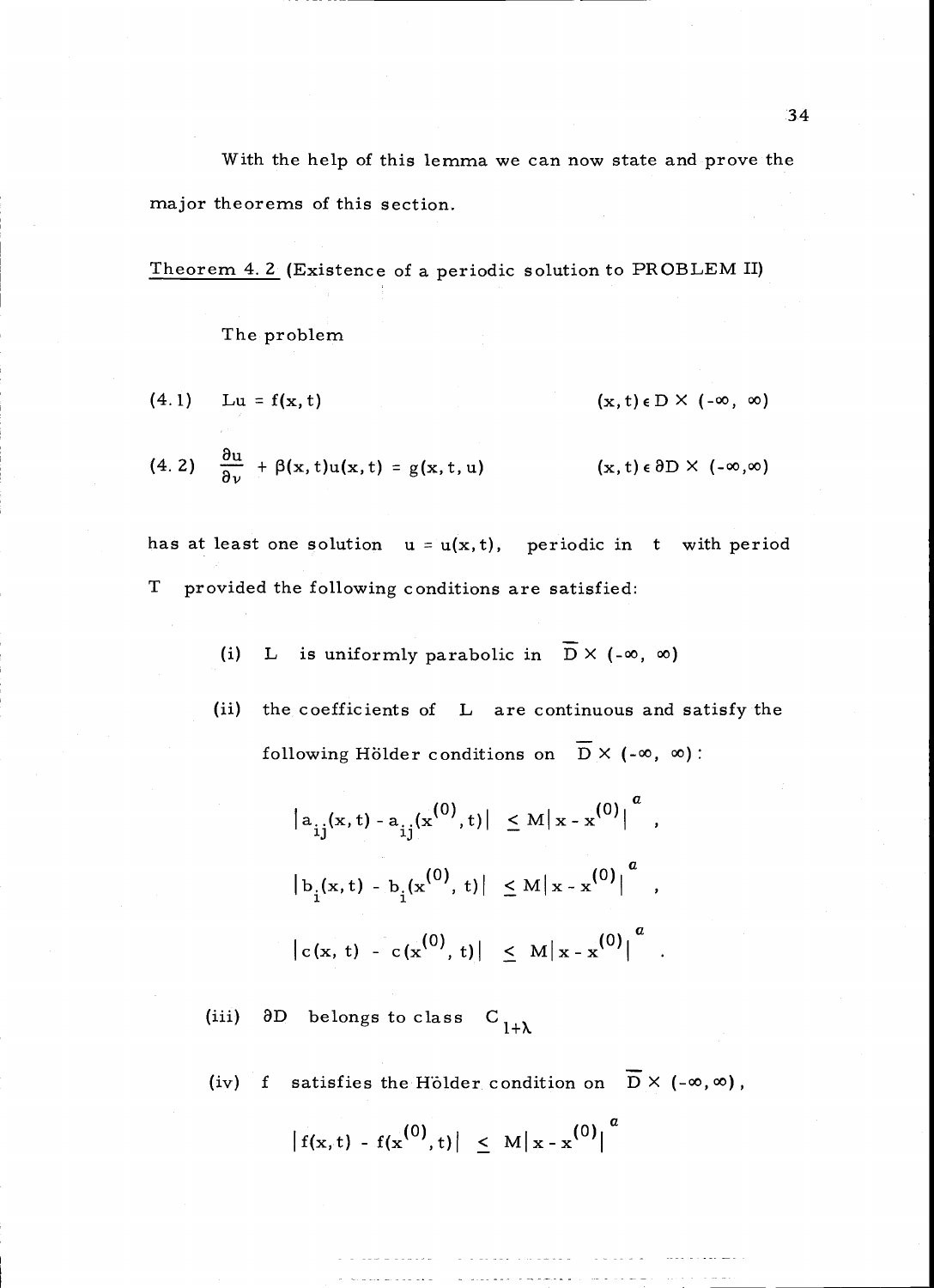and is uniformly continuous in x and t on  $\overline{D}$  X (- $\infty$ ,  $\infty$ )

(v)  $\beta$  is continuous on  $\partial D \times (-\infty, \infty)$ 

(vi) 
$$
c(x, t) \le 0
$$
 on  $\overline{D} \times (-\infty, \infty)$ 

- (vii)  $\beta(x,t) \leq b_0 < 0$ ,  $b_0$  a constant, on  $\partial D \times (-\infty, \infty)$
- (viii) the functions  $a_{ij}$ ,  $b_j$ , c, f,  $\beta$  and g are periodic in t with period T
	- $(ix)$   $g = g(x, t, v)$  is continuous in  $(x, t) \in \partial D \times (-\infty, \infty)$ ,  $-\infty < v < \infty$ , and Lipschitz continuous in v with Lipschitz constant "sufficiently small" , the Lipschitz constant being independent of x and t.

Proof: If in our nonlinear problem  $(4. 1)$ ,  $(4. 2)$  we replace  $g(x, t, u(x, t))$  by  $g(x, t, v(x, t))$  where  $v(x, t)$  is an arbitrary function in  $C^p$ , we return to a linear problem

 $Lw = f(x, t)$  (x, t)e D X (- $\infty$ ,  $\infty$ )

(S)

$$
\frac{\partial u}{\partial v} + \beta(x, t)u(x, t) = g(x, t, v(x, t)) \qquad (x, t) \in \partial D \times (-\infty, \infty)
$$

of the type considered in Theorem 3. 3, which consequently possesses a unique solution  $w(x, t)$  in  $C<sup>p</sup>$ . We may accordingly consider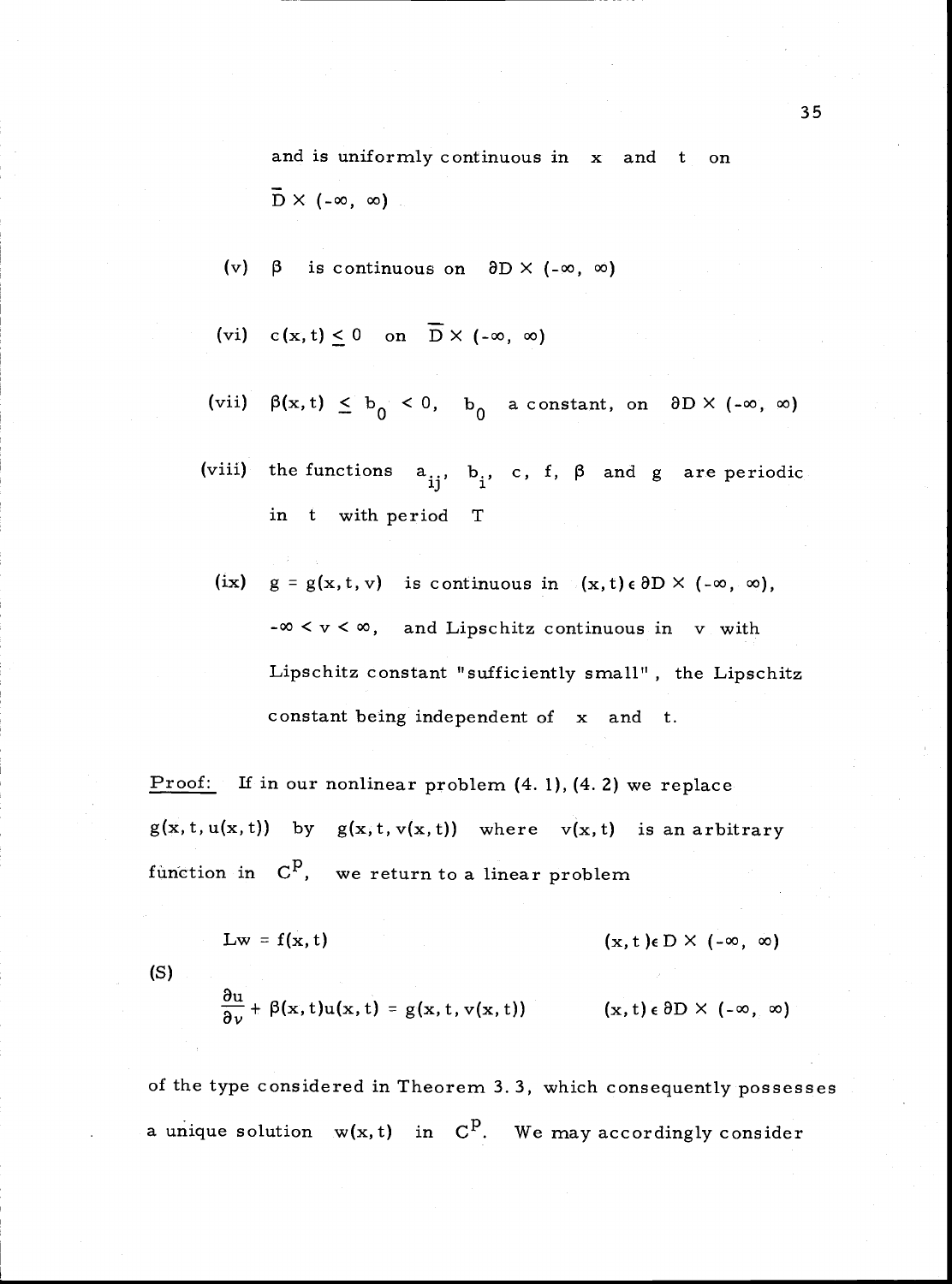(S) as defining a transformation S of  $C^P$  into itself. Now if  $w = Sv$  can be shown to have a "fixed point" u in  $C<sup>p</sup>$  (that is, Su = u), we shall have a periodic solution to  $(4. 1)$ ,  $(4. 2)$ .

In order to apply Schauder's fixed point theorem, we next show that:

- 1. <sup>S</sup> is a continuous mapping from the normed linear space  $C^P$  into itself.
- S maps a closed convex subset of  $C^P$  into a compact 2. subset of itself.

Having shown these two properties of 5, we shall be in a position to apply the Schauder fixed point theorem and conclude that S has a fixed point in  $\mathbb{C}^{\mathbf{p}}$  and hence the problem (4.1), (4.2) has a periodic solution. To show S is continuous let  $||v_n-v|| \to 0$  as Now, if we write  $w_n = v_n - v$  we have

$$
\begin{aligned} &Lw_n = 0\\ & \frac{\partial w_n}{\partial v} + \beta(x, t)w_n(x, t) = g(x, t, v_n(x, t)) - g(x, t, v(x, t)). \end{aligned}
$$

By Theorem 2. 2, we obtain the following estimate

$$
\big|w_n(x,t)\big| \leq K \sup \big|g(x,t,v_n(x,t)) - g(x,t,v(x,t))\big|,
$$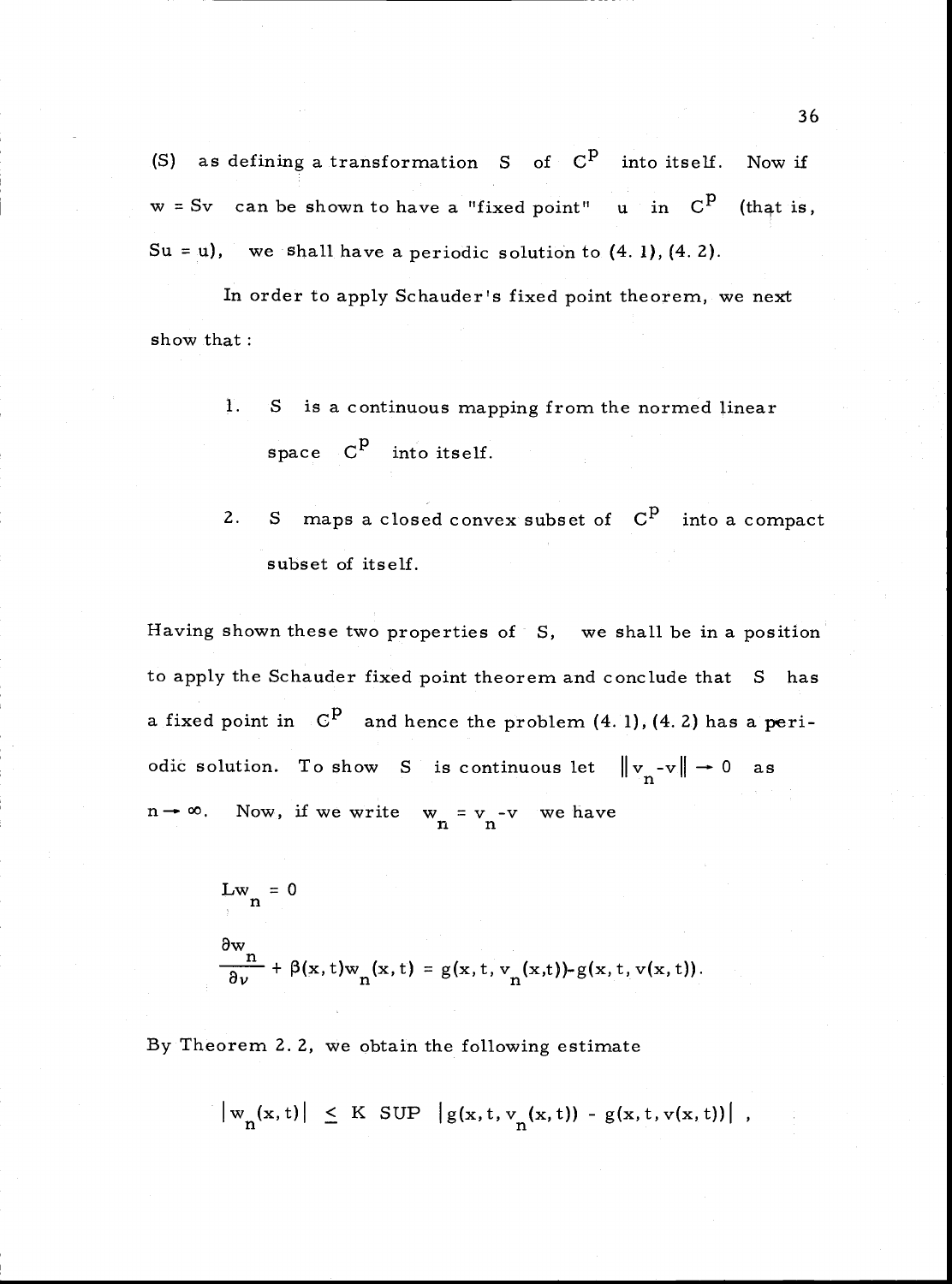where the supremum is taken over  $\overline{D}$   $\times$  (- $\infty$ ,  $\infty$ ) and the positive constant K depends on L,  $\beta$  and D. Using the fact that g is Lipschitz continuous in the last argument, we can write

$$
\begin{aligned} \left| \mathbf{w}_{n}(\mathbf{x}, t) \right| &\leq \mathrm{K} \, \mathrm{M} \, \mathrm{SUP} \, \left| \mathbf{v}_{n}(\mathbf{x}, t) \right| & \quad - \, \mathrm{v}(\mathbf{x}, t) \\ &= \, \mathrm{K} \, \mathrm{M} \, \left\| \mathbf{v}_{n} - \mathrm{v} \right\| \end{aligned}
$$

where M is the Lipschitz constant. Taking the supremum of the left hand side we have

$$
\|u_{n} - u\| \leq K M \|v_{n} - v\|
$$

and hence S is a continuous mapping.

To show that  $S$  maps every closed convex subset of  $C^P$ into a compact subset of itself, let  $B(0, R) = \{v \in C^P : ||v|| \le R \}$ , a closed convex set. For  $v \in B(0,R)$ , we have that

$$
|u(x,t)| \leq K \left(SUP \left|f(x,t)\right| + SUP \left|g(x,t,v(x,t))\right|\right).
$$

To find a bound on the above expression one observes that

$$
|g(x, t, v(x, t))| \le |g(x, t, 0)| + |g(x, t, v(x, t)) - g(x, t, 0)|
$$
  

$$
\le |g(x, t, 0)| + M |v(x, t)|,
$$

and by taking the supremum of each side of the inequality we conclude that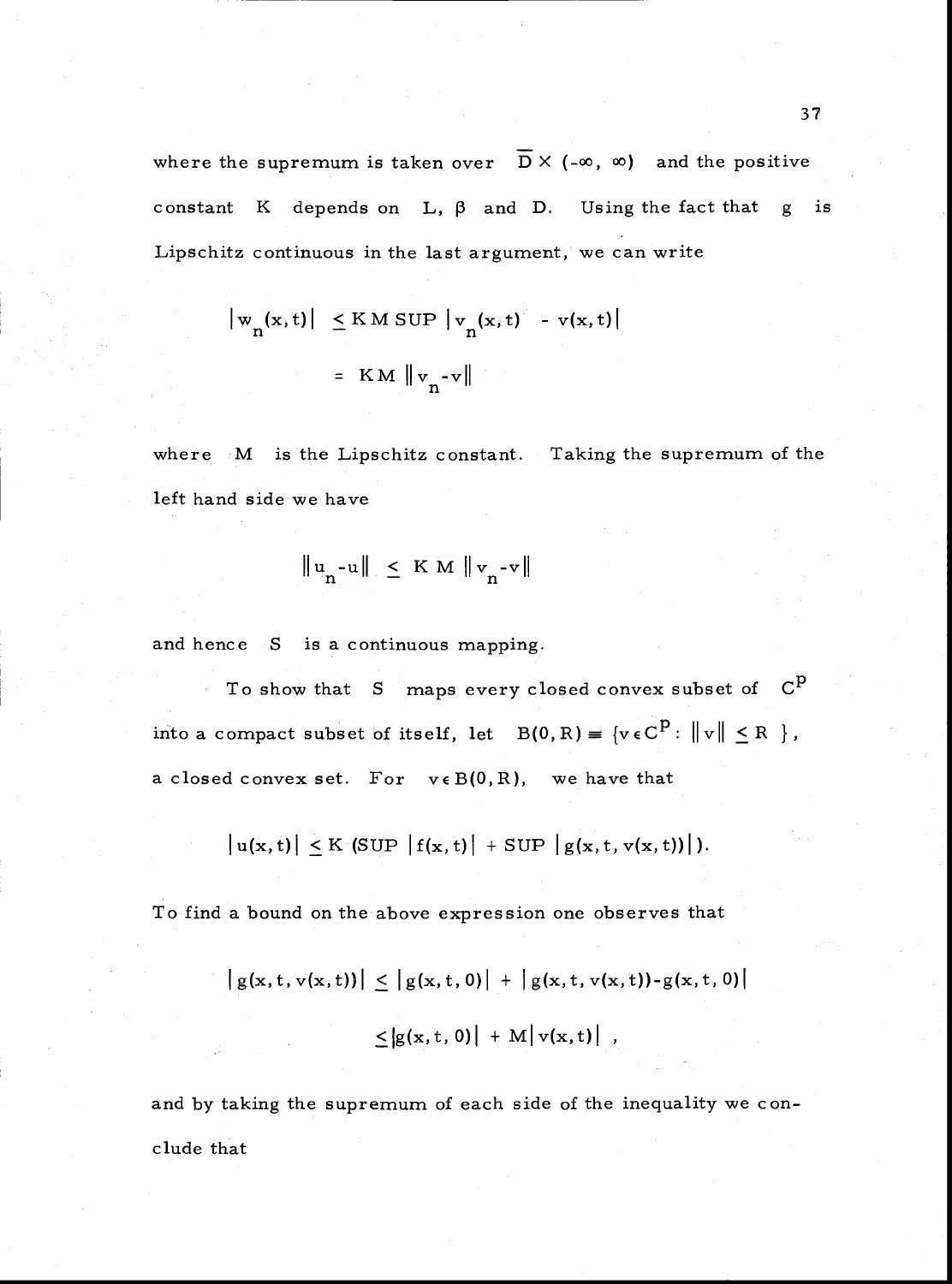$$
SUP | g(x, t, v(x, t)) | \leq SUP | g(x, t, 0) | + MSUP | v(x, t) |
$$

$$
\leq \text{SUP } |g| + \text{MR}.
$$

Using this estimate, we bound  $|u(x, t)|$  by

$$
\begin{aligned} \left| u(x,t) \right| &\leq K \text{ (SUP } \left| f \right| + \text{SUP } \left| g \right| + \text{ MR } ) \\ &= K \text{ (MR } + \text{CONSTANT)} \end{aligned}
$$

where CONSTANT = SUP  $|f|$  + SUP  $|g| < \infty$ . From this inequality we finally arrive at

$$
\|u\| \leq K \text{ (MR + CONSTANT)}.
$$

This means that if  $KM < 1$  then it is possible to pick  $R$  sufficiently large so that

$$
\|u\| \leq K \text{ (MR + CONSTANT)} \leq R
$$

and hence  $u \in B(0, R)$ . That is, if the Lipschitz constant M is sufficiently small, say  $M < \frac{1}{K}$ , then for R sufficiently large, S maps the closed convex set  $B(0, R)$  into itself.

We now show that  $S(B(0,R))$  is a compact subset of  $C^{\tilde{P}}(\overline{D}\times (-\infty, \infty))$ . It is sufficient to show that  $S(B(0,R))$  is compact in  $C(D \times (-\infty, \infty))$  since  $S(B(0,R))$  will then be compact in the closed subset,  $C^{\tilde{P}}(\overline{D} \times (-\infty, \infty))$ , of  $C(\overline{D} \times (-\infty, \infty))$ . To show  $S(B(0, R))$  is compact in  $C(\overline{D} \times (-\infty, \infty))$  let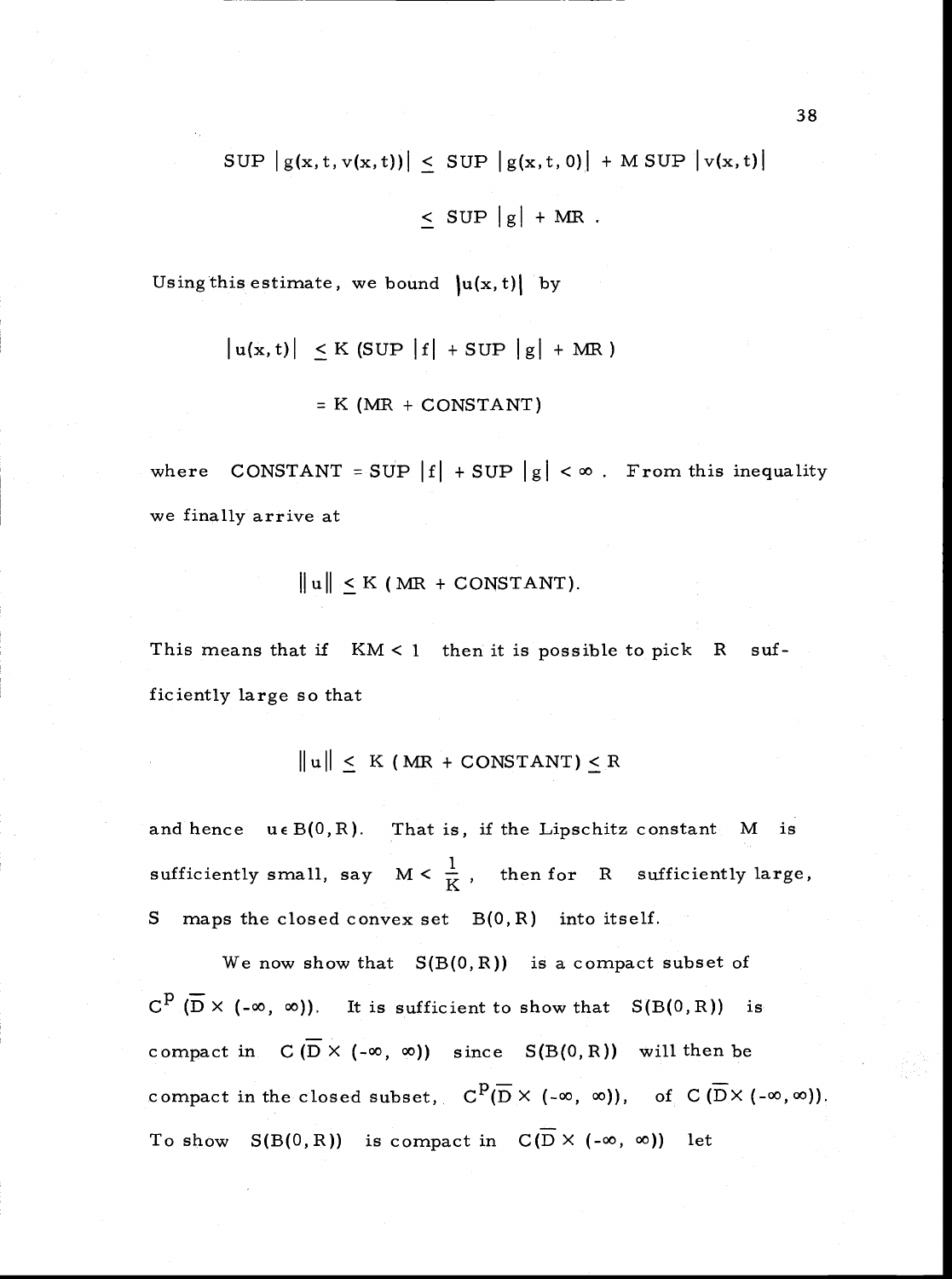be a sequence of families of functions defined by  $\frac{v}{n}$   $\frac{v}{n}$   $\frac{v}{n}$ 

$$
Lu_v^n = f(x, t)
$$
  
\n
$$
\frac{\partial u_v^n}{\partial v} + \beta(x, t)u_v^n(x, t) = g(x, t, v)
$$
  
\n
$$
(x, t) \in D \times (t_n, t^*]
$$
  
\n
$$
(x, t) \in \partial D \times (t_n, t^*]
$$

where

- (i)  ${t_{n}}$  is a sequence of negative number decreasing strictly to - $\infty$ .
- (ii) t\* is an arbitrary positive number.
- (iii)  $v \in B(0, R)$ .

We observe that from  $[5, p. 210]$  it follows that for each  $n = 1, 2, \cdots$   $F_n = {u_v^n}$  is an equicontinuous family of real-valued functions defined on  $\overline{D} \times [\overline{t}_n, t^*]$ . Also for  $q > p > 0$  we have by Theorem 2.2 the following estimate on  $\overline{D} \times [\overline{t}_p, t^*]$ 

$$
\begin{aligned}\n|u_{v}^{q}(x,t) - u_{v}^{p}(x,t)| &\leq K e^{\int_{0}^{t} -t} \text{sup} |u_{v}^{q}(x,t_{p})| \\
&\leq K^{2} e^{\int_{0}^{t} -t} \text{sup} |f| + \text{sup} |g| \\
&\leq K^{2} e^{\int_{0}^{t} -t} \text{min} + \text{constant}.\n\end{aligned}
$$

This estimate tells us that for a fixed  $v \in B(0,R)$  the sequence 00  $\{u \frac{n}{v}\}$  $v \big|_{n=1}^{n}$  converges u converges uniformly in the Cauchy sense on every left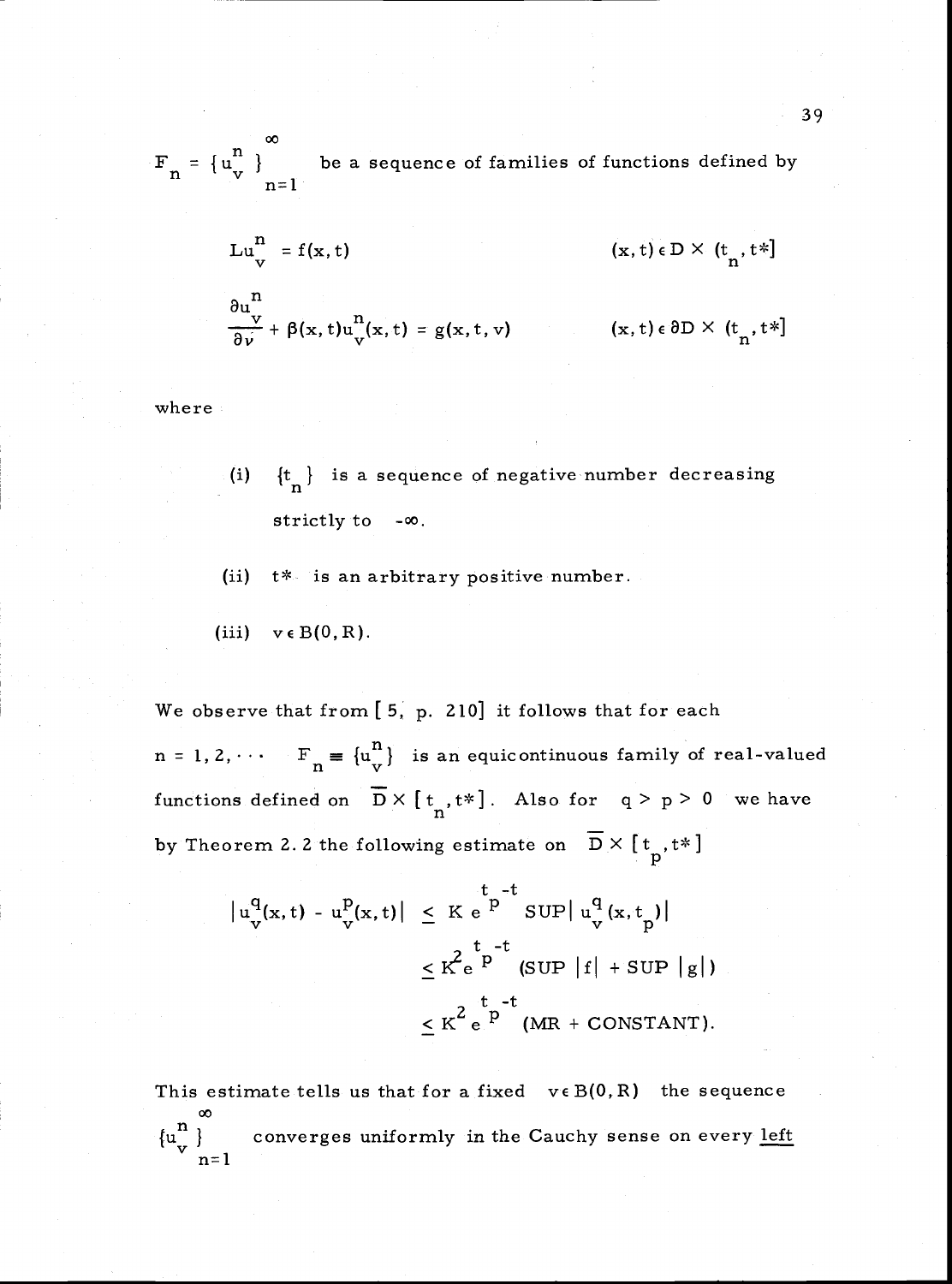bounded subset of  $\overline{D}$  X (- $\infty$ ,  $\infty$ ) and hence converges pointwise to some function  $u_{\nu}$ . We can show by an argument very similar to the one given in the proof of Theorem 3.3, that  $u_{tt}$  satisfies (4. 1), (4. 2). We also conclude from the above estimate that the sequence of families  $\{u_v^{\mathbf{n}}\}$  converges to  $\{u_v\}$  in an equiconvergent manner, since the bound does not depend on v. Applying Lemma 4. 1 we conclude that  ${u_{\bf v}}$  is an equicontinuous family on every left bounded subset of  $\overline{D}$   $\times$  (- $\infty$ ,  $\infty$ ) and in particular on a set of the form  $\overline{D} \times [\overline{t}_1, t_2]$  where  $\overline{t}_1, \overline{t}_2$  are numbers satisfying  $-\infty < t_1 < t_2 < \infty$ . Using the Arzela-Ascoli theorem, we conclude that  $\{u_v\}$  is compact in  $C(\overline{D} \times [t_1,t_2])$  and since  $t_1,t_2$  were arbitrary,  $\{u_{v}\}\$ is compact in  $C(\overline{D} \times (-\infty, \infty))$ . From what we've observed before  $\{u_{v}\}\$  is compact in  $C^{D}(\overline{D}\times (-\infty, \infty))$ . The Schauder fixed point theorem now tells us that the mapping S has a fixed point  $u \in C^{\mathbf{p}}(\overline{D} \times (-\infty, \infty))$ . That is, there is a function  $u = u(x, t)$  periodic in t with period T satisfying  $(4. 1)$ ,  $(4. 2)$ . This completes the proof.

We now state a slightly modified version of the above theorem. We first note the idea of a uniformly concave function. A function  $\phi(v)$  is uniformly concave if

$$
\phi\left[\frac{v_1+v_2}{2}\right] - \left[\frac{\phi(v_1) + \phi(v_2)}{2}\right] \ge \epsilon > 0,
$$

for  $\epsilon$  an arbitrary positive number.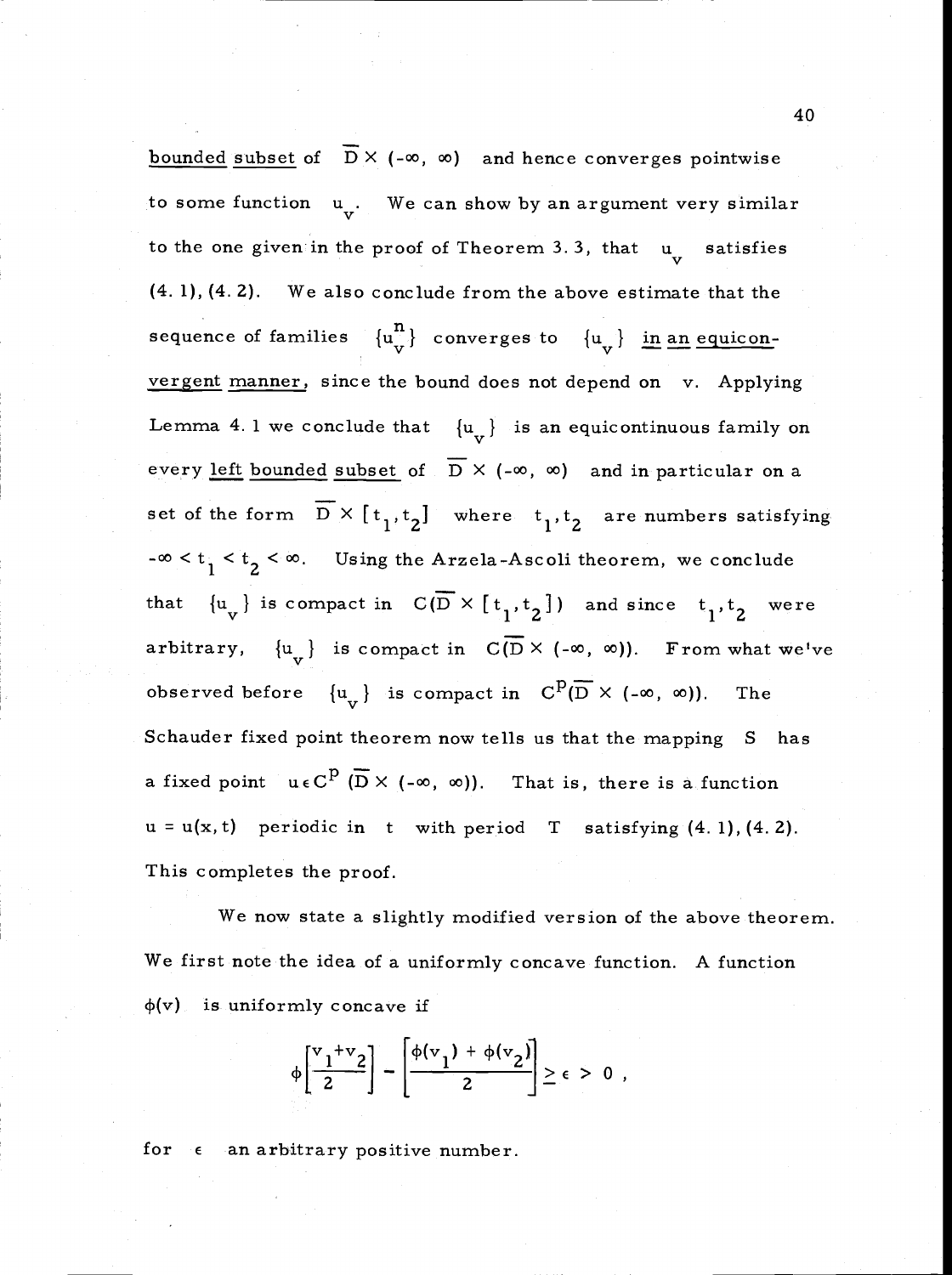Theorem 4. 3 (Alternate existence theorem for PROBLEM LI)

Let condition (ix) in Theorem 4. 2 be replaced by:

 $(ix')$  g = g(x,t,v) is continuous in (x,t)e  $\partial D \times (-\infty, \infty)$ ,  $-\infty < v < \infty$ , and Lipschitz continuous in v, the Lipschitz constant being independent of x and t; furthermore  $|g(x,t,v)| < c\phi(x,t,v)$  where the function  $\phi$  is uniformly concave in u and c is a positive constant.

Then problem (4. 1), (4. 2) has at least one solution  $u = u(x, t)$ , periodic in t with period T.

Proof: The proof follows nearly the same lines as Theorem 4.2. The only difference between these two proofs occurs when showing that the mapping  $S$  maps  $C^P$  into itself. One can easily observe that the hypothesis  $|g(x, t, v)| < c\phi(x,t,v)$  allows one to relax the condition that the Lipschitz constant of g be sufficiently small.

Remark: The function  $\phi(v) = |v|^\theta$ ,  $0 < \theta < 1$ , is uniformly concave.

We now state and prove a uniqueness result for problem (4. 1), (4. 2).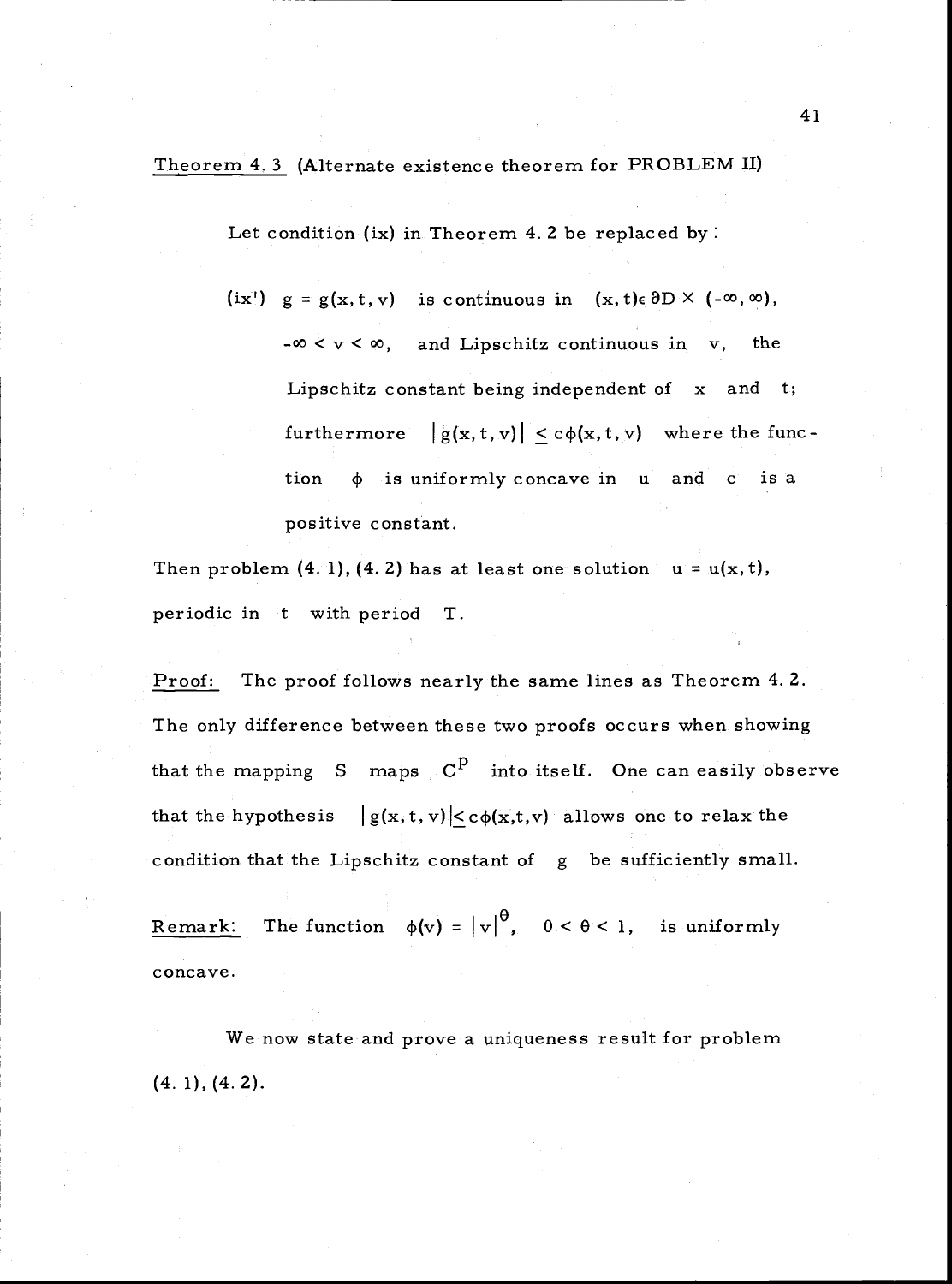Theorem 4. 4 Uniqueness theorem for PROBLEM II)

If  $u = u(x, t)$  is a bounded solution of  $(4.1)$ ,  $(4.2)$  and if

- (i) L is uniformly parabolic on  $\overline{D}$  X (- $\infty$ ,  $\infty$ )
- (ii)  $c(x, t) \leq 0$   $(x, t) \in \overline{D} \times (-\infty, \infty)$
- (iii)  $\beta(x,t) \leq b_0 < 0$   $(x,t) \in \partial D \times (-\infty, \infty)$
- (iv)  $\partial D$  belongs to class  $C$ <sub>1+ $\lambda$ </sub>
- (v)  $g(x, t, v)$  is monotone increasing in v,

then the solution  $u = u(x, t)$  is unique.

Proof: Let  $u_1, u_2$  be two different solutions of  $(4. 1)$ ,  $(4. 2)$  and denote by w the difference  $w = u_1-u_2$ . This difference satisfies

$$
Lw = 0 \qquad (x, t) \in D \times (-\infty, \infty)
$$

$$
\frac{\partial w}{\partial v} + \beta(x, t) w(x, t) = g(x, t, u_1) - g(x, t, u_2)
$$
  
=  $\psi(x, t) w(x, t), \qquad (x, t) \in \partial D \times (-\infty, \infty)$ 

where

$$
\psi(x,t) = \begin{cases} \frac{g(x,t,u_1) - g(x,t,u_2)}{u_1(x,t) - u_2(x,t)}, & u_1(x,t) \neq u_2(x,t) \\ 0 & u_1(x,t) = u_2(x,t). \end{cases}
$$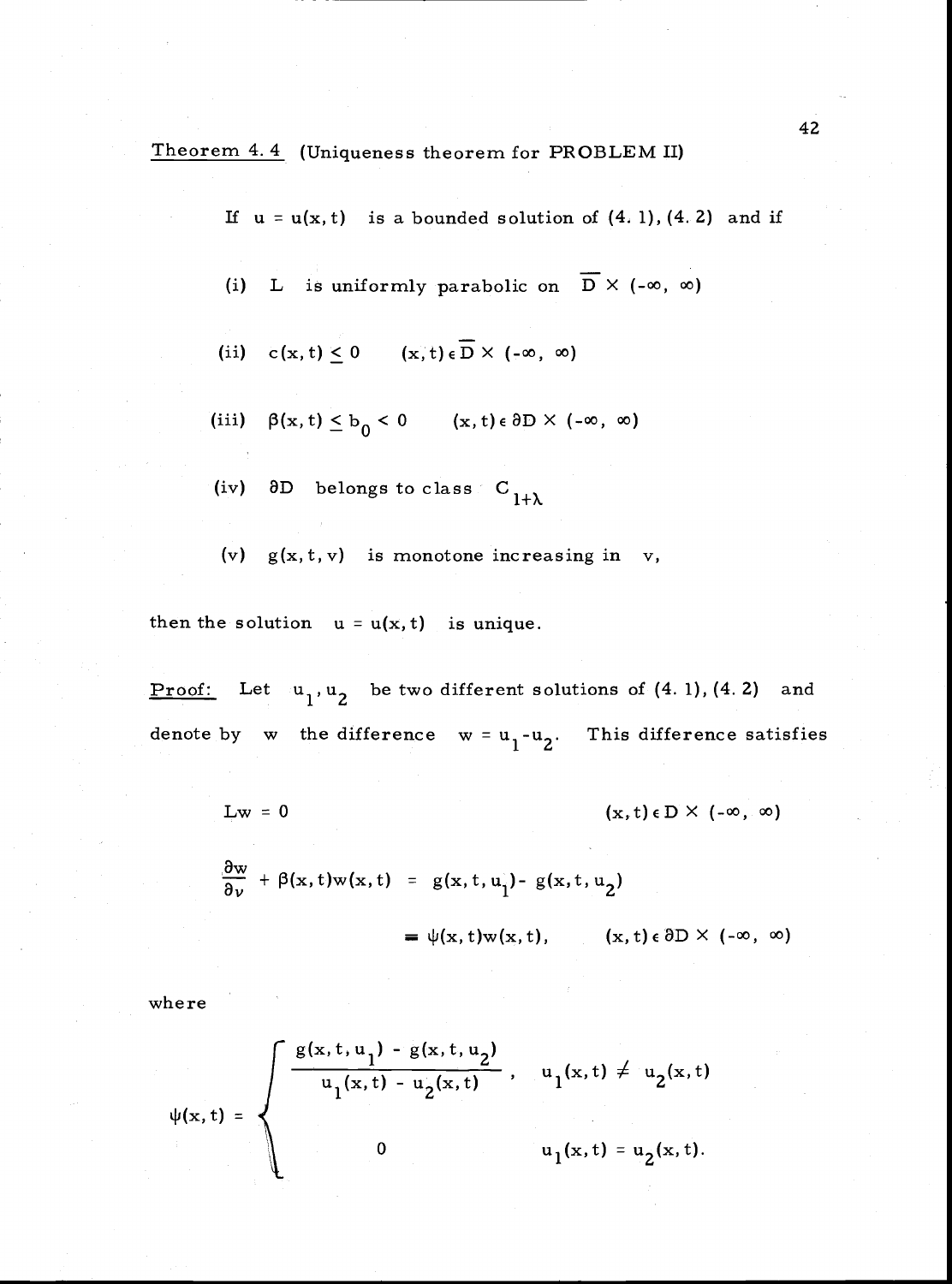Since g is monotone increasing, we conclude that  $\psi(x,t) \geq 0$ . We now write the boundary condition as

$$
\frac{\partial w}{\partial v} + [\beta(x, t) - \psi(x, t)] w(x, t) = 0.
$$

By Theorem 3. 1 we can conclude that the unique solution to the problem

$$
\mathbf{L}\mathbf{w} = \mathbf{0}
$$

$$
\frac{\partial w}{\partial v} + [\beta(x, t) - \psi(x, t)] w(x, t) = 0
$$

is the solution  $w \equiv 0$ . Hence  $u_1 = u_2$ .

We now state a second uniqueness theorem.

Theorem 4. 5 (Alternate uniqueness theorem for PROBLEM II)

Let condition (iv) in Theorem 4. 4 be replaced by:

(iv') The function  $g(x, t, v)$  is differentiable with respect to v and the derivative  $g_V$  satisfies  $|g_{\mathbf{v}}(\mathbf{x}, t, \mathbf{v})| \leq b_0$  (b<sub>0</sub> defined in condition (iii) of Theorem 4. 4).

Then the solution  $u = u(x, t)$  of  $(4. 1)$ ,  $(4. 2)$  is unique.

Proof: The proof follows the same lines as Theorem 4.4. The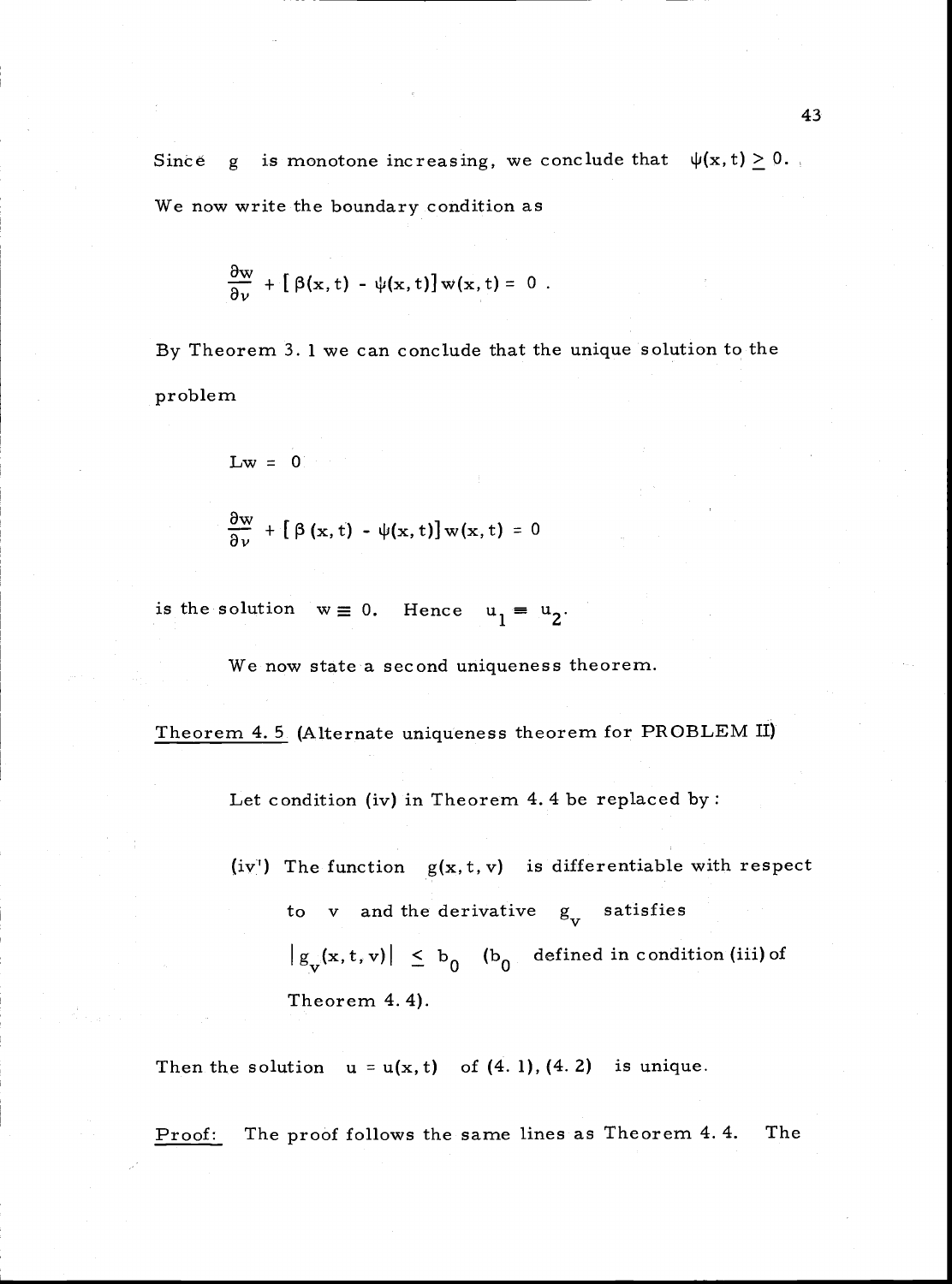major step is cartied out by a simple application of the mean value theorem.

We now take up the case where the right hand side of  $Lu \equiv f$ depends on x, t and u.

Theorem 4. 6 (Existence theorem for PROBLEM III)

#### The problem

(4. 3) Lu = f(x, t, u(x, t)) (x, t)  $\epsilon$  D  $\times$  (- $\infty$ ,  $\infty$ )

$$
(4.4) \quad \frac{\partial u}{\partial \nu} + \beta(x,t)u(x,t) = g(x,t) \qquad (x,t) \in \partial D \times (-\infty, \infty)
$$

has at least one solution  $u = u(x, t)$ , periodic in t with period T, provided the following conditions are satisfied:

> L is uniformly parabolic on  $\overline{D}$  X (- $\infty$ ,  $\infty$ )  $(i)$

(ii) the coefficients of L are continuous and satisfy the Hölder conditions on  $\overline{D}$  X (- $\infty$ ,  $\infty$ )

$$
\begin{aligned}\n|a_{ij}(x,t) - a_{ij}(x^{(0)},t)| &\leq M|x - x^{(0)}|^{a} \\
|b_{i}(x,t) - b_{i}(x^{(0)},t)| &\leq M|x - x^{(0)}|^{a} \\
|c(x,t) - c(x^{(0)},t)| &\leq M|x - x^{(0)}|^{a}\n\end{aligned}
$$

(iii)  $\partial D$  belongs to class  $C_{1+\lambda}$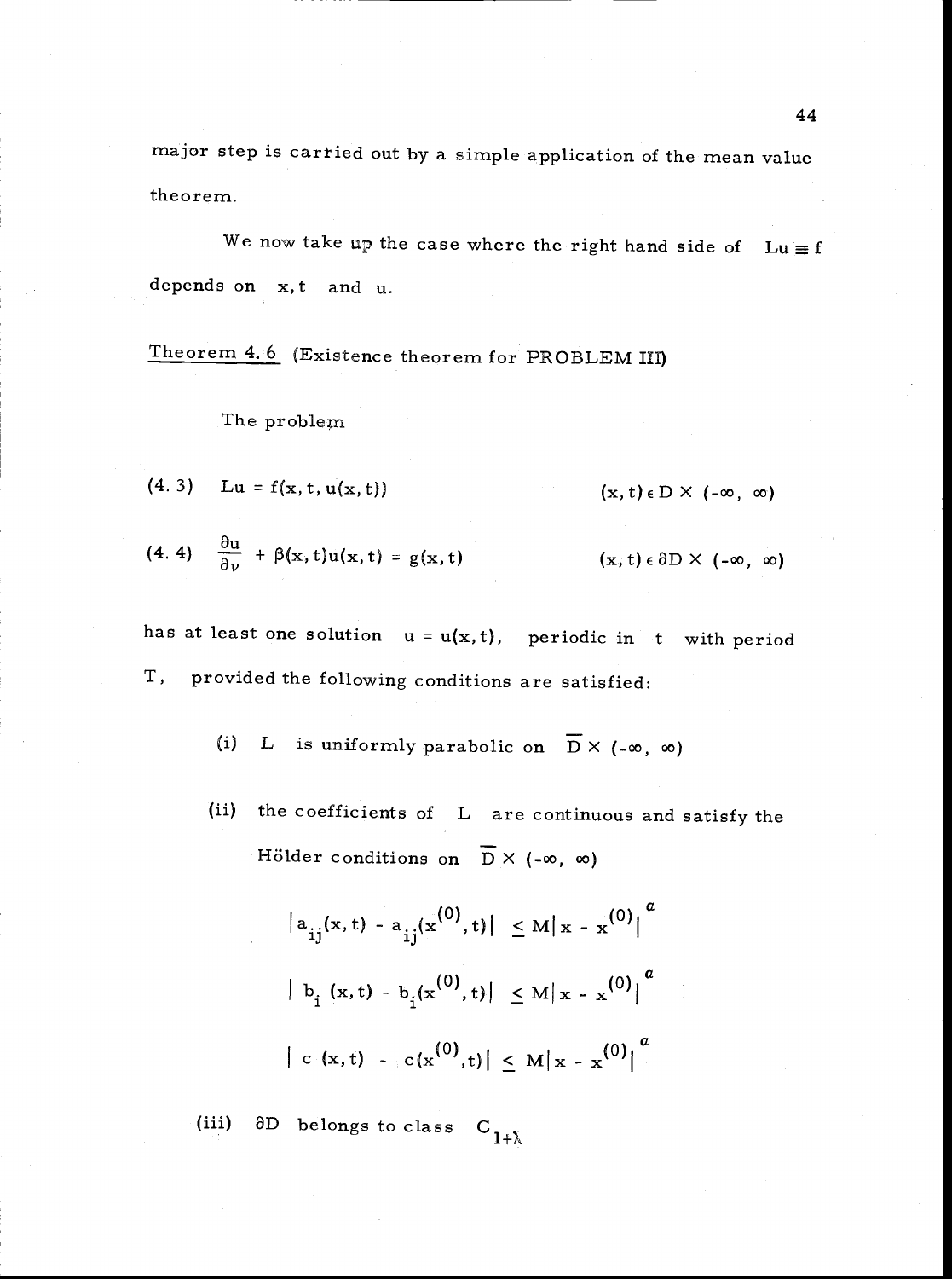- (iv)  $f(x, t, v)$  is uniformly continuous in x and t, and Lipschitz continuous in v with Lipschitz constant "sufficiently small" ; furthermore the Lipschitz constant does not depend on x and t
- $\beta$ , g are continuous on  $\partial D \times (-\infty, \infty)$  $(v)$
- (vi)  $c(x,t) \le 0$   $(x,t) \in \overline{D} \times (-\infty, \infty)$
- (vii)  $\beta(x, t) \leq b_0 < 0$ ,  $b_0$  a constant,  $(x, t) \in \partial D \times (-\infty, \infty)$
- (viii) the functions  $a_{ii}$ ,  $b_i$ , c, f,  $\beta$  and g are periodic in t with period T.

**Proof:** Consider the mapping S from  $C_p^p$  ( $\overline{D}$   $\times$  (- $\infty$ ,  $\infty$ )) into  $C^p_\sigma(\overline{D}\times(-\infty,\infty))$ , where S, Sv = u, is defined by

Lu = f(x, t, v(x, t)) (x, t)  $\in$  D  $\times$  (- $\infty$ ,  $\infty$ )

$$
\frac{\partial u}{\partial \nu} + \beta(x, t) u(x, t) = g(x, t) \qquad (x, t) \in \partial D \times (-\infty, \infty)
$$

To show  $SveC_{\sigma}^{p}(\overline{D} \times (-\infty, \infty))$ , we first observe that since  $f(x, t, v(x, t))$  is Hölder continuous in x, we can apply Theorem 2. 1 to conclude that  $Sv \in C^p$   $(\overline{D} \times (-\infty, \infty))$ . To show Sv is Hölder continuous in x uniformly on -  $\infty < t < \infty$ , that is,  $Sv \in C_d^p(\overline{D} \times (-\infty, \infty))$ , it is sufficient to show that  $u_{\overline{X}_1}$  is uniformly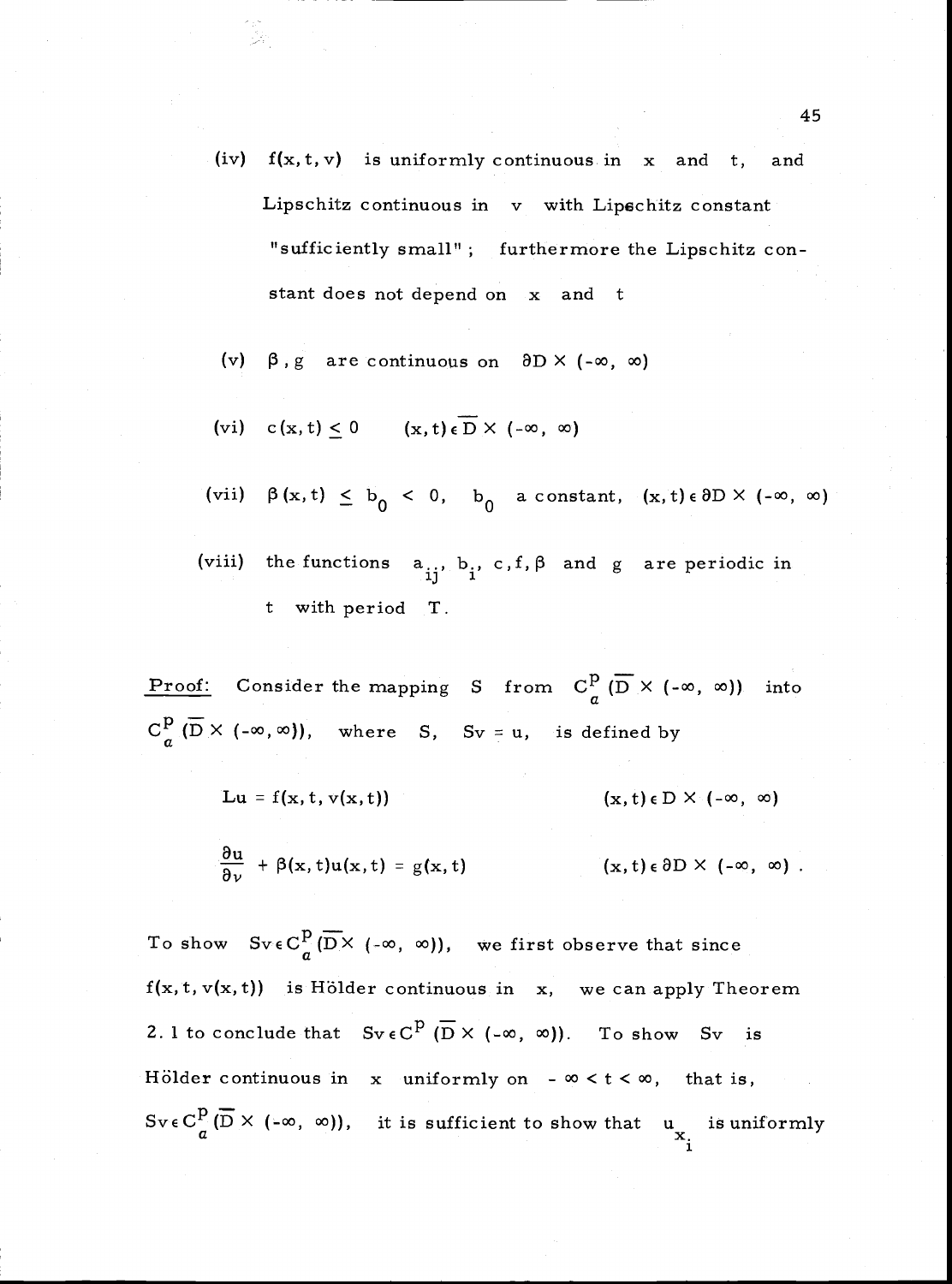bounded on  $\overline{D}$  X (- $\infty$ ,  $\infty$ ). From Friedman's text [5] we know that u<sub>x</sub> is uniformly continuous on  $D \times [0, T]$  and hence by the periodicity of  $u_x$  we conclude that  $u_x$  is uniformly bounded on  $\overline{D}$  X (- $\infty$ ,  $\infty$ ) and hence Sv is Holder continuous in x, uniformly on  $-\infty < t < \infty$ . We now show that:

- S is a continuous map from the normed linear l. space  $C_a^p$  into itself.
- S maps a closed convex subset of  $C_a^p$  into a 2. compact subset of itself.

To show that S satisfies these two conditions we proceed along the same lines as the proof of Theorem 4. 2. We then apply the Schauder fixed point theorem to obtain the existence of a periodic solution.

We now state a slightly modified version of the above the ore m.

Theorem 4. 7 (Alternate existence theorem for PROBLEM III)

Let condition (iv) in Theorem 4. 6 be replaced by:

continuous in v, with Lipschitz constant independent  $(iv<sup>t</sup>)$  f = f(x, t, v) is uniformly continuous in  $(x,t)\in\overline{D}\times(-\infty, \infty)$ ,  $-\infty < y < \infty$ , and Lipschitz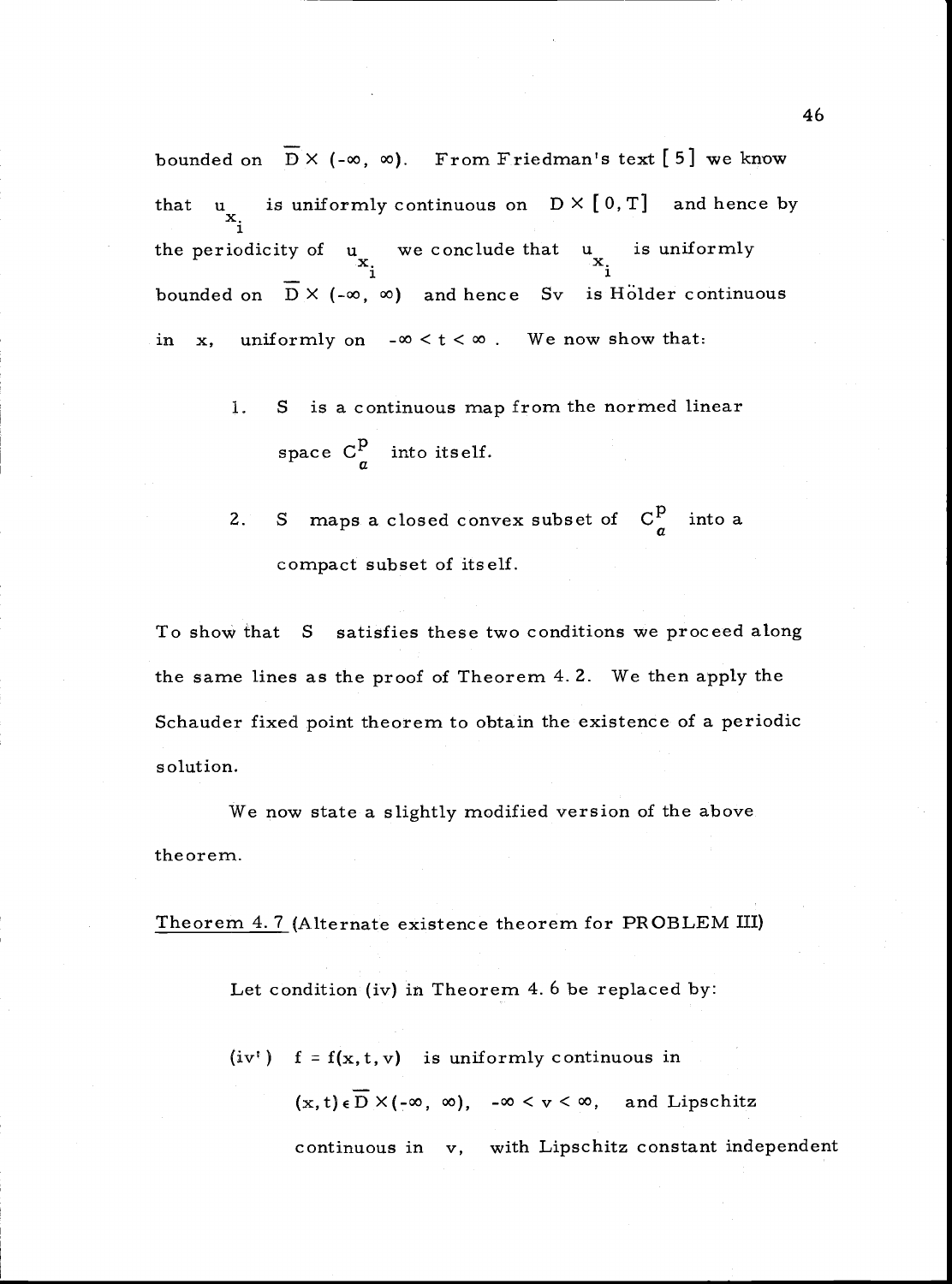of x and t; furthermore, f satisfies  $|f(x, t, v)| \leq c \phi(x, t, v)$  where the function  $\phi$  is uniformly concave in v and c is a positive constant.

Then problem (4.3), (4.4) has at least one solution  $u = u(x, t)$ , periodic in t with period T.

Proof: The proof follows nearly the same lines as Theorem 4.6. The only difference between these two proofs occurs when showing that the mapping S maps  $C_q^p$  into itself. One can easily observe that the hypothesis  $|f(x,t,v)| \leq c \phi(x,t,v)$  allows one to relax the condition that the Lipschitz constant of f be sufficiently small.

We now state and prove a uniqueness theorem for problem (4. 3), (4. 4).

Theorem 4. 8 (Uniqueness theorem for PROBLEM III)

If  $u = u(x, t)$  is a bounded solution of problem  $(4, 3)$ ,  $(4, 4)$ and if the following conditions hold:

(i) L is uniformly parabolic on  $\overline{D} \times (-\infty, \infty)$ 

(ii)  $c(x, t) \leq 0$   $(x, t) \in \overline{D} \times (-\infty, \infty)$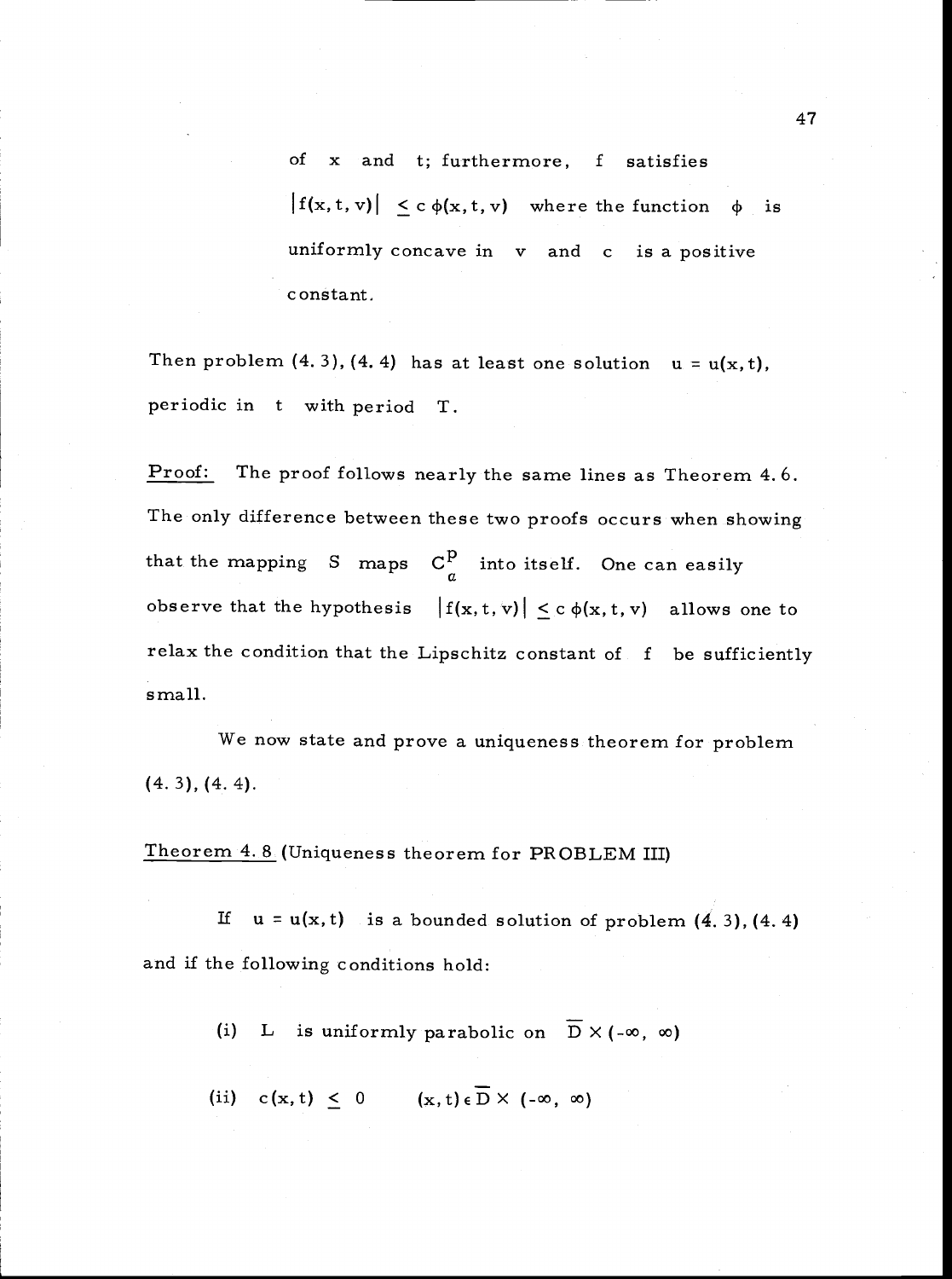(iii)  $\beta(x,t) \leq b_0 < 0$ ,  $b_0$  a constant,  $(x,t) \in \partial D \times (-\infty, \infty)$ 

(iv)  $\partial D$  belongs to class  $C_{1+\lambda}$ 

(v)  $f(x, t, v)$  is monotone increasing in v,

then the solution  $u = u(x, t)$  is unique.

Proof: Let  $u_1, u_2$  be two solutions of  $(4.5)$ ,  $(4.6)$  and denote w the difference  $w = u_1 - u_2$ . The function w satisfies

$$
Lw = f(x, t, u1) - f(x, t, u2) \qquad (x, t) \in D \times (-\infty, \infty)
$$
  

$$
\frac{\partial w}{\partial v} + \beta(x, t)w(x, t) = 0 \qquad (x, t) \in \partial D \times (-\infty, \infty).
$$

We now write

$$
Lw = f(x, t, u_1) - f(x, t, u_2) \equiv \psi(x, t)w(x, t)
$$

where

$$
\psi(x,t) = \begin{cases} \frac{f(x,t,u_1) - f(x,t,u_2)}{u_1(x,t) - u_2(x,t)} w(x,t), & u_1(x,t) \neq u_2(x,t) \\ 0 & u_1(x,t) = u_2(x,t) . \end{cases}
$$

Now since g is monotone increasing, we conclude that  $\psi(x,t) \geq 0$ . We now write this operator equation as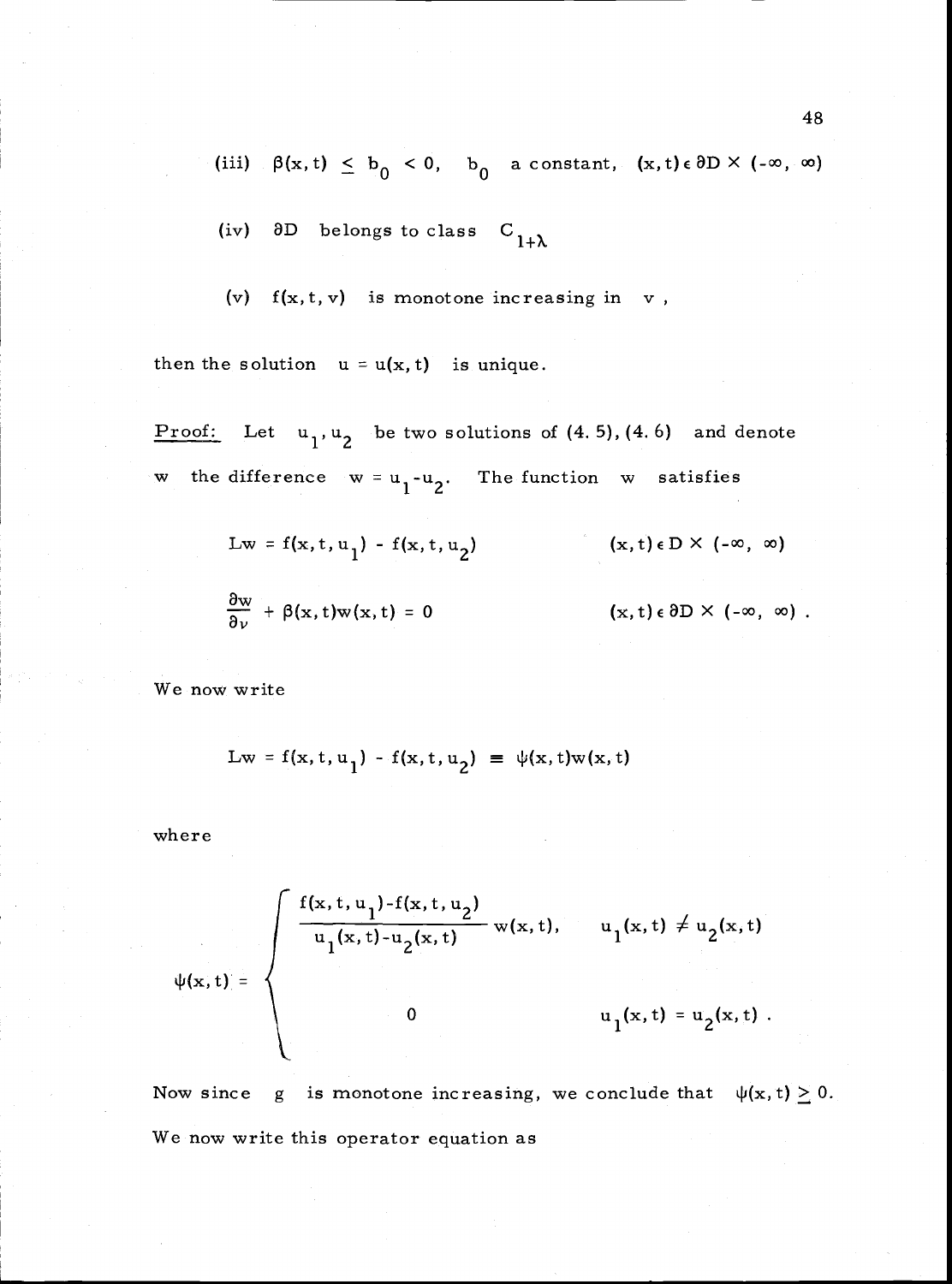$$
Lw - \psi(x, t)w = 0
$$

and by applying Theorem 3. 1 we conclude that the problem

$$
Lw - \psi(x, t)w = 0 \qquad (x, t) \in D \times (-\infty, \infty)
$$

$$
\frac{\partial w}{\partial v} + \beta(x, t) w = 0 \qquad (x, t) \in \partial D \times (-\infty, \infty)
$$

has a unique solution. But the zero function is a solution and hence  $w = 0$ , that is,  $u_1 = u_2$ .

We now extend Theorems 4. 2 and 4. 6 by allowing both f and g to depend on x,t and u.

Theorem 4. 9 (Existence theorem for PROBLEM IV)

# The problem

$$
(4.5) \quad Lu = f(x, t, u(x, t)) \quad (x, t) \in D \times (-\infty, \infty)
$$

(4. 6) 
$$
\frac{\partial u}{\partial \nu} + \beta(x, t)u(x, t) = g(x, t, u(x, t))
$$
  $(x, t) \in \partial D \times (-\infty, \infty)$ 

has at least one solution  $u = u(x, t)$ , periodic in t with period T, provided the following conditions are satisfied:

- L is uniformly parabolic in  $\overline{D}$  X (- $\infty$ ,  $\infty$ )  $(i)$
- (ii) the coefficients of L are continuous and satisfy the Hölder conditions on  $\overline{D}$  X (- $\infty$ ,  $\infty$ )